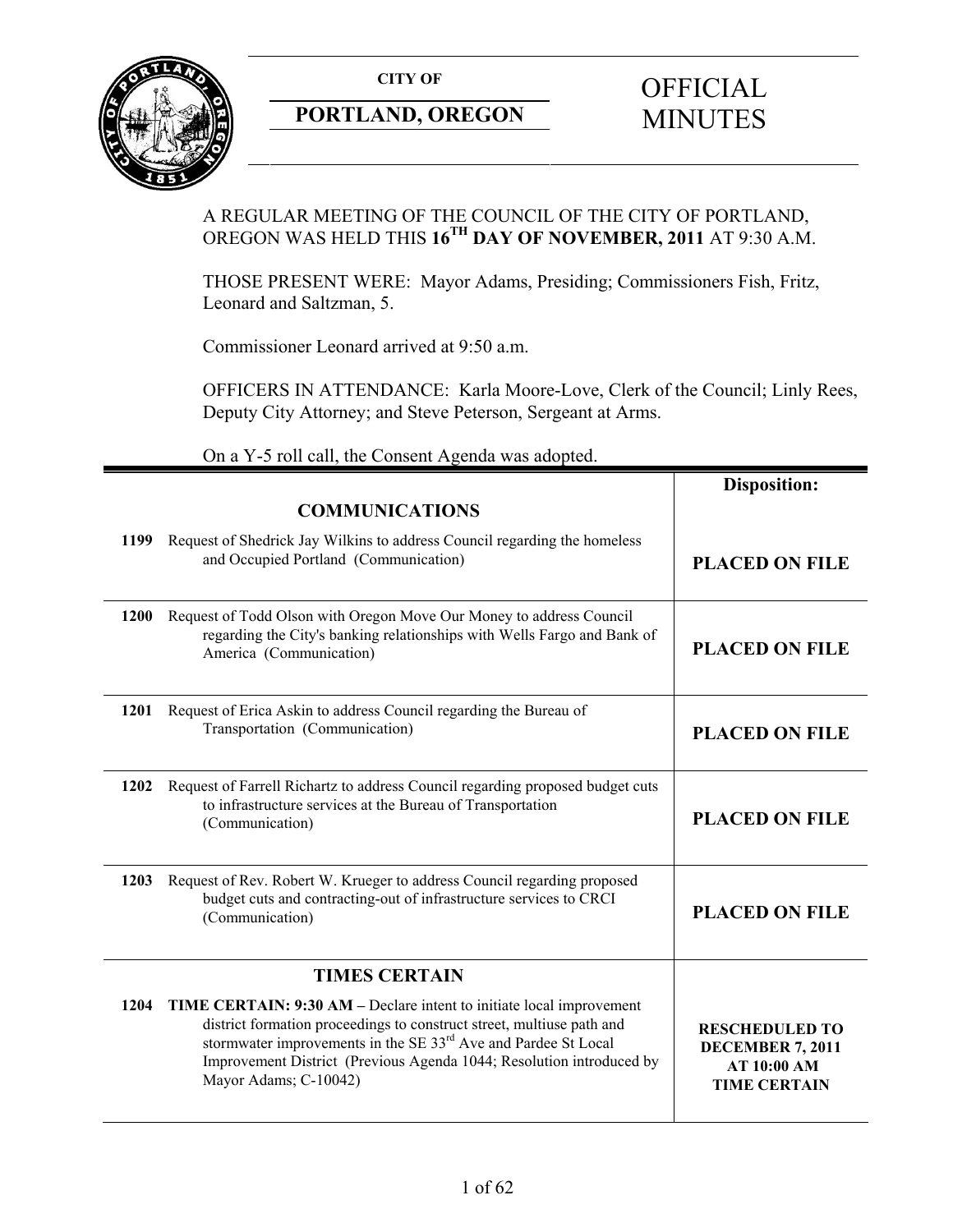|         | $11011100110$ , $2011$                                                                                                                                                                                                                                                                                                                                                                                                                                                                                                                                        |                                                                                         |
|---------|---------------------------------------------------------------------------------------------------------------------------------------------------------------------------------------------------------------------------------------------------------------------------------------------------------------------------------------------------------------------------------------------------------------------------------------------------------------------------------------------------------------------------------------------------------------|-----------------------------------------------------------------------------------------|
| 1205    | <b>TIME CERTAIN: 10:00 AM</b> – Tentatively deny the appeal of Cottonwood<br>Capital Property Management LLC, Frank Fleck and Gary Gossett and<br>uphold the Hearings Officer's decision with modifications to approve<br>with conditions the application of Recology Oregon Material Recovery,<br>Inc. for a conditional use to establish a waste-related use that accepts and<br>processes food waste that is blended with yard debris, within a fully<br>enclosed building at 6400 SE 101st Avenue (Findings; Previous Agenda<br>1146; LU 10-194818 CU AD) | <b>RESCHEDULED TO</b><br><b>NOVEMBER 30, 2011</b><br>AT 10:45 AM<br><b>TIME CERTAIN</b> |
| $*1206$ | TIME CERTAIN: 10:05 AM – Grant a temporary, revocable permit to<br>Comcast of Oregon II, Inc. to operate a Cable System (Ordinance<br>introduced by Commissioner Saltzman) 15 minutes requested<br>Motion to accept substitute Exhibit A: Moved by Mayor Adams and                                                                                                                                                                                                                                                                                            | 185004<br><b>AS AMENDED</b>                                                             |
|         | seconded by Commissioner Fritz. (Y-5)<br>$(Y-5)$                                                                                                                                                                                                                                                                                                                                                                                                                                                                                                              |                                                                                         |
|         |                                                                                                                                                                                                                                                                                                                                                                                                                                                                                                                                                               |                                                                                         |
|         | <b>CONSENT AGENDA - NO DISCUSSION</b>                                                                                                                                                                                                                                                                                                                                                                                                                                                                                                                         |                                                                                         |
|         | <b>Mayor Sam Adams</b>                                                                                                                                                                                                                                                                                                                                                                                                                                                                                                                                        |                                                                                         |
| 1207    | Appoint Edwin Dean, Brandon Erickson, David Nilles and Blake Patsy to the<br>Structural Engineering Advisory Committee for terms to expire August<br>31, 2014 and reappoint David Bugni and Christopher Thompson for<br>terms to expire August 31, 2013 (Report)                                                                                                                                                                                                                                                                                              | <b>CONFIRMED</b>                                                                        |
|         | $(Y-5)$                                                                                                                                                                                                                                                                                                                                                                                                                                                                                                                                                       |                                                                                         |
|         | <b>Bureau of Emergency Management</b>                                                                                                                                                                                                                                                                                                                                                                                                                                                                                                                         |                                                                                         |
| *1208   | Authorize application to the Federal Emergency Management Agency for a<br>Pre-Disaster Mitigation grant in the amount of \$3,000,000 to seismically<br>retrofit the Pittock Block in downtown Portland (Ordinance)                                                                                                                                                                                                                                                                                                                                            | 184990                                                                                  |
|         | $(Y-5)$                                                                                                                                                                                                                                                                                                                                                                                                                                                                                                                                                       |                                                                                         |
|         | <b>Bureau of Police</b>                                                                                                                                                                                                                                                                                                                                                                                                                                                                                                                                       |                                                                                         |
| *1209   | Accept and appropriate additional grant funding in the amount of \$3,500 from<br>the Oregon Association Chiefs of Police for the 2011 DUII Traffic Safety<br>and High Visibility Enforcement grant program for personnel overtime<br>(Ordinance)                                                                                                                                                                                                                                                                                                              | 184991                                                                                  |
|         | $(Y-5)$                                                                                                                                                                                                                                                                                                                                                                                                                                                                                                                                                       |                                                                                         |
| $*1210$ | Accept and appropriate additional grant funding in the amount of \$2,000 from<br>the Oregon Association Chiefs of Police for the Three Flags<br>Campaign/Safety Belt enforcement program for personnel overtime<br>(Ordinance)                                                                                                                                                                                                                                                                                                                                | 184992                                                                                  |
|         | $(Y-5)$                                                                                                                                                                                                                                                                                                                                                                                                                                                                                                                                                       |                                                                                         |
| $*1211$ | Accept and appropriate additional grant funding in the amount of \$1,410 from<br>the Oregon Department of Transportation, Transportation Safety Division<br>for sworn personnel overtime in order to assist the Multnomah County<br>DUII Intensive Supervision Program (Ordinance)                                                                                                                                                                                                                                                                            | 184993                                                                                  |
|         | $(Y-5)$                                                                                                                                                                                                                                                                                                                                                                                                                                                                                                                                                       |                                                                                         |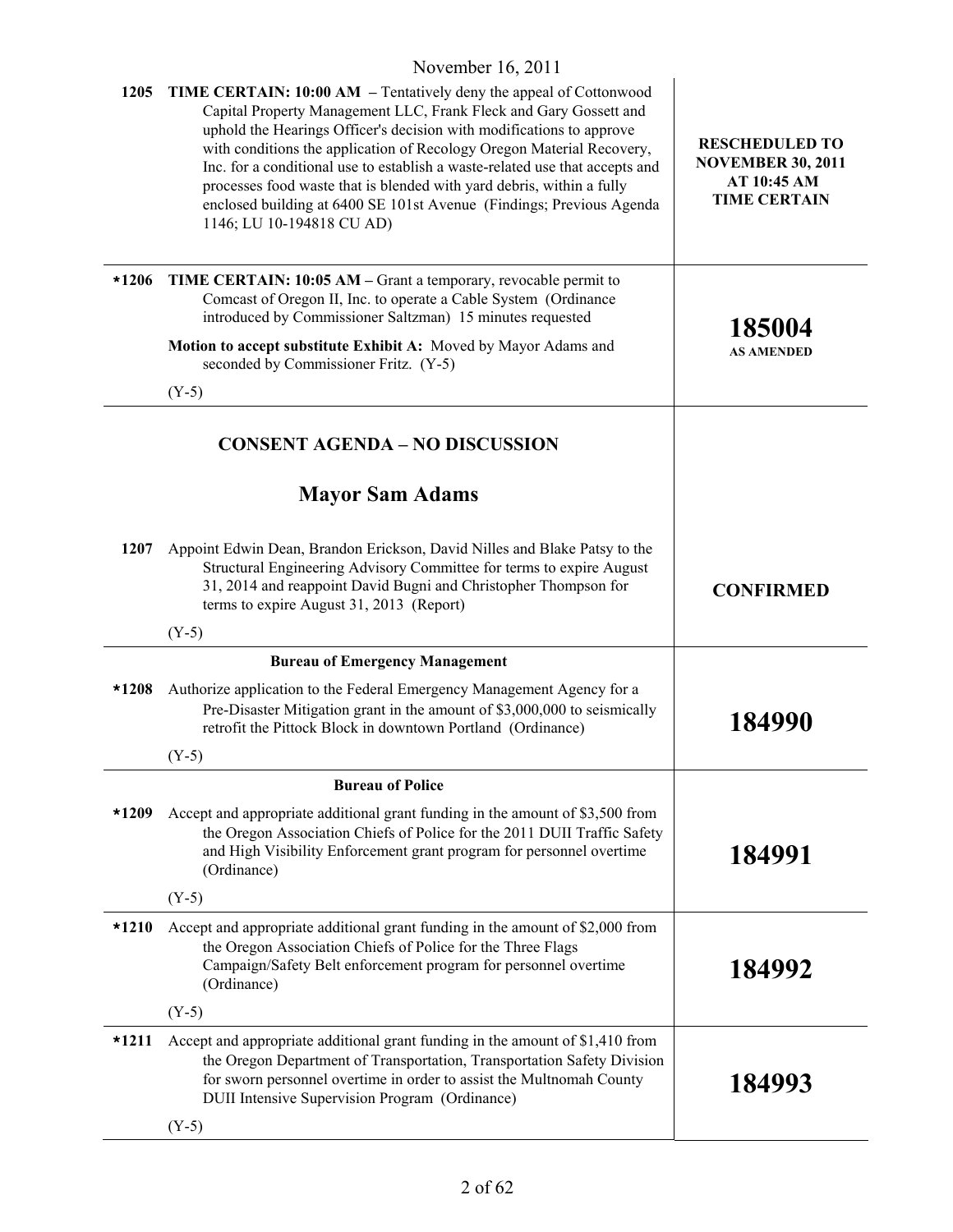|         | <b>Bureau of Transportation</b>                                                                                                                                                                                                                                                                                            |                 |
|---------|----------------------------------------------------------------------------------------------------------------------------------------------------------------------------------------------------------------------------------------------------------------------------------------------------------------------------|-----------------|
|         | *1212 Amend Intergovernmental Agreement with Multnomah County to provide<br>roadway maintenance services west of the Willamette River (Ordinance;<br>amend Contract No. 51062)                                                                                                                                             | 184994          |
|         | $(Y-5)$                                                                                                                                                                                                                                                                                                                    |                 |
| 1213    | Designate a portion of City property owned in fee title located at 2700 SE<br>Tacoma St as public right-of-way and assign it to the Bureau of<br>Transportation (Second Reading Agenda 1177)                                                                                                                               | 184995          |
|         | $(Y-5)$                                                                                                                                                                                                                                                                                                                    |                 |
| 1214    | Designate two parcels of City property owned in fee title located at SE 99th<br>Ave and SE 100th Ave as public right-of-way for road purposes and<br>assign them to the Bureau of Transportation (Second Reading Agenda<br>1178)                                                                                           | 184996          |
|         | $(Y-5)$                                                                                                                                                                                                                                                                                                                    |                 |
| 1215    | Amend an Intergovernmental Agreement with the Oregon Department of<br>Transportation to increase the amount of grant funding for pedestrian<br>safety improvements at the intersection SE 82nd Ave and Francis<br>(Second Reading Agenda 1179; amend Contract No. 30000599)                                                | 184997          |
|         | $(Y-5)$                                                                                                                                                                                                                                                                                                                    |                 |
|         | <b>Office of Management and Finance</b>                                                                                                                                                                                                                                                                                    |                 |
|         | 1216 Accept contract with 3 Kings Environmental, Inc. for the Stanton Yard Fuel<br>Facility project as complete, authorize final payment and release of<br>retainage (Report; Contract No. 30001449)                                                                                                                       | <b>ACCEPTED</b> |
|         | $(Y-5)$                                                                                                                                                                                                                                                                                                                    |                 |
| *1217   | Authorize acquisition of property at 4747 E. Burnside from Multnomah County<br>by the Bureau of Internal Business Services (Ordinance)                                                                                                                                                                                     | 184998          |
|         | $(Y-5)$                                                                                                                                                                                                                                                                                                                    |                 |
| $*1218$ | Authorize a contract and provide for payment to furnish Electronic Benefit<br>Administrative Services in support of active employee, retiree and<br>COBRA participants and the Benefits Office within the Bureau of Human<br>Resources (Ordinance)                                                                         | 184999          |
|         | $(Y-5)$                                                                                                                                                                                                                                                                                                                    |                 |
| *1219   | Ratify a Letter of Agreement with Operating Engineers Local 701 and Thomas<br>Gogas authorizing the settlement of a grievance regarding wages and<br>back pay (Ordinance)                                                                                                                                                  | 185000          |
|         | $(Y-5)$                                                                                                                                                                                                                                                                                                                    |                 |
| $*1220$ | Ratify the implementation of the Bureau of Development Services' Chief<br>Inspector premium pay for Senior Electrical Inspector employees who<br>perform the duties of the Chief Electrical Inspector and for Senior<br>Plumbing Inspector employees who perform the duties of the Chief<br>Plumbing Inspector (Ordinance) | 185001          |
|         | $(Y-5)$                                                                                                                                                                                                                                                                                                                    |                 |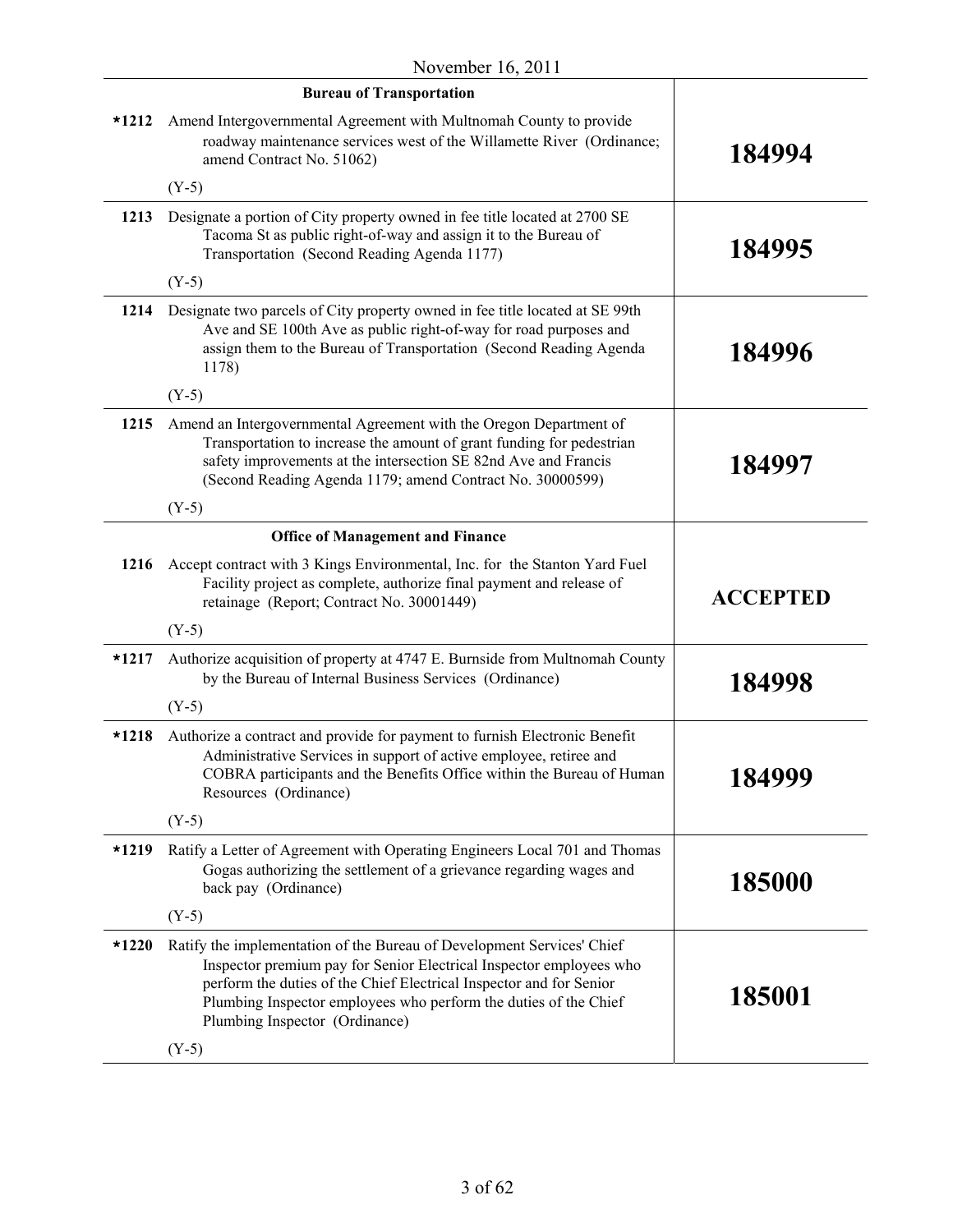|         | November 16, 2011                                                                                                                                                                                                                                                                                                            |                                                                                     |
|---------|------------------------------------------------------------------------------------------------------------------------------------------------------------------------------------------------------------------------------------------------------------------------------------------------------------------------------|-------------------------------------------------------------------------------------|
| 1221    | Create the classifications of Arborist I, Arborist II and Arborist IV and<br>establish a compensation rate for those classifications and the<br>classification of Arborist III (Ordinance)                                                                                                                                   | <b>PASSED TO</b><br><b>SECOND READING</b><br><b>NOVEMBER 30, 2011</b><br>AT 9:30 AM |
|         | <b>Commissioner Randy Leonard</b><br><b>Position No. 4</b>                                                                                                                                                                                                                                                                   |                                                                                     |
|         | <b>Water Bureau</b>                                                                                                                                                                                                                                                                                                          |                                                                                     |
| 1222    | Authorize the Water Bureau to execute grants for a pilot project to fund water<br>efficiency projects for non-residential commercial accounts (Ordinance)                                                                                                                                                                    | <b>PASSED TO</b><br><b>SECOND READING</b><br><b>NOVEMBER 30, 2011</b><br>AT 9:30 AM |
|         | <b>Commissioner Nick Fish</b><br><b>Position No. 2</b>                                                                                                                                                                                                                                                                       |                                                                                     |
|         | <b>Portland Parks &amp; Recreation</b>                                                                                                                                                                                                                                                                                       |                                                                                     |
| $*1223$ | Authorize application to the Oregon Department of Education for a grant in the<br>amount of \$15,000 to implement child wellness practices in afterschool<br>programs (Ordinance)                                                                                                                                            | 185002                                                                              |
|         | $(Y-5)$                                                                                                                                                                                                                                                                                                                      |                                                                                     |
|         | <b>Commissioner Dan Saltzman</b><br><b>Position No. 3</b>                                                                                                                                                                                                                                                                    |                                                                                     |
|         | <b>Bureau of Environmental Services</b>                                                                                                                                                                                                                                                                                      |                                                                                     |
| 1224    | Amend contract with PB Americas, Inc. for additional work and compensation<br>for the Portsmouth Force Main Odor Control Project No. E08927<br>(Ordinance; amend Contract No. 30000641)                                                                                                                                      | <b>PASSED TO</b><br><b>SECOND READING</b><br><b>NOVEMBER 30, 2011</b><br>AT 9:30 AM |
| 1225    | Amend contract with Emery and Sons Construction, Inc., for additional work<br>and compensation for the Fanno Basin Pump Station Force Main: Garden<br>Home Section Project No. E09115 (Ordinance; amend Contract No.<br>30001207)                                                                                            | <b>PASSED TO</b><br><b>SECOND READING</b><br><b>NOVEMBER 30, 2011</b><br>AT 9:30 AM |
| 1226    | Authorize the Bureau of Environmental Services to acquire certain easements<br>and other real property interests necessary for construction of the Eastside<br>Combined Sewer Overflow Communication and Control-Outfall 46<br>Project No. E10223 through the exercise of the City's Eminent Domain<br>Authority (Ordinance) | <b>PASSED TO</b><br><b>SECOND READING</b><br><b>NOVEMBER 30, 2011</b><br>AT 9:30 AM |
| 1227    | Amend contract with Emery and Sons Construction, Inc. for additional work<br>and compensation for the Foster/Holgate Sewer Replacement Project No.<br>E10014 (Second Reading 1192; amend Contract No. 30001292)                                                                                                              | 185003                                                                              |
|         |                                                                                                                                                                                                                                                                                                                              |                                                                                     |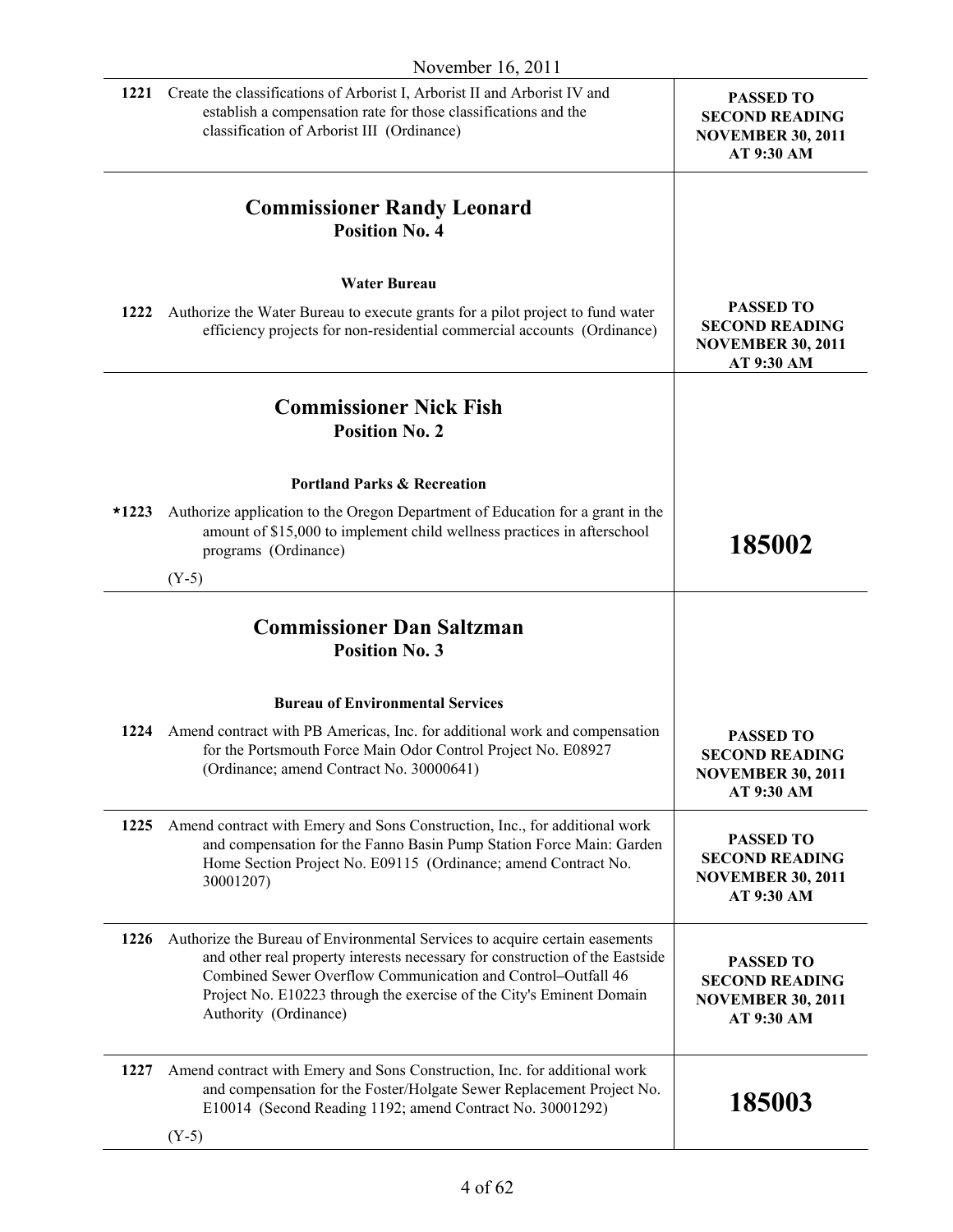| November $16, 2011$ |                                                                                                                                                                                                                                                                                              |                                                                                            |
|---------------------|----------------------------------------------------------------------------------------------------------------------------------------------------------------------------------------------------------------------------------------------------------------------------------------------|--------------------------------------------------------------------------------------------|
|                     | <b>Office for Community Technology</b>                                                                                                                                                                                                                                                       |                                                                                            |
|                     | 1228 Extend term of a franchise granted to 360 networks (USA), inc. to build and<br>operate telecommunication facilities within City streets (Ordinance;<br>amend Ordinance No. 172864)                                                                                                      | <b>PASSED TO</b><br><b>SECOND READING</b><br><b>NOVEMBER 30, 2011</b><br>AT 9:30 AM        |
| 1229                | Extend term of a franchise granted to Electric Lightwave, Inc. to build and<br>operate telecommunication facilities within City streets (Ordinance;<br>amend Ordinance No. 170283)                                                                                                           | <b>PASSED TO</b><br><b>SECOND READING</b><br><b>NOVEMBER 30, 2011</b><br>AT 9:30 AM        |
| 1230                | Extend term of a franchise granted to McLeodUSA Telecommunications<br>Services, Inc. to build and operate telecommunication facilities within<br>City streets (Ordinance; amend Ordinance No. 175061)                                                                                        | <b>PASSED TO</b><br><b>SECOND READING</b><br><b>NOVEMBER 30, 2011</b><br>AT 9:30 AM        |
| 1231                | Extend term of a franchise granted to MCI Metro Access Transmission<br>Services, Inc. to build and operate telecommunication facilities within<br>City streets (Ordinance; amend Ordinance No. 169230)                                                                                       | <b>PASSED TO</b><br><b>SECOND READING</b><br><b>NOVEMBER 30, 2011</b><br><b>AT 9:30 AM</b> |
| 1232                | Extend term of a franchise granted to Metromedia Fiber Network Services, Inc.<br>to build and operate telecommunication facilities within City streets<br>(Ordinance; amend Ordinance No. 175162)                                                                                            | <b>PASSED TO</b><br><b>SECOND READING</b><br><b>NOVEMBER 30, 2011</b><br>AT 9:30 AM        |
| 1233                | Extend term of a franchise granted to tw telecom of Oregon IIc to build and<br>operate telecommunication facilities within City streets (Ordinance;<br>amend Ordinance No. 171566)                                                                                                           | <b>PASSED TO</b><br><b>SECOND READING</b><br><b>NOVEMBER 30, 2011</b><br>AT 9:30 AM        |
|                     | 1234 Extend term of a franchise granted to XO Communications Services, Inc. to<br>build and operate telecommunication facilities within City streets<br>(Ordinance; amend Ordinance No. 175062)                                                                                              | <b>PASSED TO</b><br><b>SECOND READING</b><br><b>NOVEMBER 30, 2011</b><br>AT 9:30 AM        |
|                     | <b>REGULAR AGENDA</b>                                                                                                                                                                                                                                                                        |                                                                                            |
|                     | <b>Mayor Sam Adams</b>                                                                                                                                                                                                                                                                       |                                                                                            |
|                     | <b>Office of Management and Finance</b>                                                                                                                                                                                                                                                      |                                                                                            |
| $*1235$             | Adopt budget adjustment recommendations and the Supplemental Budget for<br>the FY 2011-12 Fall Supplemental Budget process and make budget<br>adjustments in various funds (Ordinance) 15 minutes requested                                                                                  |                                                                                            |
|                     | Motion to strike the words "on-going" from associated document,<br><b>Transportation Budget Amendment Request, TR 018 - Decision</b><br>Package #2, regarding funding for bike share program: Moved by<br>Commissioner Saltzman and seconded by Commissioner Fritz. (Y-4;<br>Leonard absent) | 185006                                                                                     |
|                     | $(Y-5)$                                                                                                                                                                                                                                                                                      |                                                                                            |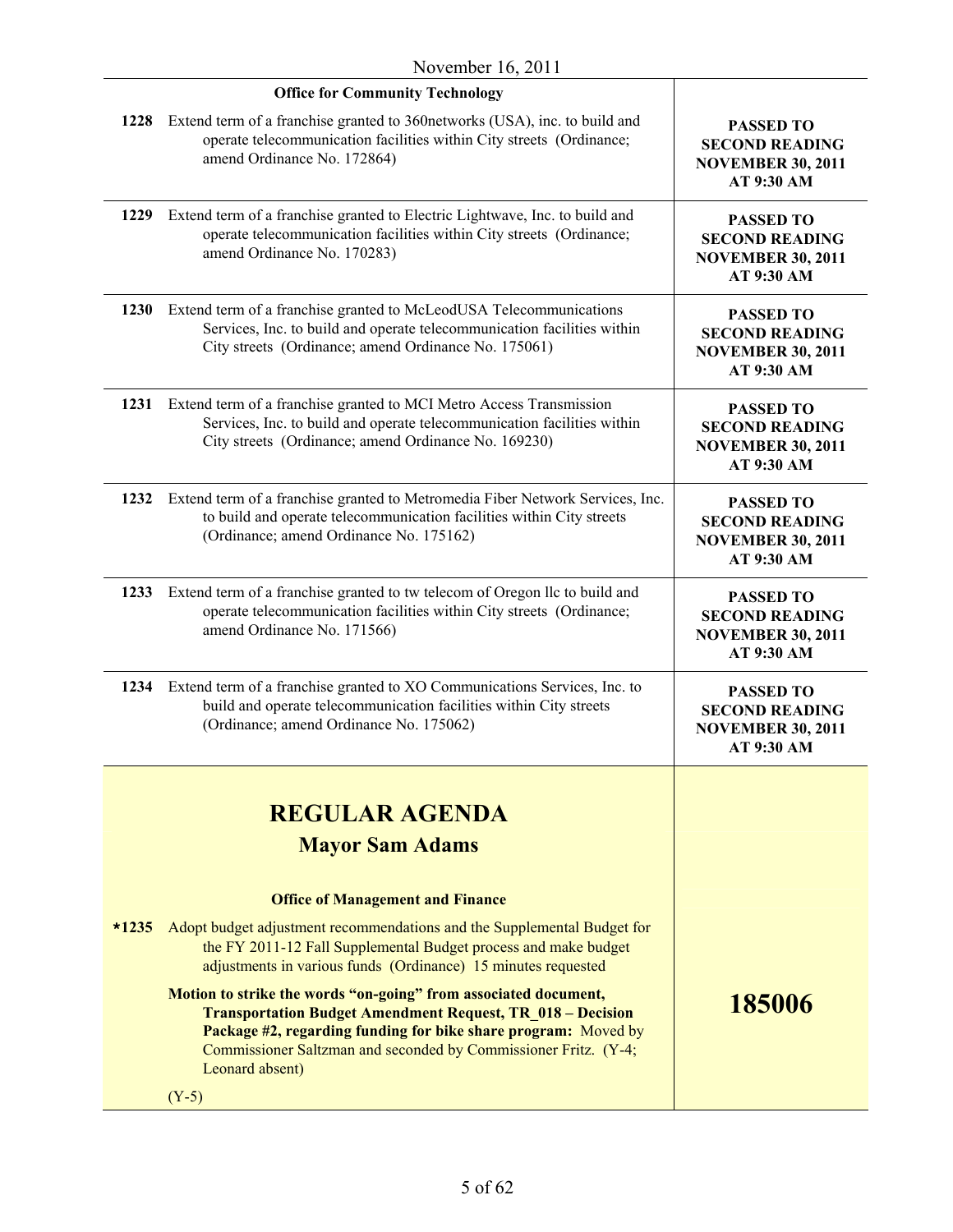| $*1236$ | Authorize an Agreement with Comcast of Illinois/Ohio/Oregon, LLC and<br>Comcast of Oregon II, Inc. for Institutional Network Service (Ordinance)<br>10 minutes requested<br>$(Y-5)$                                                                                                                      | 185005 |
|---------|----------------------------------------------------------------------------------------------------------------------------------------------------------------------------------------------------------------------------------------------------------------------------------------------------------|--------|
|         | <b>Commissioner Nick Fish</b><br><b>Position No. 2</b>                                                                                                                                                                                                                                                   |        |
|         | <b>Portland Housing Bureau</b>                                                                                                                                                                                                                                                                           |        |
| 1237    | Amend the Tax Increment Financing Set Aside for Affordable Housing policy<br>to ensure continued development, preservation and rehabilitation of<br>housing affordable to households with incomes below 100% median<br>family income (Second Reading 1198; amend Portland Policy Document<br>$HOU-1.04)$ | 185007 |
|         | $(Y-5)$                                                                                                                                                                                                                                                                                                  |        |

At 11:02 a.m., Council recessed.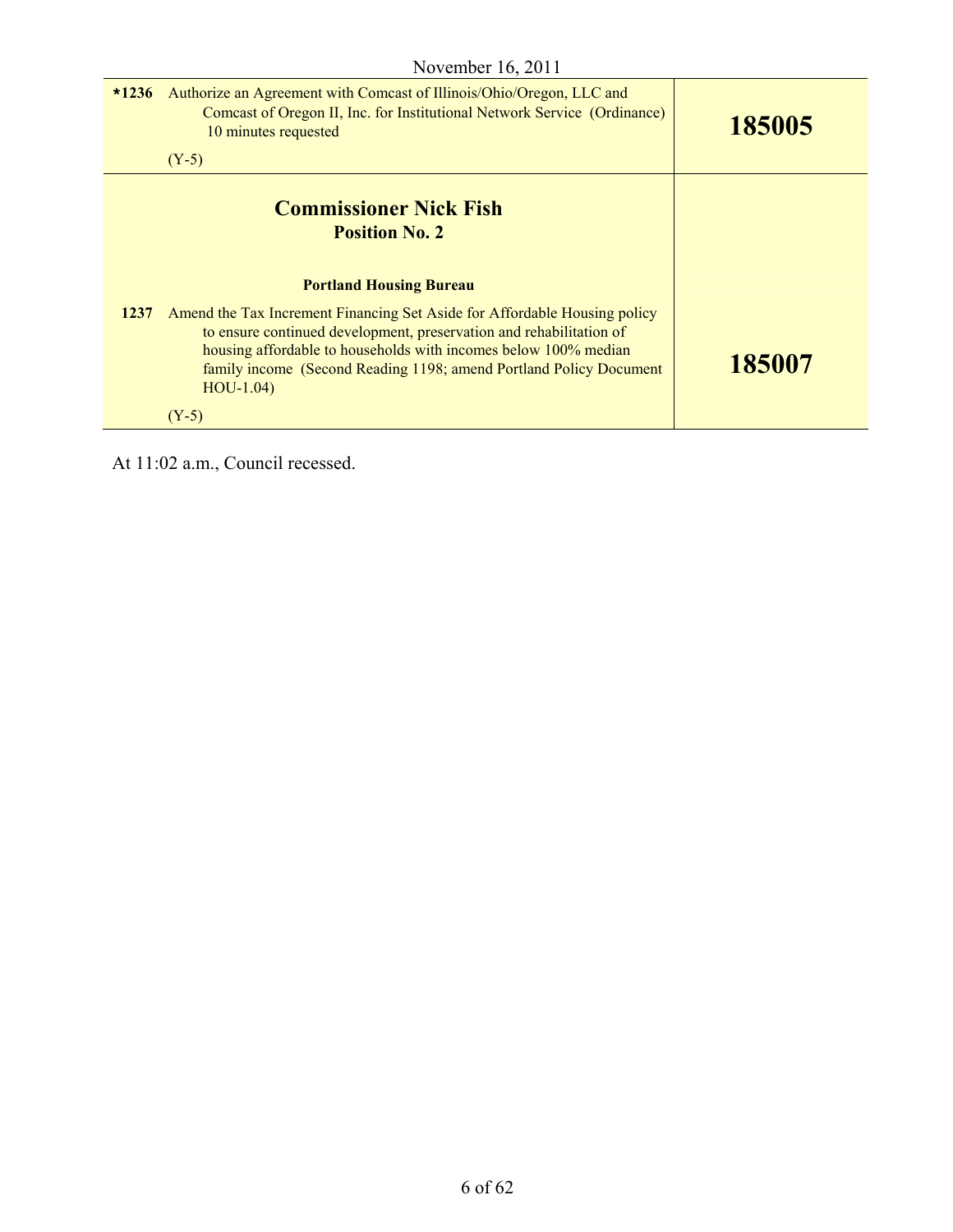# A RECESSED MEETING OF THE COUNCIL OF THE CITY OF PORTLAND, OREGON WAS HELD THIS **16TH DAY OF NOVEMBER, 2011** AT 2:00 P.M.

THOSE PRESENT WERE: Mayor Adams, Presiding; Commissioners Fish, Fritz, Leonard and Saltzman, 5.

Commissioner Saltzman arrived at 2:03 p.m. Commissioner Leonard arrived at 2:08 p.m.

OFFICERS IN ATTENDANCE: Karla Moore-Love, Clerk of the Council; Roland Iparraguirre, Deputy City Attorney; and Paul Goodwind, Sergeant at Arms.

| 1238 | <b>TIME CERTAIN: 2:00 PM</b> – Accept Report on Recommendations<br>Regarding the Portland Police Bureau (Report introduced by Mayor<br>1 hour requested for items 1238 and 1239<br>Adams)                                                                                                                                                                                                                   | Disposition:<br><b>CONTINUED TO</b><br><b>NOVEMBER 30, 2011</b><br><b>AT 2:00 PM</b><br><b>TIME CERTAIN</b> |
|------|-------------------------------------------------------------------------------------------------------------------------------------------------------------------------------------------------------------------------------------------------------------------------------------------------------------------------------------------------------------------------------------------------------------|-------------------------------------------------------------------------------------------------------------|
| 1239 | Establish the authority for the Citizen Review Committee to make policy<br>recommendations directly to the Portland Police Bureau, increase the<br>length of term served by Citizen Review Committee members and clarify<br>procedures of the Citizen Review Committee in hearing appeals from<br>community and bureau members (Ordinance introduced by Auditor<br>Griffin-Valade; amend Code Chapter 3.21) | <b>CONTINUED TO</b><br><b>NOVEMBER 30, 2011</b><br>AT 2:00 PM<br><b>TIME CERTAIN</b>                        |

At 3:55 p.m., Council recessed.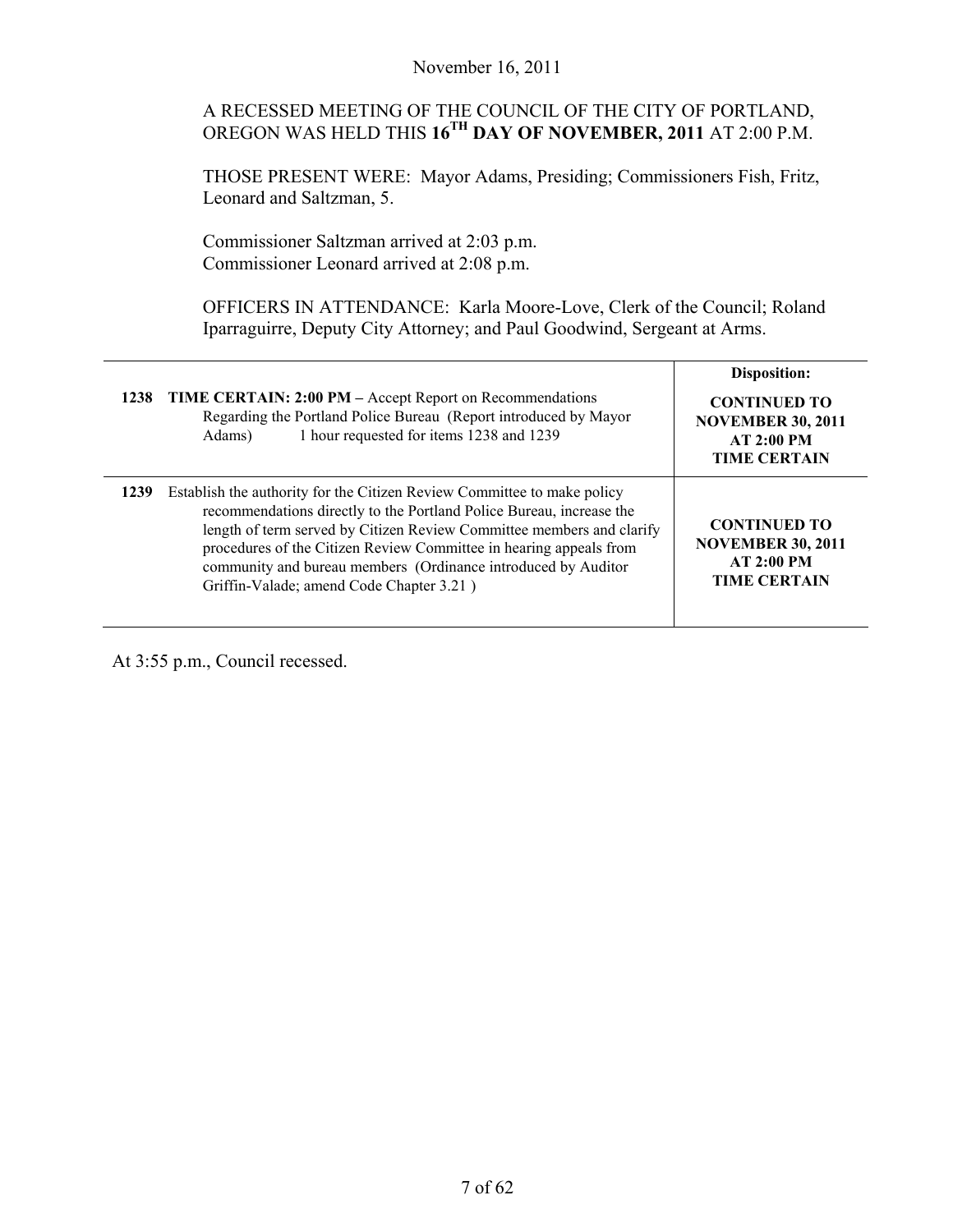# A RECESSED MEETING OF THE COUNCIL OF THE CITY OF PORTLAND, OREGON WAS HELD THIS **17TH DAY OF NOVEMBER, 2011** AT 2:00 P.M.

THOSE PRESENT WERE: Mayor Adams, Presiding; Commissioners Fish, Fritz and Leonard, 4.

Commissioner Leonard arrived at 2:15 p.m.

OFFICERS IN ATTENDANCE: Susan Parsons, Acting Clerk of the Council; Ben Walters, Chief Deputy City Attorney; and Wayne Dykes, Sergeant at Arms.

|         |                                                                                                                                                                                                                                                                                                                                                                                                                                                                                          | <b>Disposition:</b>                                                                         |
|---------|------------------------------------------------------------------------------------------------------------------------------------------------------------------------------------------------------------------------------------------------------------------------------------------------------------------------------------------------------------------------------------------------------------------------------------------------------------------------------------------|---------------------------------------------------------------------------------------------|
| 1240    | <b>TIME CERTAIN: 2:00 PM</b> – Declare the City of Portland's support for the<br>renovation of Veterans Memorial Coliseum and authorize the City, Rip<br>City Management, LLC, doing business as Portland Arena Management,<br>successor in interest to Oregon Arena Corporation, and Portland Winter<br>Hawks, Inc. to continue to negotiate a redevelopment agreement for such<br>renovation (Resolution introduced by Mayor Adams) 1 hour requested<br>for items 1240-1242<br>$(Y-4)$ | 36887                                                                                       |
| 1241    | Authorize sole source acquisition and execution of a redevelopment agreement<br>and related agreements, the Redevelopment Agreement, with the Portland<br>Winter Hawks, Inc. and Rip City Management, LLC, doing business as<br>Portland Arena Management, successor-in-interest to Oregon Arena<br>Corporation, for the renovation of Veterans Memorial Coliseum<br>(Ordinance introduced by Mayor Adams)                                                                               | <b>REFERRED TO</b><br><b>COMMISSIONER OF</b><br><b>FINANCE AND</b><br><b>ADMINISTRATION</b> |
| $*1242$ | Authorize Legal Services Agreement with Ball Janik LLP for outside counsel<br>related to the Veteran's Memorial Coliseum (Ordinance introduced by<br>Mayor Adams)<br>(Y-4)                                                                                                                                                                                                                                                                                                               | 185008                                                                                      |

At 2:59 p.m., Council adjourned.

#### **LAVONNE GRIFFIN-VALADE**

Auditor of the City of Portland

By Karla Moore-Love Clerk of the Council

Jusan

 Susan Parsons Acting Clerk of the Council

For a discussion of agenda items, please consult the following Closed Caption File.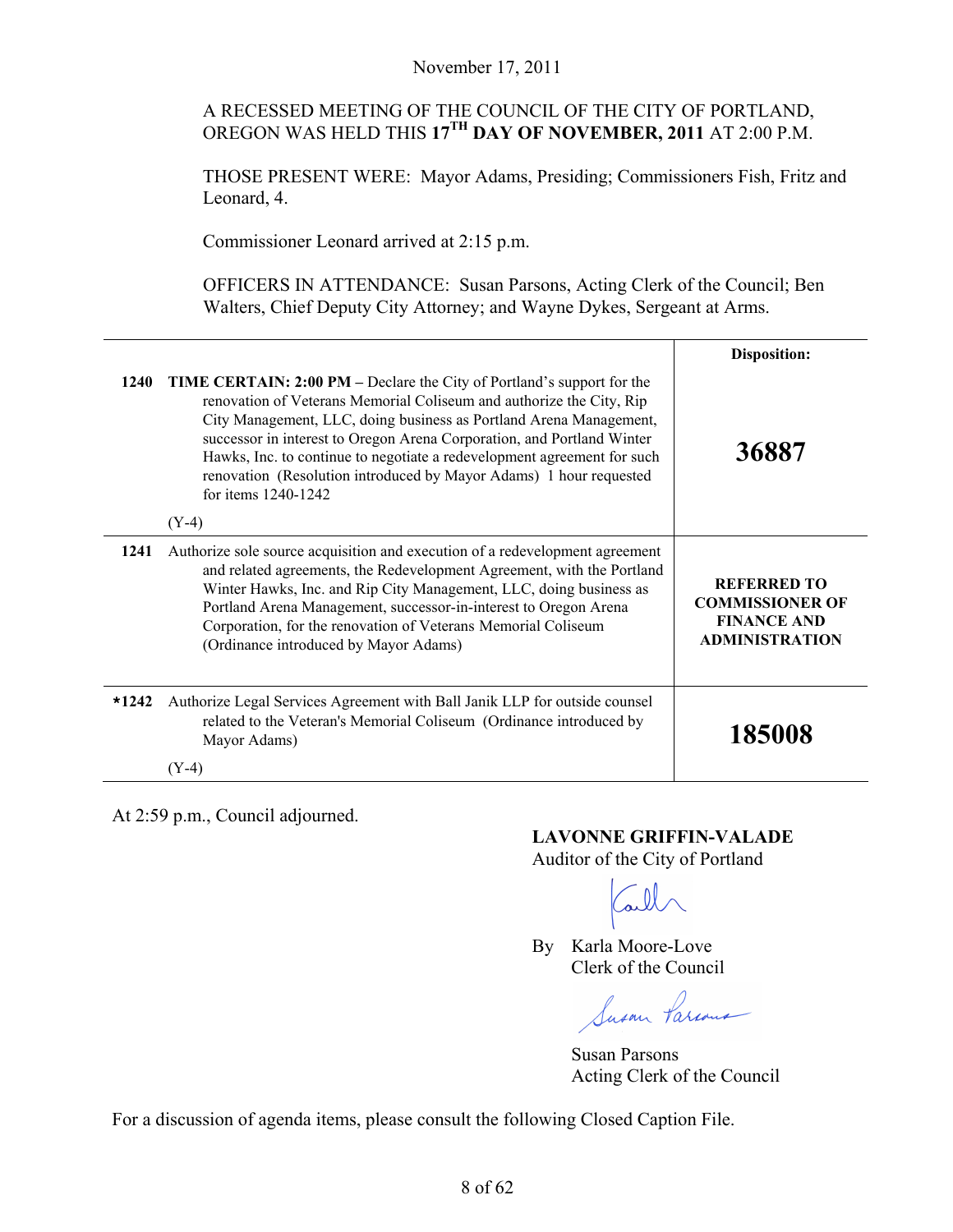# November 16, 2011 **Closed Caption File of Portland City Council Meeting**

This file was produced through the closed captioning process for the televised City Council broadcast and should not be considered a verbatim transcript. Key: **\*\*\*\*\*** means unidentified speaker.

# **NOVEMBER 16, 2011 9:30 AM**

**Adams:** Good morning everybody, welcome to the city council. Before we get going, just a few of the protocols for this chamber. You're welcome to have signs as long as you keep them down by your chest. That's at the request of the folks providing security here. There's no hooting or hollering. If you do like something you're welcome to do this, if you don't like something, you're welcome to do that. If you wish to speak, the testimony has to be focused on the item under consideration. There's a number people signed up for communications and on communications you can say whatever you want for three minutes and it's our job to listen, we don't respond as part of communications. We individually might respond later via email and that's why we collect your information. If you're authorized to lobby on behalf of an organization, you have to let us know and who you're lobbying for. Really glad you're here. [gavel pounded] Good morning today is Wednesday, November 16<sup>th</sup>, it's 9:30 a.m. And the city council will come to order, Karla, please call the roll. [roll call]

**Adams:** Quorum is present. We shall proceed beginning with communications. Please read the title for item number 1199.

#### **Item 1199.**

**Adams:** Mr. Wilkins, welcome, glad you're here.

**Shedrick Jay Wilkins:** My name is --

**Adams:** Please have a seat.

**Wilkins:** Oh, have a seat?

**Adams:** You just need to give us your name, we don't need your address and the clock in front of you will help you count down your three minutes.

**Wilkins:** Ok. I want to talk about the mission of mercy dental thing they have at the convention center. "the Oregonian" said that 3,000 people walked off. They serviced 1,000 people. If I wanted free dentistry, I don't want to catch pneumonia. In the summertime, in July they have at the memorial coliseum, a thing called downtown connection. It's the first Saturday after the fourth of July and I got a dental hygiene thing for free because I make less than \$12,000 a year. I think the city should put more effort into that. The climate is better and they also cover general doctors' appointments as well for people who are homeless. Not just dentistry. It was my thought, why not do it at the memorial coliseum and there's unused space there. I was there last year and I walked off. It was like an Obama rally. They did service 1,000 people and I think they pulled 1500 teeth and did a thousand fillings or something. But I'm saying I'm not going to stand in line. People who stood in line with the Red Cross for 12 hours and it's not a good idea -- for 12 hours. In July, you can walk in there at the memorial coliseum.

**Adams:** Thank you, sir. We appreciate it. Please read the title for item 1200. **Item 1200.** 

**Adams:** Mr. Olson. Hi, welcome.

**Todd Olson:** Good morning.

**Adams:** Glad you're here.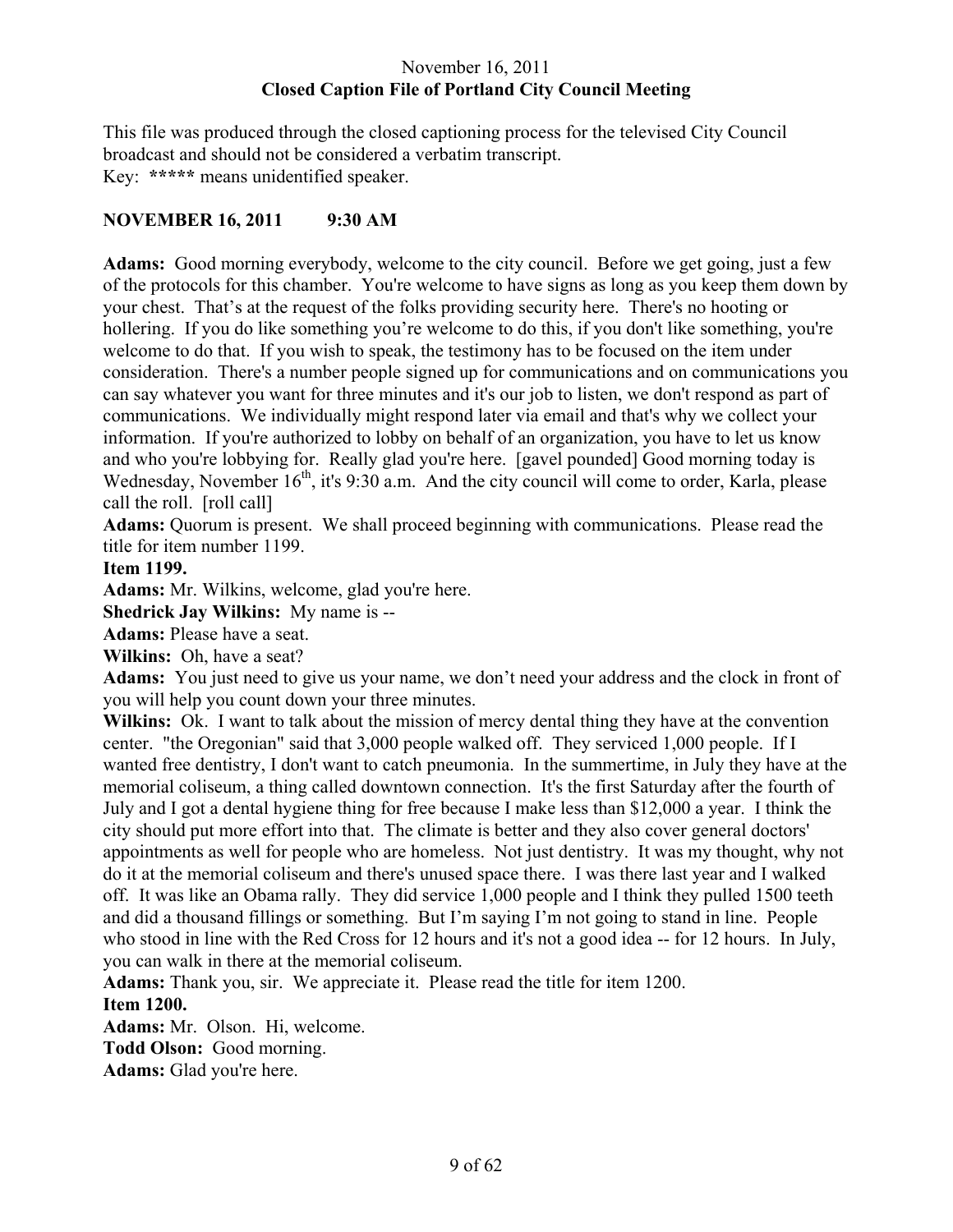**Olson:** Good morning, mayor Adams and city commissioners. Thank you for this opportunity to address you today.

**Adams:** Can you move the mic a little closer? There you go. We can hear you better.

**Olson:** How's that?

**Adams:** Perfect.

**Olson:** I'm Todd Olson, a resident of the city of Portland and the coordinator of a newly formed citizens' group called move our money Oregon. Our group was motivated to organize by the national move your money and occupy movements. We have one specific purpose. And that is to persuade you, our local government officials, metropolitan Portland and throughout Oregon, to bank locally. So far, we have received the support in our efforts from the working party families of Oregon and Oregon banks local and we're working with some occupy Portland activists as well. We're here to ask you to move the city's money out of Wall Street banks and into local banks and credit unions. According to an employee in the city treasurer's office I spoke with last week, the city does the majority of its banking with Wells Fargo and also has contracts with bank of America.

 That's my understanding from city employees. Billions of city tax dollars flow to the same unscrupulous Wall Street banks who wrecked the economy and devastated our communities. The same banks that dodged taxes and loopholes and offshore accounts and hinder small business growth and local economic developments, the same banks that have corrupted our democratic institutions by purchasing political influence and the same wall street banks who are ruthlessly foreclosing on the homes of our neighbors, families and friends. We ask you should the city continue to bank with Wells Fargo and bank of America when these banks obviously do not care about the people who live in our city. Our answer is no. The city should not. And we believe the city should bank locally, as much as possible. We request that you direct -- I'm not going to have time to finish this.

**Adams:** Go ahead. I would ask you to finish.

**Olson:** Ok. I don't have much farther to go. We request you direct appropriate city personnel to look for ways to move as much city money out of Wall Street banks and into local banks and credit unions and it makes sense for the city to do business with them. We also ask that you schedule public hearings to address the city's overall banking policies, and specifically, we ask that you consider adopting a responsible banking ordinance. May I continue?

# **Adams:** Please.

**Olson:** Ok. Response banking ordinance -- and that you study the feasibility of creating a municipal bank. Responsible banking ordinances already exist in several cities and just two days ago, the Seattle unanimously passed a resolution that included a responsible banking ordinance. Such ordinances establish policies about how municipalities bank and invest with financial institutions. Credit unions and banks who provide the greatest benefit to the local economy are given preference in city banking relationships. Portland should do business with banks who demonstrate scruples and a commitment to local economic developments. The idea of municipal banks has been around for some time. North Dakota has a State bank that has served them well for 90 years. San Francisco is right now studying the creation of a municipal bank and it's become an issue in their contested mayor's race right now. By meeting its banking needs through a municipal bank, the city and other local governments could potentially save millions of dollars in fees paid to Wall Street and could benefit our regional economy through targeting local lending strategies. Mayor Adams and commissioners, banking is now a salient political issue. Where local governments choose to bank is a political and social act. The move your money and occupy movements have focused the country's attention on the obscene concentration of wealth and political influence enjoyed which a handful of Wall Street banks and the 1%. Millions of people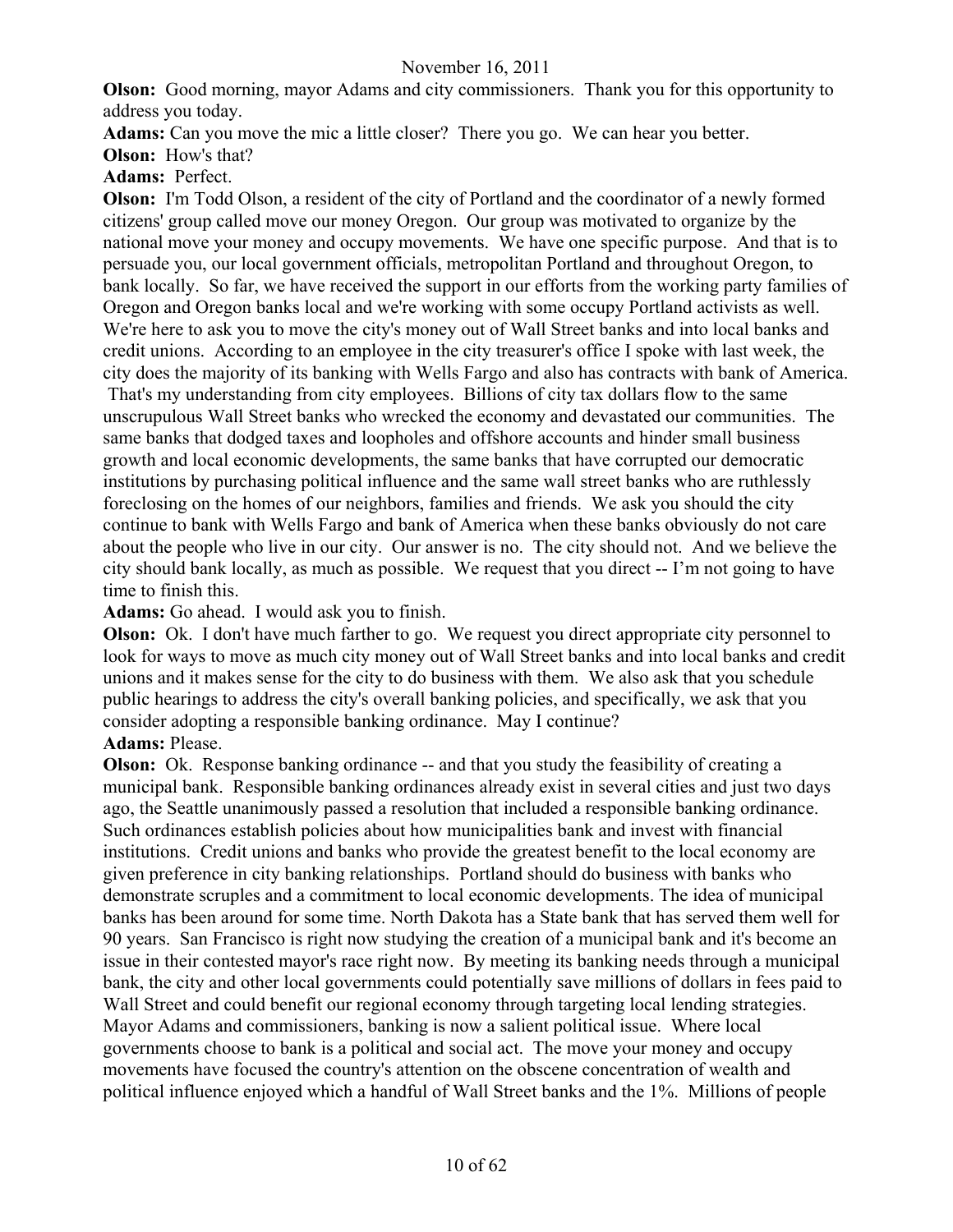moved \$4.5 billion out of Wall Street banks and into main street banks over the past few months. Excuse me.

**Adams:** Are you getting close?

**Olson:** A paragraph to go. Sorry.

**Adams:** Doing great.

**Olson:** Thank you for your patience.

**Adams:** Doing great.

**Olson:** Here in Portland, 10,000 of us assembled and marched in solidarity on October 6th despite the problems from Chapman and Lownsdale parks it's misleading and despicable that some characterize occupy Portland as just the mentally ill, the drug addicted and homeless and disaffected who are understandably drawn to the encampments. These problems were not caused by the encampments but preceded them. Commissioners, we cannot afford to wait for state and federal government to address economic and social inequity that the 99% want changed. We must act locally and we should act now. The proposals outlined are relevant and reasonable and concrete ways you can address the gross inequity that brought 10,000 Oregonians to the streets of Portland six weeks ago. Thank you.

**Adams:** I would like to thank you for your testimony and to let you know, we have \$30 million in Umpqua bank, which is our largest placement. And \$22.1 million in wells Fargo and that's why you mentioned it in your testimony.

**Olson:** \$22.1 million?

**Adams:** Yes, and our largest is in -- 29.9 in Umpqua bank and it's the state's largest state charter bank and regarding Credit Unions, in 2013, federal house bill 3700 will take effect which will allow credit unions to provide -- become eligible for the -- from the state treasurer if they meet collateralization requirements to be able to offer insurance beyond the quarter million they're limited to right now. But -- so the city can -- could invest in other credit unions up to \$250,000 and after 2013, even further. But we'll look into your responsible banking suggestion and also, I've not heard of the municipal bank either, we'll look at that as well. Commissioner Fritz.

**Fritz:** Thank you, Mayor Adams. I've asked the office of management and finance to give us more information and I'll post it on my website later today and the Wells Fargo contract, we had a public hearing to discuss which bank to use with our checking account and there's information on that which I'll get out as well. It's a very worthy and important debate to be having and I appreciate you bringing it to us today.

**Olson:** Thank you very much.

**Adams:** If you can email the copies of the resolutions passed by other municipalities, that would be helpful.

**Olson:** I did provide a copy of Seattle's resolution.

**Adams:** Excellent.

**Olson:** Which is very comprehensive, a lot of good ideas.

**Adams:** Thank you for being here today.

**Olson:** Thank you very much.

**Adams:** You're welcome to stay and see more local government happen and we won't be offended if you have to leave. Please read the title for 1201.

# **Item 1201.**

**Adams:** Hi, welcome.

**Erica Askin:** Good morning council. My name is Erica Askin, with laborers' local 483 which represents municipal employees in the city of Portland. I'm going to give a statement endorsed by the general membership last night. We declare an economic emergency in the city of Portland. We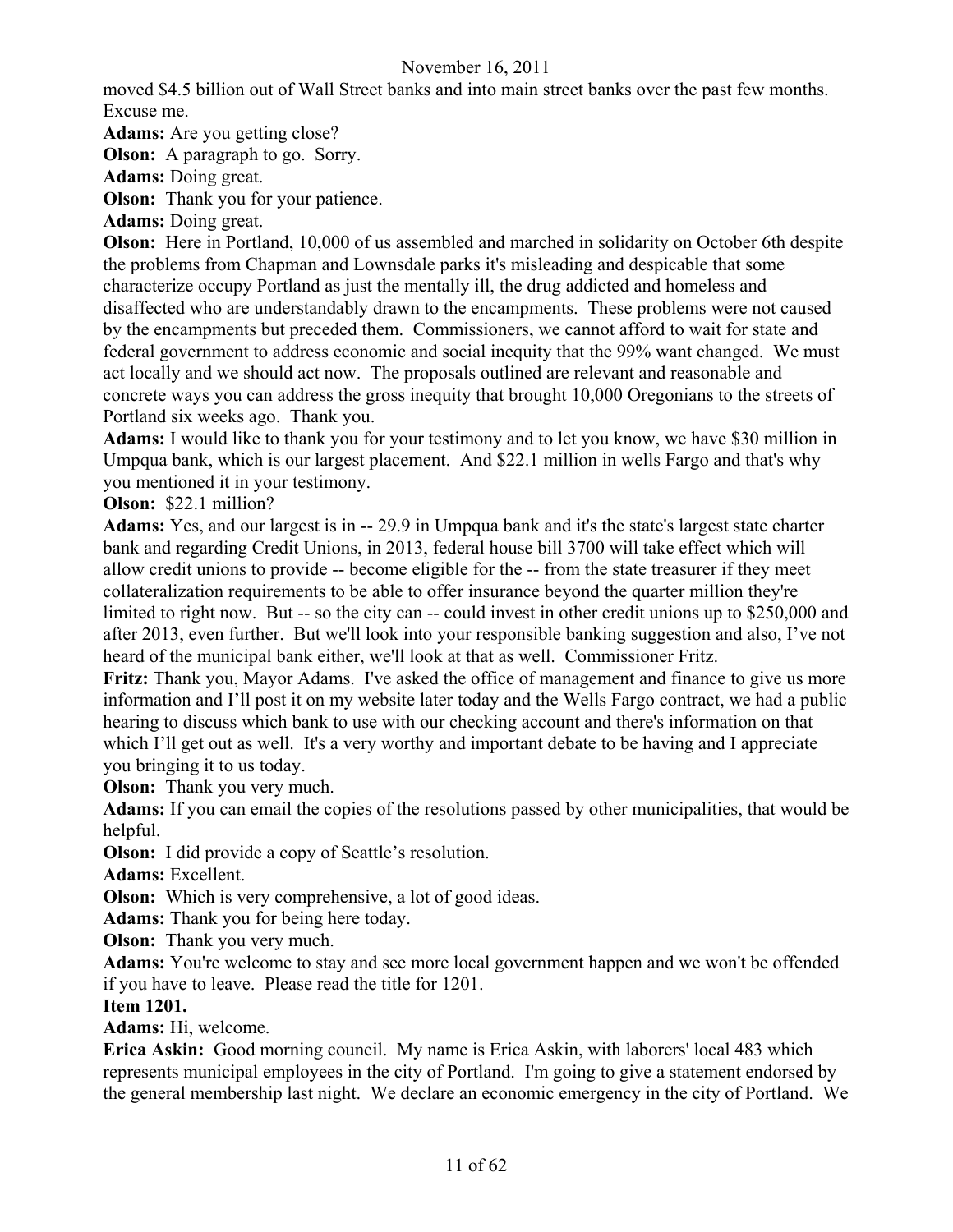ask council to please do the same. We are the 900-member public employee union who maintain your infrastructure including gold medal parks and clean roads and bridges and safe water and the vibrant community centers. We support the public through our daily labor. Mayor Adams has asked our bureau of transportation to cut \$16.2 million in infrastructure of services that have been depleted over the last 10 years. At least 100 layoffs of full-time represented employees. A third of our union members in that bureau are expected. As a side note, the maximum request at parks and recreation, up to 49 layoffs of full-time represented employees are projected. Without us, our roads will crumble, our parks trashed. Our families will have no community centers to bring children and emergency crews will not quickly arrive at disasters and our neighbors will not get to their jobs or lead healthy lives. Without us the city suffers. Cuts of this size are an emergency. Behind the desks and shovels in trucks, standing at machines and wearing hard hats are people, which you know. High unemployment within our city requires us to provide for our children longer and take care of our extended families. Those few of us who have no families see a need to contribute to our neighbors. Our union membership is often in the forefront of civic participation. Whether at our churches, in neighborhood associations or even knocking on doors to provide support to our neighbors suffering during this economic crisis. Mayor Adams, city council, we need jobs. Not cuts. Layoffs of this proportion are an emergency. We also ask you to consider how massive layoffs will increase wealth inequality and depress labor standards in a community struggling with a lack of family wage jobs. We know our union is strong and strong unions set a pay standard that non-union employers in this region follow to stay competitive. Our union reduces inequalities by maintaining a healthy standard of living more for low and middle workers than for managers, white collar workers or bankers. We see the current strategy of hiring non union contractors, temporary and seasonable employees without just cause or without access to arbitration as a reckless strategy for council and our bureaus are also taking that reckless strategy and will cause more wage and health inequality in this city. Drastic reductions in labor standards are an emergency. Outside your doors thousands have gathered over the last month to expression discontent with the economic choices of our governments, which has overwhelmingly favored the wealthy over the majority of the constituents. We'll express the frustration of the 99% tomorrow in a national day of action that focuses on the failure of our leaders to create good jobs while at the same time pursuing job killing budget cuts. Knowing what is coming, we ask Portland to exercise leadership by example. We're mere days away from the recommendations of our Congressional super-committee which will likely include \$500 billion in cuts to Medicaid and Medicare. The bad decisions of congress make it imperative that our local officials lead wisely and lead working people into good jobs that serve the community and lead us out of desperate unemployment and into an empowered society where our constituents feel successful at the end of the day because they've provided for their families and positively contributed to their communities. During this emergency, leading is what we elected you to do. Laborers 483 asks you to declare a fiscal emergency and work with us to implement portions of the city's emergency transition services program that will mitigate the downturns negative effects on city employees. This emergency calls for you to put people to work in jobs that serve the public, not profits. Thank you for your consideration and again, this was endorsed by the general membership last night.

**Adams:** Thank you very much. Can you please read the title for communications item 1202. **Item 1202.**

**Adams:** Good morning, welcome. Glad you're here.

**Farrell Richartz:** Mayor and council. My name is Farrell Richartz. I work in the street cleaning department. A little bit about street cleaning. The obvious part is we clean the streets and bike lanes and keep them clear of debris and during the leaf system, we keep the debris out of the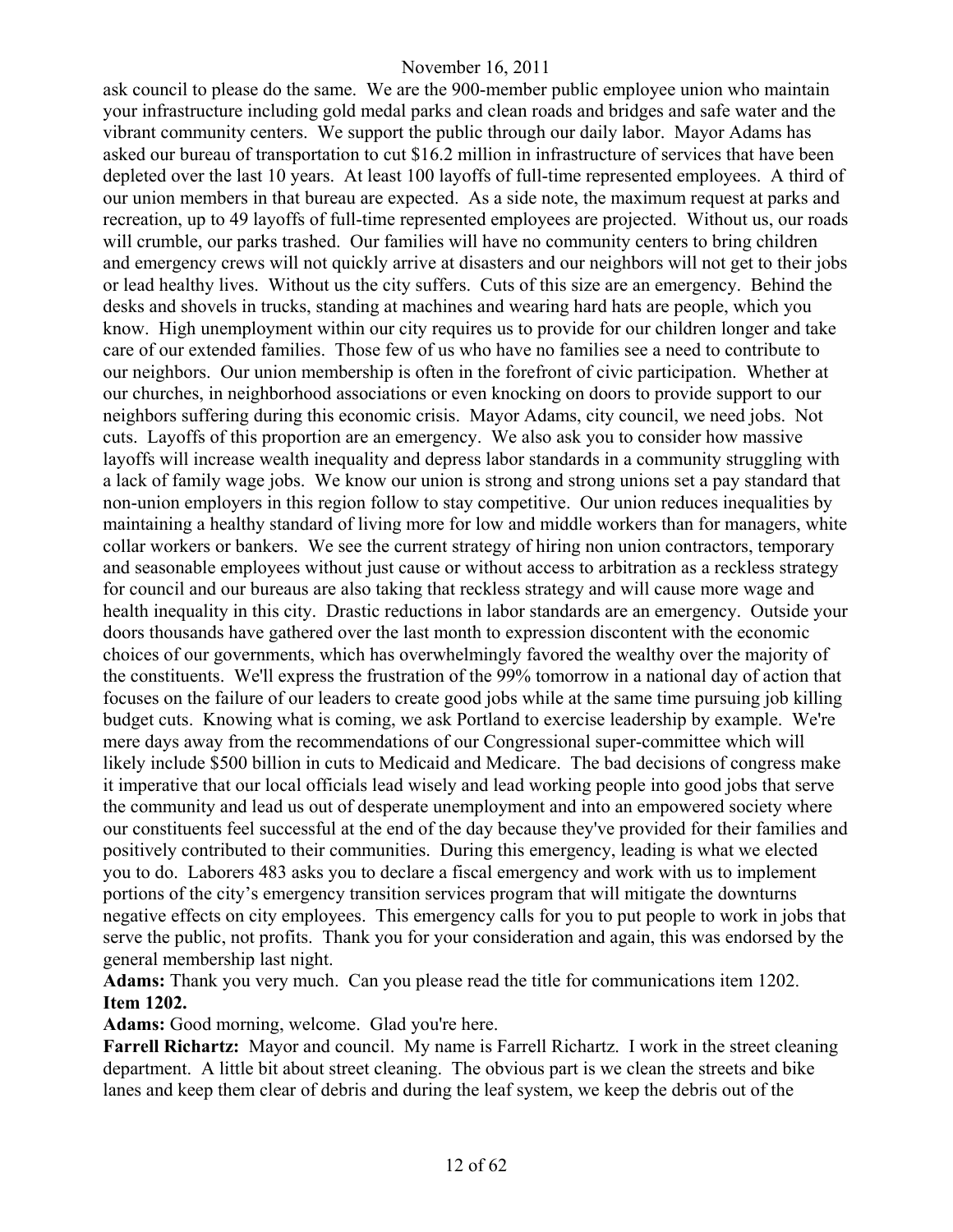environmental systems, the leaves are composted and it saves the city money. The green spaces around the city we mow. I noticed on today's agenda, there are three properties being added to the bureau of transportation. I had a chance to look at one on southeast Tacoma. It's a mow lot and it's my job to take care of that. We're having work added while discussing layoffs. Today, my department and many others will be responding to and helping to prevent localized flooding. There's a lot of leaves and rain. We're first responders during snow and ice events and we make it so that people can get to work and emergency services can get through. When I was thinking about talking to you all and what maintenance is, I thought if I just tell you what the departments are, that says a lot. Just some of the departments, sewer construction, sewer cleaning, sewer repair, street maintenance, which is paving, street cleaning, sidewalks, traffic, traffic electrical, structures which is bridges and overpasses. These things are not optional. They're not discretionary. This is what it means to be a city. I believe that cutting these services constitutes an emergency, for the citizens of Portland and the men and women who make their living providing these services. Thanks for your time.

**Adams:** Thank you and thank you all for your work. We appreciate it very much. Please read the title -- please read the title for item 1203.

#### **Item 1203.**

**Adams:** Good morning, reverend, welcome.

**Rev. Robert W. Krueger:** Good morning. I'm Robert Krueger. A retired catholic pastor at St. Francis Assisi Catholic Church and co-chair of Portland jobs with justice. As a religious and community leader, I'm concerned for the Portland metropolitan area, especially its people, workers and institutions. A healthy city with good services and low poverty rates and good schools and more complete health coverage and less crime, requires good family wage jobs and a high density of organized workers. It's important that city government which acts as employer in the name of the people be an example to community employers by setting high standards of worker justice, giving the kind of attention to its workforce that it does to building and maintaining a beautiful city. One special issue for us today is the use of very low-paid prison labor for city maintenance. The primary goal of the community justice system for offends should be restorative justice. Restoring the relationships between the offenders and communities and preparing them for successful reentry to society. How is this goal and the human dignity of offenders promoted by using them to fill budget gaps? Does it not instead at less than a dollar an hour of pay make them a kind of wage slave? Some are calling them the new Jim Crow because of this disproportionately large numbers of black men used. Offenders displace free men and women from valuable work at family wages. This is also an example of profits over people of our economic system which ultimately exists for the service of people. To become dependent on prison labor will be to move toward holding offending citizens out of their communities rather than reintegrating them. The other special concern I have today is that the city is using private contract labor. I think to retain a more human and just working environment contracted labor should be held to a minimum. My experience with such privatization has been that another administrative layer of which the goal is profit making is placed between the representatives of the people and the workers that serve the public good. The new need for profit in this case competes with workers needs for a just wage. And those being served are distanced from the workers and tend to feel less responsibility for their just treatment and compensation. Am I done? Ok.

**Adams:** Thanks, father.

**Krueger:** Thank you very much. **Adams:** All right. -- oh, commissioner Fish.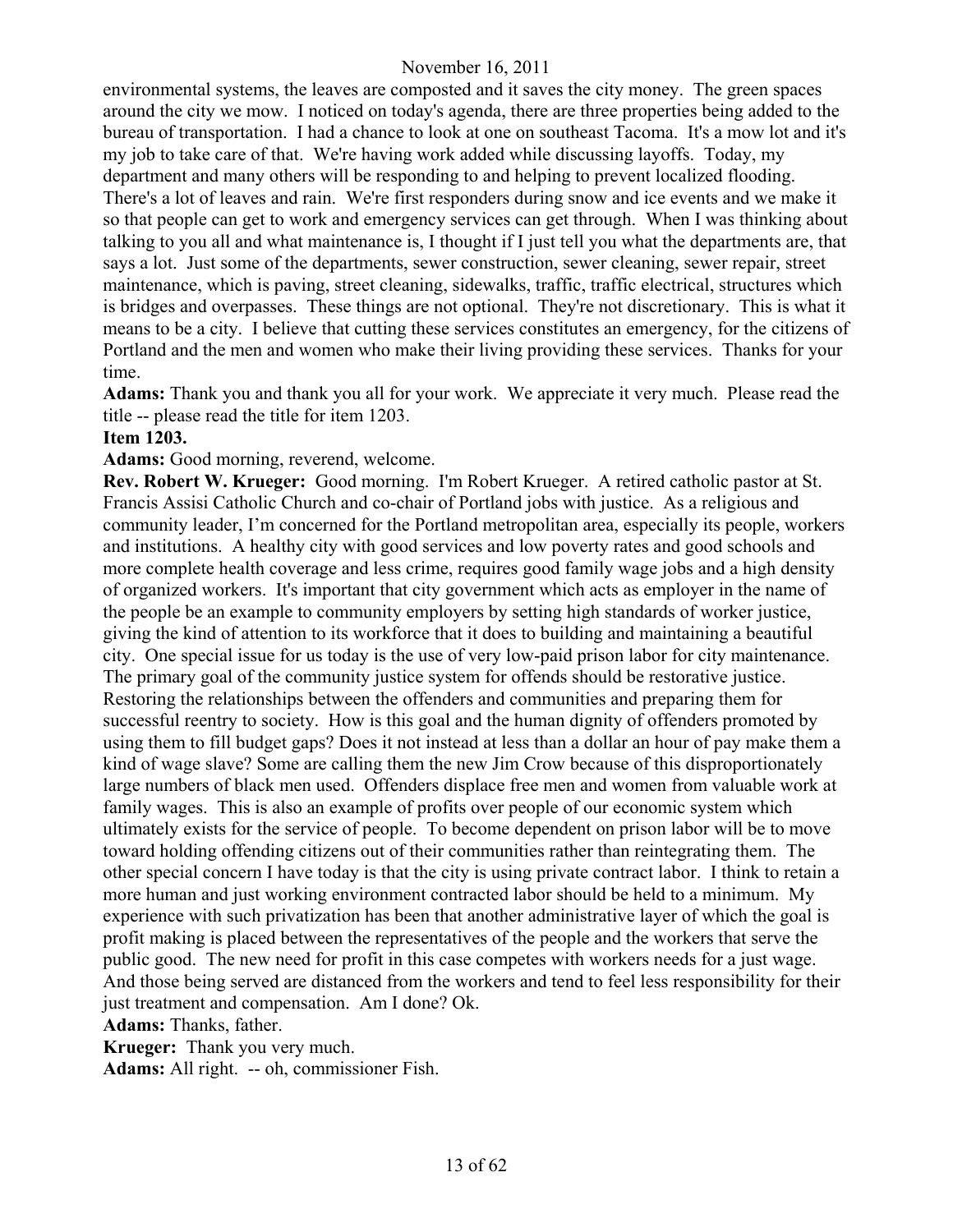**Fish:** Mayor, because we have so many of our employees represented by laborers 483 here today, I want to take a moment on behalf of Commissioner Leonard, and the mayor, and me, to express our deep appreciation for all of the employees, of the parks bureau, the water bureau, and the maintenance bureau, many of whom are members of laborers 483 who worked long hours over the weekend to help us remove, I think 80-truckloads of debris from Chapman and Lownsdale. I was in the park Mayor, with our parks team and they work long hours in difficult conditions but it's appropriate since we have so many of our employees here today to express our deep thanks for the work you did on short notice and I'm particularly grateful as the parks commissioner and Randy, I'm -- we did not have enough equipment, trucks and otherwise. And the water bureau stepped up and the maintenance bureau. So I want to publicly give a thanks, particularly to the people who did the hard work. And second, I just want to -- reverend Krueger made some very important points before us today. And I would welcome the opportunity to sit down with you, reverend -- wherever you are -- and continue the discussion. This is not the right forum to have a discussion about inmate labor. I know you have a strong view and a I want to hear it and this issue predates a lot of us on council, but I will tell you that one issue that often gets lost is that the inmates that choose to do these crews, earn time off from their sentences. They earn a small amount of compensation which they can use for any purpose. They earn some life skills. The Multnomah county sheriff says there's lower recidivism among the population involved. And I think you spoke very eloquently about reentry, the place where we've failed people who served time in my view is around reentry. A rising tide of people who are homeless, former prisoners and find that one mistake in their lives makes it difficult to get their lives back together. I would like to explore with you, sir, and with others, ways in which people who serve in these crews and provide public services also have a chance to compete for those good family-wage jobs when they come out in the bureaus they serve while they're in prison and that's a way we can draw a connection between their service and their future employment. But I also want to assure you that we would not as a council permit any inmate labor to displace an existing bargaining unit job and there are mechanisms where that can be challenged. And we'll not allow those folks to displace existing jobs. But they do supplement our workforce and we can have that debate but I want to focus on how during the reentry phase we can help people who have demonstrated they have the work habits and commitments to our city work find way to transition them into gainful employment with the city of Portland. So I appreciate your time.

# **Adams:** Thank you.

**Fritz:** If I might just add, mayor, thank you. Commissioner Fish, when I checked with your staff yesterday on the issue of contract labor, I heard that on one particular contract, that I know you've been working on hard, over the past two years. The number of contract employees has decreased from over 100 to under 40. And I know this is something you and I have been working on over the time we've been in office; we recognize that we want family-wage jobs that are Portland public employees. And so again, I echo commissioner Fish's thanks to laborers 483, thank you for coming today and thank you for raising these important issues.

**Adams:** Thanks for your work every day. Be careful out there. That gets us to the consent agenda items. Anyone wish to pull any items from the consent agenda? Karla, please call the vote on the consent agenda.

#### **Leonard:** Aye. **Fritz:** Aye. **Fish:** Aye. **Saltzman:** Aye.

**Adams:** Aye. [gavel pounded] consent agenda is approved. Can you please read the title for 1204 and -- yeah, 1204.

**Item 1204.**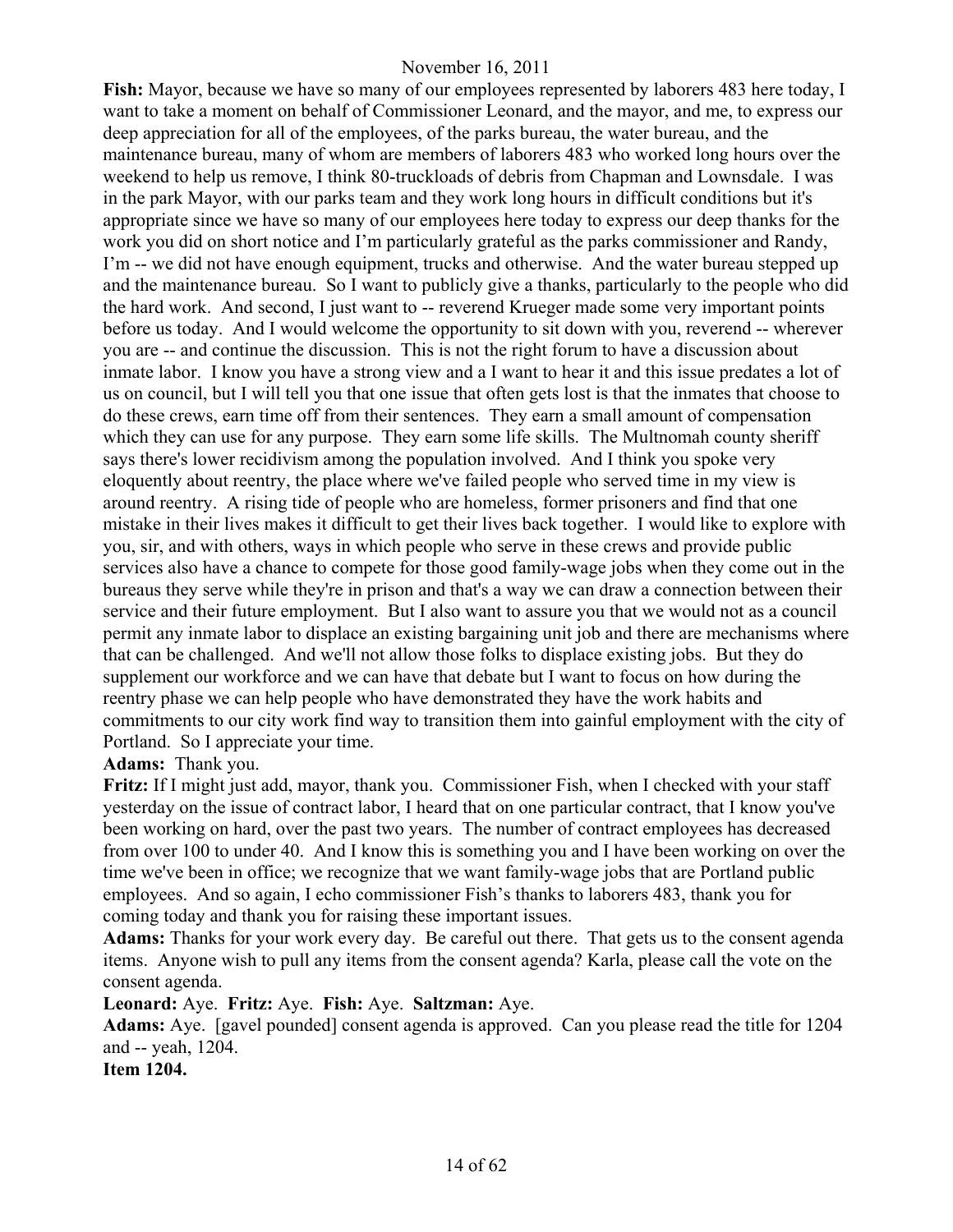**Adams:** Unless objection, this is rescheduled to December 7th, 2011, 10:00 time certain. [gavel pounded] so done. Please read the title for item 1205. **Item 1205.**

**Adams:** Unless objections, this is rescheduled to November 30th, 2011, a 10:45 a.m. Time certain. So done. [gavel pounded] please read the title for 1206 and 1236.

#### **Item 1206 and Item 1236.**

#### **Adams:** Commissioner Dan Saltzman.

**Saltzman:** Thank you Mayor. As the council knows, the current Comcast cable franchises are expiring by the end of the year. The Mount Hood cable regulatory commission and its staff on our behalf have conducted extensive negotiations of a renewed cable franchise agreement. Although this process has required two extensions of the current franchise, the negotiations have now concluded, Comcast has agreed to the terms of a renewed cable franchise which has been recommended to us by the Mount Hood regulatory commission. The franchise process required by our charter requires nearly four months to complete. I'm bringing forward the renewed comcast franchise in a form of a temporary revocable permit, that will bridge the period between the expiration of the current franchises and the effective date of the renewed franchise. Comcast and the Mount Hood cable regulatory commission agreed to all terms and provisions of both the permit and the renewed franchise, and Comcast has provided a separate letter to us agreeing to this procedure. The primary discussions of the Comcast renewal franchise should occur today in conjunction with consideration of the permit. I want to express my thanks to the mount hood cable regulatory commission and the office for communication technology for their success, I should say the office of the city attorney as well, for their success in concluding this important negotiation and for bringing forth a renewed cable franchise which preserves for another 10 years, community benefits that are commensurate with our existing cable franchises. I also want to express my thanks to Comcast for working closely with us on this process; we appreciate their commitment to our community. I would now like to ask Alan Alexander of the Mt. Hood Cable regulatory commission and Sanford Inouye of Comcast to come forward to provide their comments. The office for community technology Director, David Olson who represented the city is here to answer any questions that the council may have as well. Alan, we'll start with you.

**Alan Alexander:** Good morning, mayor and council members. My name is Alan Alexander, I'm one of your appointed members of the Mount Hood regulatory commission and also with me today is David Olson and Sanford Inouye. We are here to recommend that the city council approve this temporary permit providing substantially all of the franchise terms for renewed Comcast cable services agreement. Upon council approval of this will allow the city charter required franchising process to formally renew the cable franchise with Comcast for a 10-year term, as the charter required process takes up to four months to complete. This permit containing all the renewal terms is necessary to bridge the period between expiration of the current franchise from December 31st of this year and the effective date of the renewed franchise in early 2012. Comcast has provided a separate letter to the city requesting an agreeing to city issuance of a temporary permit to allow the charter franchising process to be concluded and acknowledging and accepting any risks inherent in this procedure. Once the formal charter franchise process is completed the renewed franchise will supersede the temporary one before you today. As to the merits of the renewed Comcast franchise, the MHCRC recommendation comes before you after extensive public input and negotiations with Comcast. The proposed franchise has been agreed to by Comcast and the MHCRC. As you may know, MHCRC is responsible for this negotiation on your behalf. The obligations of the franchise with Comcast must follow requirements of federal law, in addition MHCRC held a public hearing in September on proposed franchise public benefits. We began this process three years ago with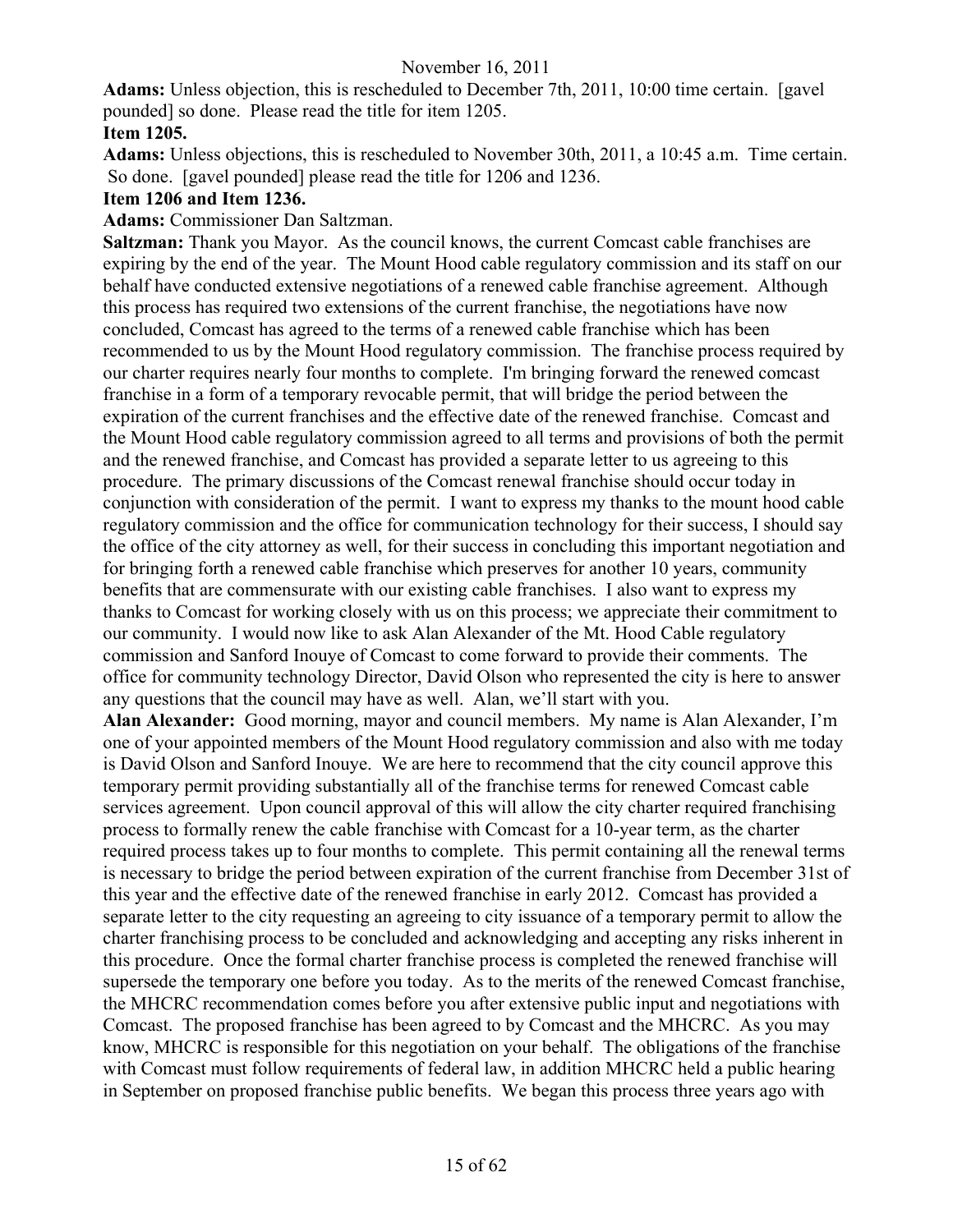the community needs ascertainment and conducted face-to-face negotiations with Comcast for nearly two years under the oversight of two commissioners and in that regard we would like to thank commissioner Amanda Fritz and her staff as well as commissioner Dan Saltzman and his staff for the support assistance in enabling us to continue this process. The process is now concluded and the MHCRC is forwarding its recommendations to you and the other five MHCRC jurisdictions for consideration. Before I move to the recommendations, I would also like to thank the entire city council for your patience and willingness to extend the current franchise not once, but twice in order to allow MHCRC and Comcast to conclude the franchise negotiations. We appreciate the continued support of the MHCRC by the city council. We believe because of your patience, the benefits for the community and the renewed franchise have been maintained and improved in a number of respects. As you may know, franchise negotiations were challenging for both MHCRC and Comcast. The cable television business environment has changed dramatically and is quite different from the industry that existed when the current franchises were agreed to in the '90s. Both parties struggled to agree to an updated franchise term, which considered Comcast business needs while preserving the significant public benefits and safeguards that our community depends on. The recommendation -- recommended franchise includes compromises from both MHCRC and Comcast. However, council members should be aware that the compromises were necessary to ensure the continuance of critical public benefits. And we believe that the resulting franchise is a fair bargain for all. I would like to briefly summarize some of the key areas of the franchise. The cable franchise fees will be collected under the same terms as the current agreement. These funds will continue to be a critical component of your general fund revenues at current and projected levels. The Comcast I-net will continue to provide high-speed broadband and discounted rates relied upon by about 285 schools and community colleges, libraries, public safety agencies and local governments throughout Multnomah County. This includes virtually every public school and library in the city and the county, an I-net upgrade and ongoing capital funding has been secured along with affordable rates and reliable performance guarantees. The renewal franchise continues to provide for channels, funding and related resources for Portland community media. The franchise also requires enhancements to keep changes in technology; these include a path to convert PCM's channels including this city council coverage to high definition format, local program listings including web based guides and set top boxes and availability of community programming free of charge and on demand.

**Adams:** Are there a lot of people clamoring for high definition of City council? [laughter] just asking.

**Alexander:** It's the future. We might require makeup and wardrobe for the future. **Fish:** We might need makeup, whether required or not.

**Alexander:** O.K. so funding for the community access capital grant program has been retained and the renewal franchise and these annual grant support projects at – that use the I-net, or community media to benefit our communities. A couple of examples of granted projects in the past, included enhanced high school learning in architecture engineering and construction at ace academy providing a secure connection for domestic violence victims to get restraining orders onsite at the gateway center for domestic violence and increased availability at Multnomah County libraries and public access for computers and internet, so that all people have access, helping to bridge that digital divide. So, in conclusion, the benefits under the proposed Comcast franchise which are fully set forth in a temporary permit are tangible, extensive and relied upon by the city, your partner jurisdictions and critical institutions throughout Multnomah County. We're proud that even with compromises on both sides these benefits have been retained and in some instances enhanced in the renewed franchise. None of this would have been possible without willing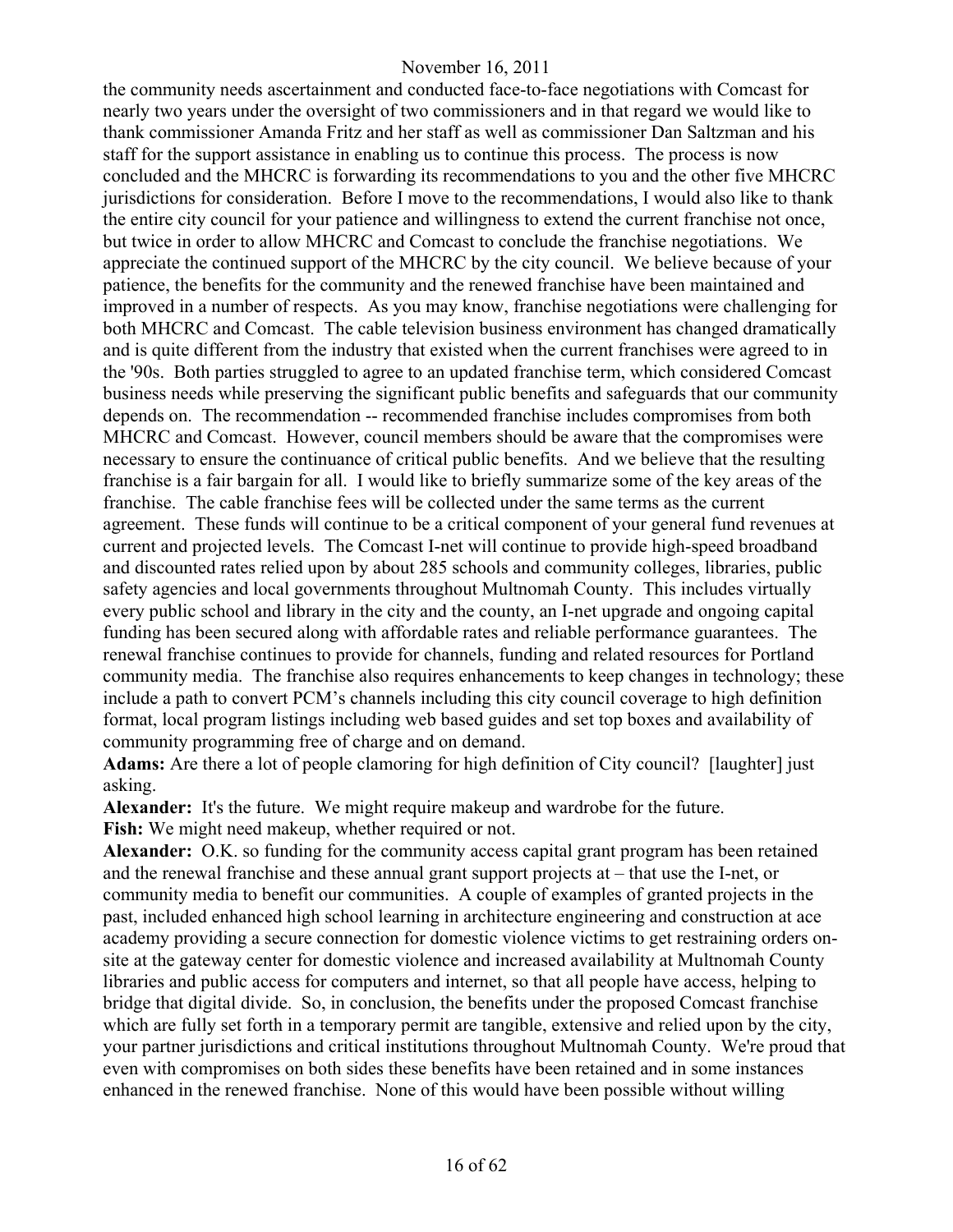negotiators so we would like to thank and recognize our partners Comcast for their willingness to work with us to reach a conclusion that benefits both the company and our community for the next 10 years. The MHCRC respectfully requests that council approve the temporary revocable permit before you to bridge the period between expiration of the current cable franchise and the date when the renewed cable franchise becomes effective. We're here to answer any questions. **Saltzman:** Thanks, Alan. Sanford.

**Sanford Inouye:** Thank you commissioner Saltzman. Good morning mayor Adams and commissioners. Sanford Inouye with Comcast. And it's great to see you all this morning. Thank you for the opportunity to present a few comments on behalf of Comcast. As Alan had mentioned, the renewal process had been a long one. It's a complicated issue with the cable franchise as we have it today. But it was complex but also challenging as well and I'd like to thank David and his team, the city council, MHCRC for your support and also for the cooperation and diligence in moving forward with the renewed franchise. Alan mentioned compromises, and David mentioned compromises in the past. It's a package we'll be happy with going forward. We've had a wonderful experience with the city of Portland, a positive partnership and we look forward to working with the city for many years to come, more than 10 years, hopefully. As far as background for the company, I'd like to share some information with you that may be old news to you, but for our viewers looking in today or probably listening later, I'd like to share some information regarding Comcast and our involvement in the community, if I may. Comcast has a presence in not only Portland, but in southwest Washington and Oregon. We have over 2,000 employees in our market. We have about 600 employees that are local for our customer services at the call center and all service centers and we continue to make investments not only in the cable system but in our facilities as well. As some of you may know, we just opened a brand new service center on Northeast sandy, which is state of the art for hands on interaction customer experience. We are very proud of the model and hopefully in the future be able to launch more customer service centers like that one at Northeast Sandy boulevard. It's a great experience for customers and it's more efficient and it's an investment as well with the facilities and employees that will provide the most excellent customer services for our customers. Financially as you may know, annually we provide through our customers, our valued customers, approximately \$8 million to the city in franchise fees and we'll continue to do that in the renewed franchise on an annual basis. We provide eight public education and government access channels for use within the Portland area. Last but not least, we've been a big community partner with many organizations in the Portland area and we're very proud of that relationship and partnerships with those organizations. Annually we contribute in total, in cash and in kind, more than \$2 million every year. Those vital services are important to our customers and citizens within Portland and the region and we look forward to continuing that partnership with the organizations and again, thank you for your support, your cooperation and we look forward to working with the city again in many, many years to come. **Adams:** Thank you.

**Saltzman:** Questions?

**Adams:** All right. Thank you very much. Is anyone signed up to testify or wishes to testify on this matter?

**Moore-Love:** No one else signed up.

**Adams:** All right. This is an emergency so Karla, can you please call the roll.

**Moore-Love:** 1206. Leonard – Oh I'm sorry, I'm sorry mayor, we have a substitute exhibit a. I think I said it was a replacement, but it is a substitute.

**Adams:** I move the substitute.

**Fritz:** Second.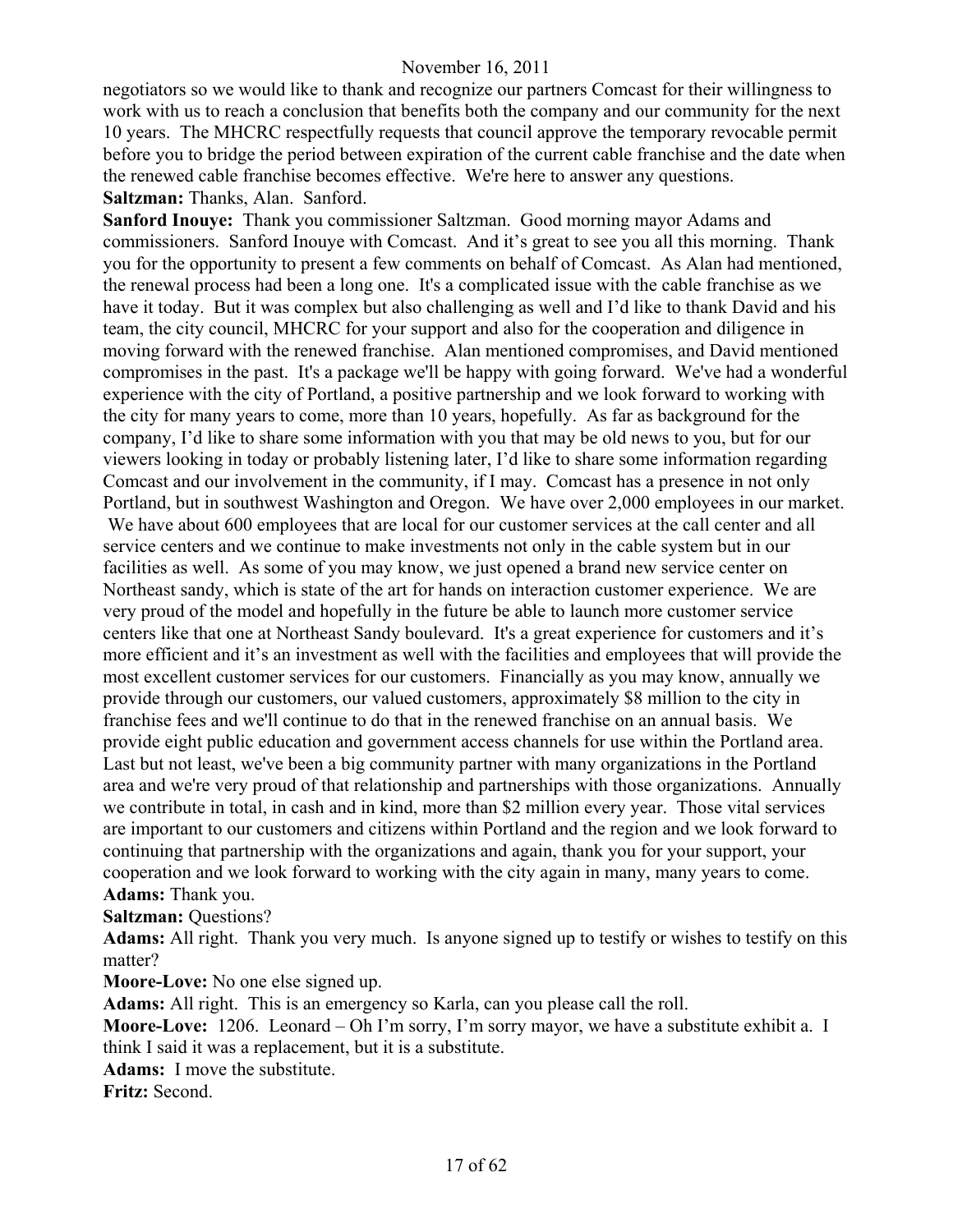**Adams:** It's been moved and seconded. Any discussion on the motion? Karla, can you please call the vote on the motion to substitute.

**Leonard:** Aye. **Fritz:** Aye. **Fish:** Aye. **Saltzman:** Aye.

**Adams:** Aye. [gavel pounded] substitute has been approved. Can you please call the vote on emergency ordinance substituted 1206.

**Leonard:** As I was saying, thank you very much for your work. Aye.

**Fritz:** As commissioner Alexander mentioned, I was the lead off pitcher in this long game. Although it's not a game, it's so important to the whole city that we come to this agreement and commissioner Saltzman and his staff has done a great job of closing this episode. Because it's an ongoing relationship that we have with Comcast and I appreciate your reminder how many good family wage jobs you provide. I was very impressed when I visited the call center and I heard about the job training that you do for people starting out their careers and I also appreciate all of the good things that I see you doing in the community. I was very honored at the Native American youth and family center dinner last week to sit with a group from Comcast and I see you, Sanford, at many community events that you don't have to be at but your there because you care about our community and your part of our community and that's important. I'm very grateful to David Olson and your amazing team at the office for community technology, former known as the office of Cable Communications and Franchise Management, which took me six months to learn how to say that when I was first was assigned the bureau. It was actually one of the interesting things about becoming a Portland city commissioner, that I didn't know about this beforehand but thanks to your diligence and your training I rapidly became a very big fan and thank you for the Mount Hood regulatory commission. Who are our citizen experts and who have provided amazing oversight and input into this process. That's greatly appreciated and Ben Walters in the city attorney's office, has been absolutely stalwart and we all appreciate his work. And Tim Crail in my office and Brendan Finn in commissioner Saltzman's have teamed on this so it's been a partnership. And when we do get offices reassigned, that offers the opportunity for all of us to have input. I think we need to mention also that the broadband strategic plan which we passed a couple months ago, that again Comcast and the Mount Hood regulatory commission have a lot of input in. So this is an exciting and money making bureau and it's - the partnership with Comcast is one example of how we're all looking to get good family wage jobs and community benefits and to make this work for all of the citizens and taxpayers of Portland. So thank you for your work. Aye.

**Fish:** Well, thank you, commissioner Saltzman, for your leadership and for bringing this home. Thank you to the office for community technology, David and your team and thanks to Comcast, Sanford and I just celebrated an important 25th anniversary. 25 years ago, we both graduated from northeastern university school of law. The amazing thing is, we didn't know each other. The law school has a co-op system and if you're on different co-ops, you wouldn't meet half your class, so we never met and somehow our lives, our careers took these interesting turns. We both ended up in Portland. But we do appreciate all of the work you do in our community. aye.

**Saltzman:** Well, I want to thank again, Comcast, I want to thank the Mount Hood cable regulatory commission. And also the staff of well, both Ben Walters with the city attorney's office, David Olson, office for community technology and Julia Melcheck also with the office and many others who have worked hard to get us to where we are today, which is we're on the verge of a new 10 year franchise that provides important public benefits and enhanced services which we'll be looking forward to. Thanks to all. Aye.

**Adams:** Thank you for your long time efforts on promoting smart technology, equitable technology, not only as part of your profession, but your civic volunteer, your civic involvement. I appreciate it very much. I agree with the words said. You are everywhere. So I thought that -- I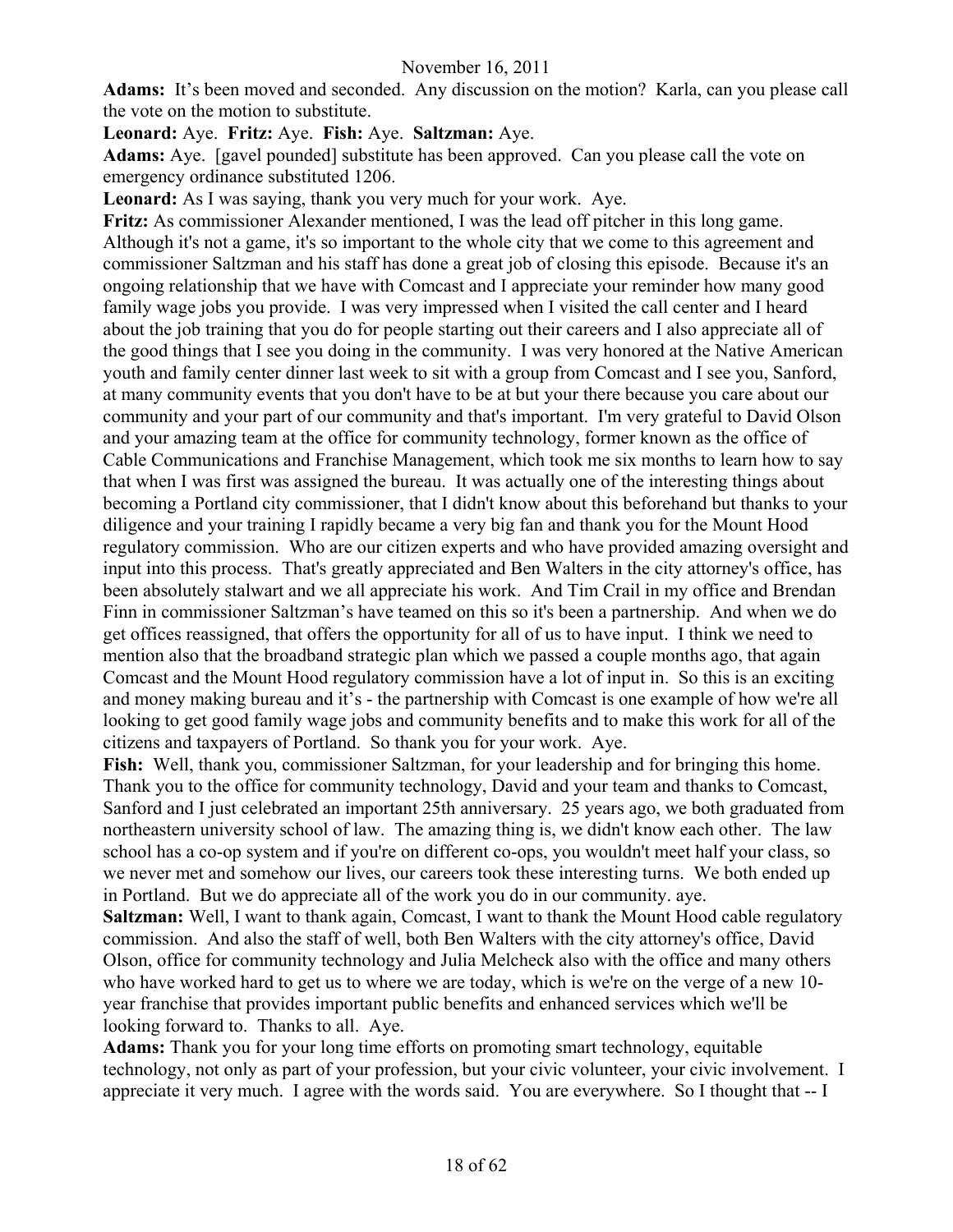spend a lot of time after regular work hours and you do as well. It's greatly appreciated. Mr. Olson, thanks to you and your team for your ongoing work to keep us at the cutting edge as much as we possibly can. Aye. So approved. And then the one --

**Inouye:** Thank you.

**Adams:** Lets do 1236. We'll just vote on that. It's just an appendix kind of thing.

**Leonard:** Aye.

**Fritz:** And I also want to thank mark, the new head honcho at Comcast for being part of our community. Aye.

**Fish:** Aye.

**Saltzman:** Aye.

**Adams:** Aye. So approved. [gavel pounded] we're going to take a three-minute break -- fiveminute break. It is now 10:23. [recess] [gavel pounded]

At 10:23 a.m., Council recessed.

At 10:28 a.m., Council reconvened.

**Adams:** [gavel pounded] All right. Karla. We have regular agenda -- can you please read the title for non-emergency ordinance regular – no, sorry for emergency ordinance item 1235. Emergency ordinance.

# **Item 1235.**

**Adams:** Hi, good morning.

**Andrew Scott, Office of Management and Finance:** Good morning.

**Adams:** Andrew, how are you?

**Andrew Scott:** I'm fine. How are you?

**Adams:** Good.

**Scott:** I'm Andrew Scott, financial planning manager. Today we're here to consider the fall bump. I will remind you we had a work session on this on November 1st, so I won't go into a lot of details since we covered most of the detail there. Changes from that work session that council had discussed that are included in this bump that was filed. There is a new number for the bureau of development services distressed property enforcement program and that number is \$271,736 out of general fund contingency and parks operation and maintenance was also added into the bump, at \$96,932. Those were the only general fund changes. Just to give a quick summary then of where we ended up in terms of general fund contingency. That was a discussion during the work session, we started this fiscal year with \$1.4 million in unrestricted general fund contingency. Our ending balance from last year and then certain recovery actions that we're taking in this bump are adding about \$375,000 to the contingency. The bump actions in total cost about \$1.1 million and so the net reduction to the contingency, the contingency after all the actions take place will be about \$695,406 for the rest of year. I'm sorry, the net reduction in contingencies is \$695 million. The new available contingency total will be \$638,972. The other thing that the bump does is two budget notes, one, council is accepting the report and recommendations of the CIP review taskforce again we talked about that at the work session and the second budget note, council accepting the update on the sustainment planning for various public safety revitalization projects, that's exhibit number six. I'm happy to answer any questions.

**Adams:** Alright, let's take public testimony. And there might be questions afterwards. According to Oregon State budget law, Oregon revised statutes 294.480 I open a hearing on the fiscal year 2011-2012 fall supplemental budget. Is there any member of the public who wishes to testify? **Adams:** Mr. O'Callaghan. Welcome back.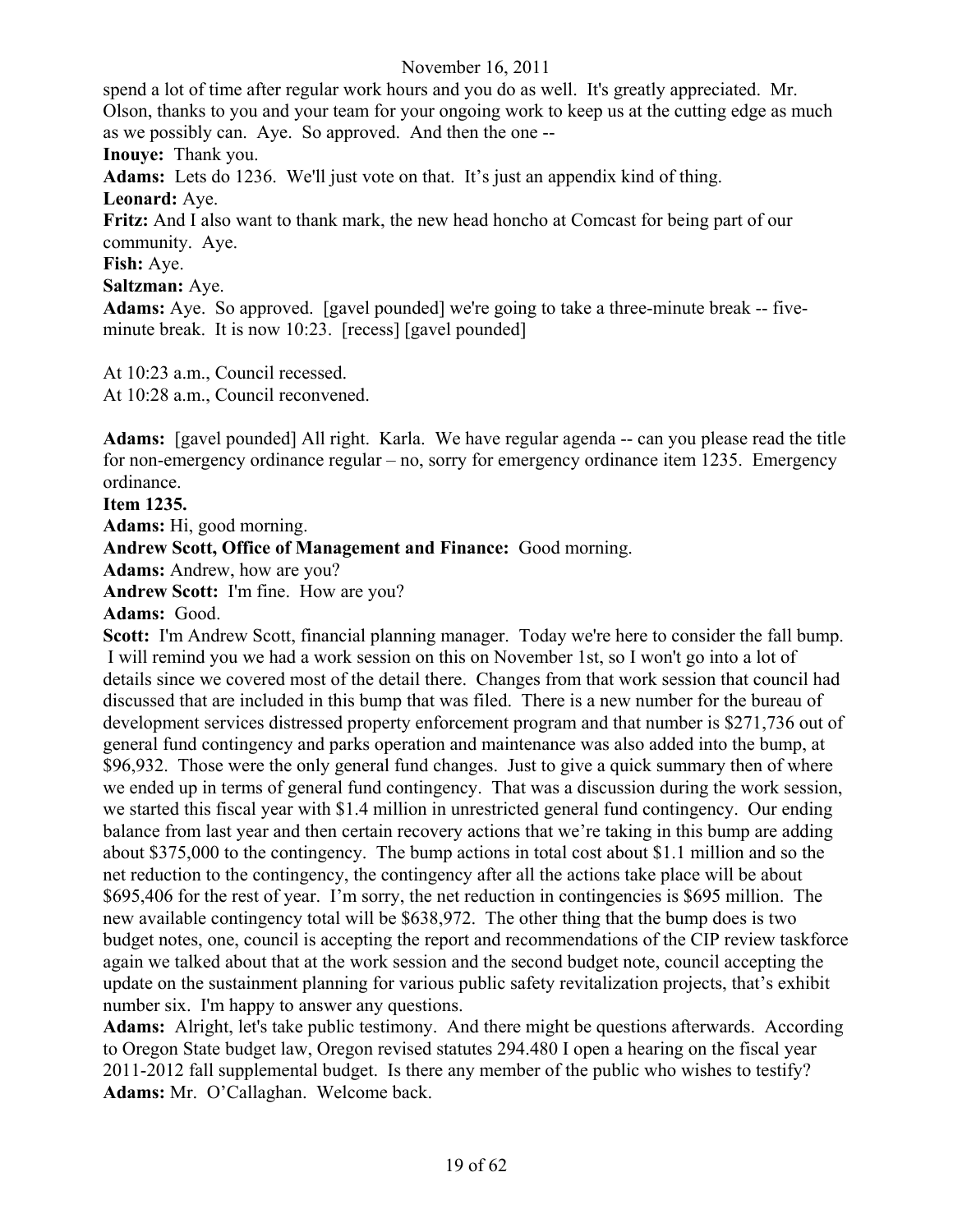**Michael O'Callaghan:** Thank you. My name is Michael O'Callaghan, and my question is -- is there anything in that supplemental budget to create a place where those 7,000 people that are living without shelter can have shelter?

**Adams:** In the cities budget? Yeah, there's millions.

**O'Callaghan:** There's millions?

**Adams:** Uh-huh.

**O'Callaghan:** I see 5,000 to 7,000 people out on street almost every night and you are telling me there's millions that is going to solve this problem? I don't believe you.

**Adams:** I didn't think you would.

**O'Callaghan:** Well I think that you're -- I would like to see the numbers that you're talking about. **Adams:** Last week the city council reviewed, just in one funding stream alone, an investment in homeless and affordable housing services of –

**Fish:** I think annually mayor we have about a \$13.5 million budget for homelessness and homeless services or which about two-thirds of that is local dollars and Michael, I'd be happy to get you the break downs.

**O'Callaghan:** Well I think we have a language problem here. You're referring to homeless I am referring to shelterless; it's a very different standard.

**Fish:** Our homeless services includes our emergency shelters, our winter shelters, our outreach workers and others and that's separate from our rental housing production.

**O'Callaghan:** Certainly, it should be, but I see people come by our place every day seeking shelter and our place is full. We have 70 people. We need at least 10 more of these. People are on the street. People are getting soaking wet. I have communicated this to this council innumerable times and I get absolutely no response from any of you. And I consider you to be extremely disrespectful to the people that are sleeping outside and Dan Saltzman, your bureau of building is trying to run us off our lot and dislodge 70 people who are living down there in peaceful harmony. I find that repugnant to human dignity.

**Adams:** Thank you for your testimony.

**O'Callaghan:** And in addition, Sam, I notice the three testimonies given under persons to be heard went over three minutes and you failed to interrupt any one of them. You have interrupted me any time I go over three minutes and I have seen this in chamber, applause multiple times, but you refuse the audience to do applause when you wish to. I find that arbitrary and capricious. But thank you for your time. I appreciate that.

**Adams:** I'm happy to give you more time.

**O'Callaghan:** All I'm speaking about is the prior times when I've been before this council and spoken and you've stopped me at three minutes every time. That's what I'm talking about. Thank you.

**Adams:** So -- thank you. It depends on the agenda and the day and how many people have signed up. That's the judgment I have to use in managing the -- managing this room. All right -- **Saltzman:** I have a question. I see bureau of transportation folks here. Could you come to the

table?

**Adams:** Welcome back. Out of retirement. We're glad you're here. John Risk, financial director - **John Risk, Bureau of Transportation:** Interim.

# **Adams:** Interim.

**Risk:** Make that real clear, interim. For the record, John Risk, interim finance director for the bureau of transportation.

**Saltzman:** So my question concerns the decision package where the transportation department is taking vacancies and program budgets equal to about \$600,000 and redistributing it for certain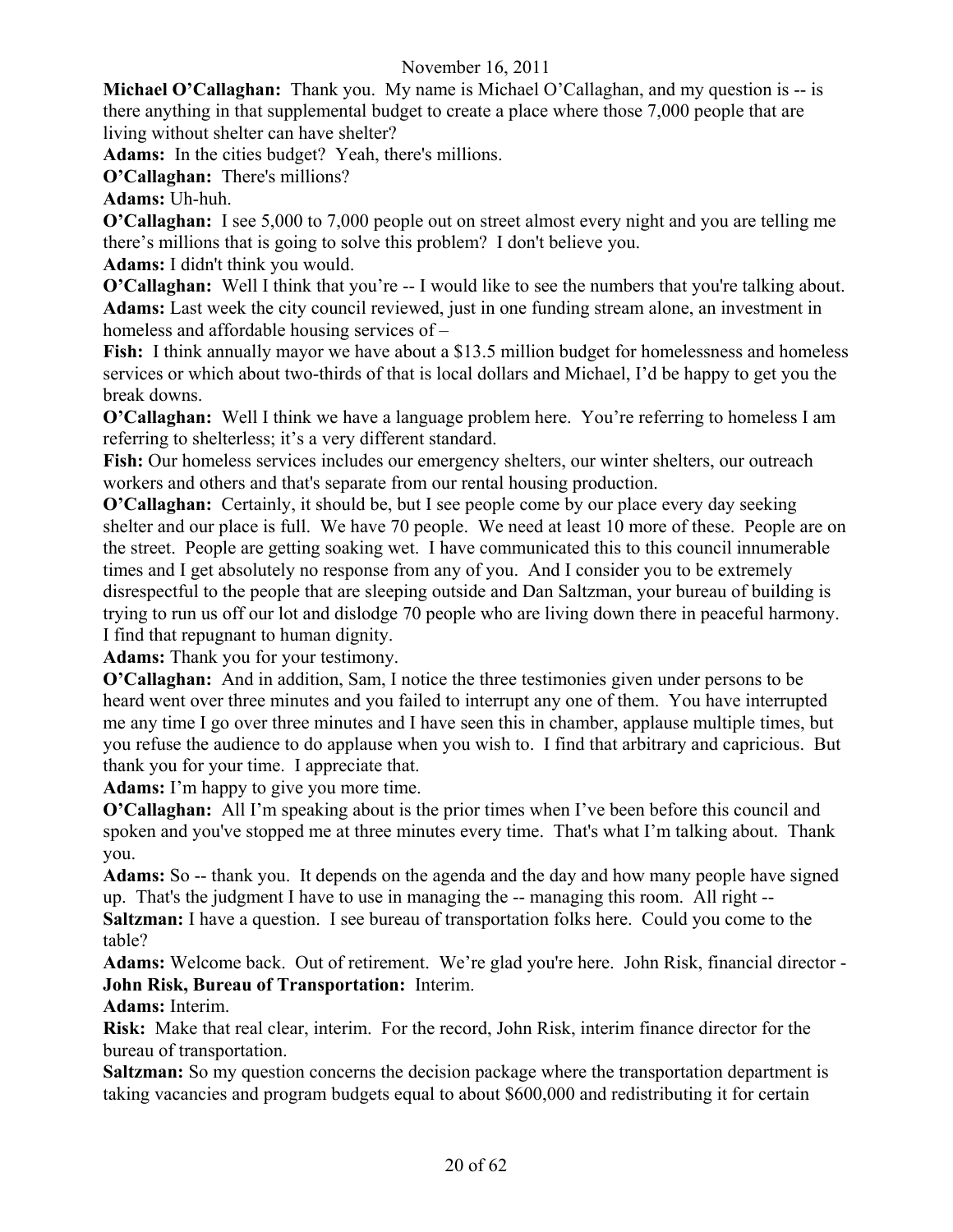projects and the one I'm curious about is the bike share study. Because I know we had a lot of discussion when we awarded the \$2 million in federal money for the capital of the bike share and we're going to have a - there was quite a discussion about no city general transportation revenues or general fund going to subsidize operations of the bike share program. **Risk:** Yeah.

**Saltzman:** And so I'm curious, there's a statement that says the bike share program will provide staff support for issuing the rfp and assisting with the startup of a bike sharing program. So it goes on to say the staff assistance will complete the rfp process and identify and evaluate potential locations and provide for ongoing management of the system. So I guess ongoing management of the system to me sounds like we're using very precious general transportation revenues which, you know, underscored by this morning's public testimony to - with the bike share program and I thought we had an explicit discussion there would be no ongoing gas, general transportation revenue or general fund for the bike share program, that we would provide the capital only.

**Tom Miller, Director, Bureau of Transportation:** Thank you, commissioner, for the record, tom miller, director of the bureau of transportation. We appreciate the chance to clarify that particular choice of words. You're absolutely right. There will be no ongoing operating support from bureau resources for bike share. We're crystal clear about that. And clear about council direction and the choice of words needs attention and again, we appreciate you flagging this and we want to reassure you there will be no ongoing operating support.

**Saltzman:** So are we using this money to create a position?

**Miller:** No.

**Saltzman:** Is this a person --

**Miller:** No, the \$100,000 is in place – we're requesting \$100,000 in the current fiscal year on a one-time basis to simply launch the program. Get the rfp written, get it out the door to secure the private partnership necessary to advance the program and that's it. One time.

**Saltzman:** It's not ongoing?

**Miller:** Not ongoing.

**Saltzman:** Am I allowed to strike the words ongoing from this?

**Adams:** Absolutely.

**Miller:** I have no qualms with that at all.

**Saltzman:** I would move to strike the words "ongoing."

**Miller:** Happy to.

**Fritz:** Second.

**Saltzman:** Well I have - it's transportation decision package number two. Tr018.

**Adams:** Moved and seconded. Any other discussion. Karla can you please call the vote on the motion?

**Fritz:** Aye. **Fish:** Aye. **Saltzman:** Aye. **Adams:** Aye.

**Adams:** [gavel pounded] so approved.

**Miller:** Thank you.

**Adams:** Thank you.

**Fritz:** A further question on that, though. I didn't remember there was a local match required in the allocation of that money from the federal government in that project. Why are we not using the federal transportation dollars to do that \$100,000 rfp?

**Miller:** I'm not sure I understand you question, but what I know is that council has approved a recommendation that ultimately metro will consider and, of course, we hope approve, for \$2 million in federal money to launch the program and so that's – that is our local match, if you will. Its federal money but we're using that as local match to seed the private sector partnership.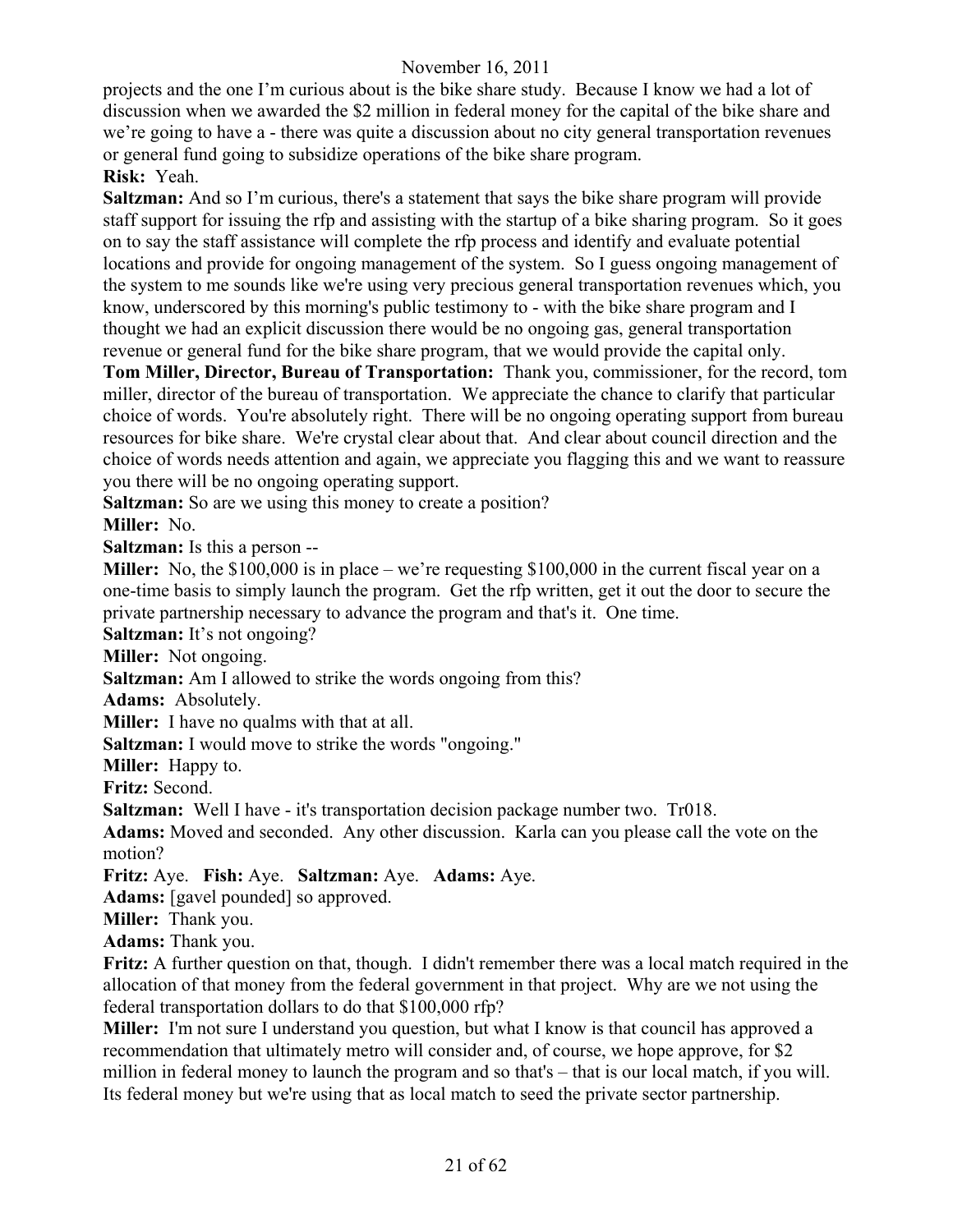**Adams:** I think there's just -- let me try to clarify. So, that's a certain amount of money. And we're going to do an rfq for private money. The private money provides the match to the federal money.

**Fritz:** Thank you, that's helpful. So when we get the federal money from metro, will that \$100,000 go back into the transportation budget for other uses?

**Miller:** We hope that – first of all I should say we hope that we don't need to use \$100,000 in total. We hope that we can spend something less than that. Frankly I think the \$100,000 is a conservative number, conservative in terms of magnitude of need. I hope that we can spend something less than that, for the reasons commissioner Saltzman cited and based on what you heard from our labor friend there's morning. The \$100,000 is the intended allocation for staff resources needed today to, again write the rfp and launch the program and so forth. So anything that -- anything less than \$100,000 would go back to general transportation resources.

**Fritz:** Ok. You're not hiring anybody to do this?

**Miller:** No.

**Fritz:** Why do you need \$100,000? Don't you have the people who are there working anyway? **Miller:** We do have the people and I could name the names but yeah, they're existing staff but we don't have - their time is not -- all of their time is budgeted against a particular project and this is a project that you know needs a cost center, if you will, right?

**Adams:** So we bill -- most of the bureaus I have, the bigger bureaus, you bill your employees' time to a particular project and they work, one person can work on one to a dozen projects and so they keep track of their hours and that's how they get paid. That's how we keep track of -- that's how I think the law requires us.

**Miller:** Right, there's a cost center and so, you know Dan Bauer, in this case, he's my lead project manager, he will allocate the portion of his time that he spends working on bike share will be allocated to this particular cost center.

**Fritz:** So what cost center will be credited with the time he won't be spending on something else? **Miller:** He just has a **–** 

**Risk:** It's a portfolio project that he works on so it -

**Fritz:** Right, but he's on salary on staff.

**Adams:** We still have to --

**Fritz:** I don't understand why it takes an extra 100 thousand, why it's not just reallocated from the projects that he otherwise would have been working on.

**Miller:** Well it's a -

**Adams:** We're not using other -- we're not using other projects to subsidize his time on this project. Does that answer the question?

**Fritz:** Not really. Because then what -- he was already planning to bill time to other projects, what are those other projects that now will have more money available to do something else? **Adams:** We'll have to get back to you on that.

**Risk:** I personally don't know what other projects he's currently working on. I personally don't know that. He didn't get back to me.

**Fritz:** And then, returning to my previous line of questions, once we get the federal money, will that \$100,000 or whatever it is that his time is spent on, go back into those other projects? Will we get that – will that be deducted from the \$2 million that's allocated to the bike rental – **Adams:** Yes.

**Fritz:** - as a cost that's already been incurred?

**Adams:** Once we get the federal money and we get the match, and this is why there is no amount of money because it's going to take us a while to both get the match and go out there and raise the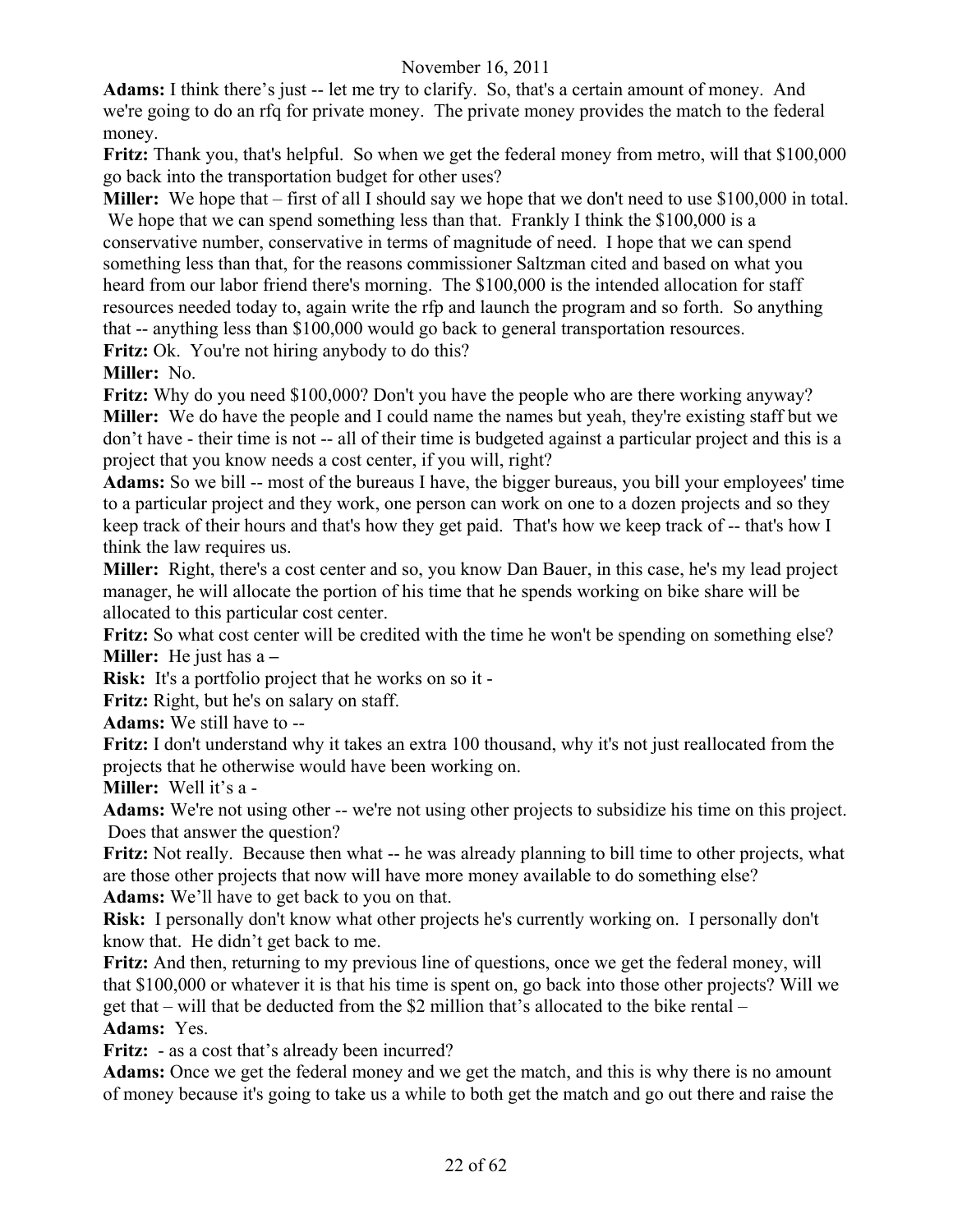money and do the rfp, so this is startup. This is basically startup funds in order for us to qualify for actually getting the check from the federal government. We basically have to go fund -- we have to go generate interest and then hopefully have competition for interest to want to partner with us and the partnership money, the private money or nonprofit money is what we use to fulfill the federal match and if you're the bureau director, it – you also - you can also view it the way director Miller does, but this is sort of -- allows us the headroom and somewhere to -- startup money to qualify to make sure that we don't just get the authorization but we actually get the qualification for the federal match and that's going to take a lot of resources and fund-raising and otherwise, and then run a competitive process.

**Fritz:** Thank you, this is helpful. When we get the \$2 million from the federal government, that this money, the startup money, the \$100,000, will that go back to the general fund or will it go to the transportation fund?

**Adams:** It stays. So this is –

**Fritz:** Or are we actually investing general fund money in order to get that -

**Risk:** It's not general fund dollars. It's general transportation dollars.

**Adams:** This is a very -- this is a very --

**Risk:** Oh, I'm sorry --

**Adams:** It's a similar conceptual approach how we've been successful thus far in clean energy works. Where we put in some – we put in some of, in that case, error money that could have been spent on a variety of things to do the staff work to then position ourselves to do everything else. **Fritz:** And this is a piece of the Fall bump, where we're moving from buckets within transportation.

**Risk:** Right.

**Fritz:** Thank you very much. That's very helpful. And I appreciate your patience.

**Adams:** I appreciate the conversation.

**Fritz:** I have one more issue. And I raised this at the work session. It's not a transportation issue. I appreciate it.

**Adams:** Go sit down. (laughter)

**Fritz:** I raised this at the work session. I haven't had any other conversations but I just want to try again and this is on the pilot project for having cameras in police cars, which we're allocating \$165,188 for a 10-vehicle pilot. I appreciate the mayor's commitment to fulfilling his promise to do this and I certainly think that government should keep their promises. The extenuating circumstances when sometimes we can't or shouldn't do things in the timeline that we previously promised and spending \$165,000 on a pilot project for equipment now when we don't know how we're going to be able to fund the -- buying equipment for all of the cars should this pilot prove successful doesn't seem prudent to me. Because this is a technology, this is not going to jobs and this is not going to increase public safety. This is a project to buy cameras to pilot. If we can't fund the full rollout of those cameras within next year or so, we all know that technology changes a lot and it's likely that there will be new cameras on the market in a couple of years that might be even better or even the ones we pilot now might be obsolete. So I question why we are spending precious general fund resources on a one-time expenditure on equipment rather than saving that and putting it towards our deficit for next year and funding police officer positions.

Adams: Fair question. My belief is that -- well, the cameras are going to be focused on those officers -- not exclusively, but focused on those officers that have a job responsibility, job focus around traffic enforcement. And we have had, and this has been on the community's request list for four years, five years, it speaks directly to, and might not be evident because we didn't -- we maybe need to describe it better, but this speaks directly to issues and concerns around equity of traffic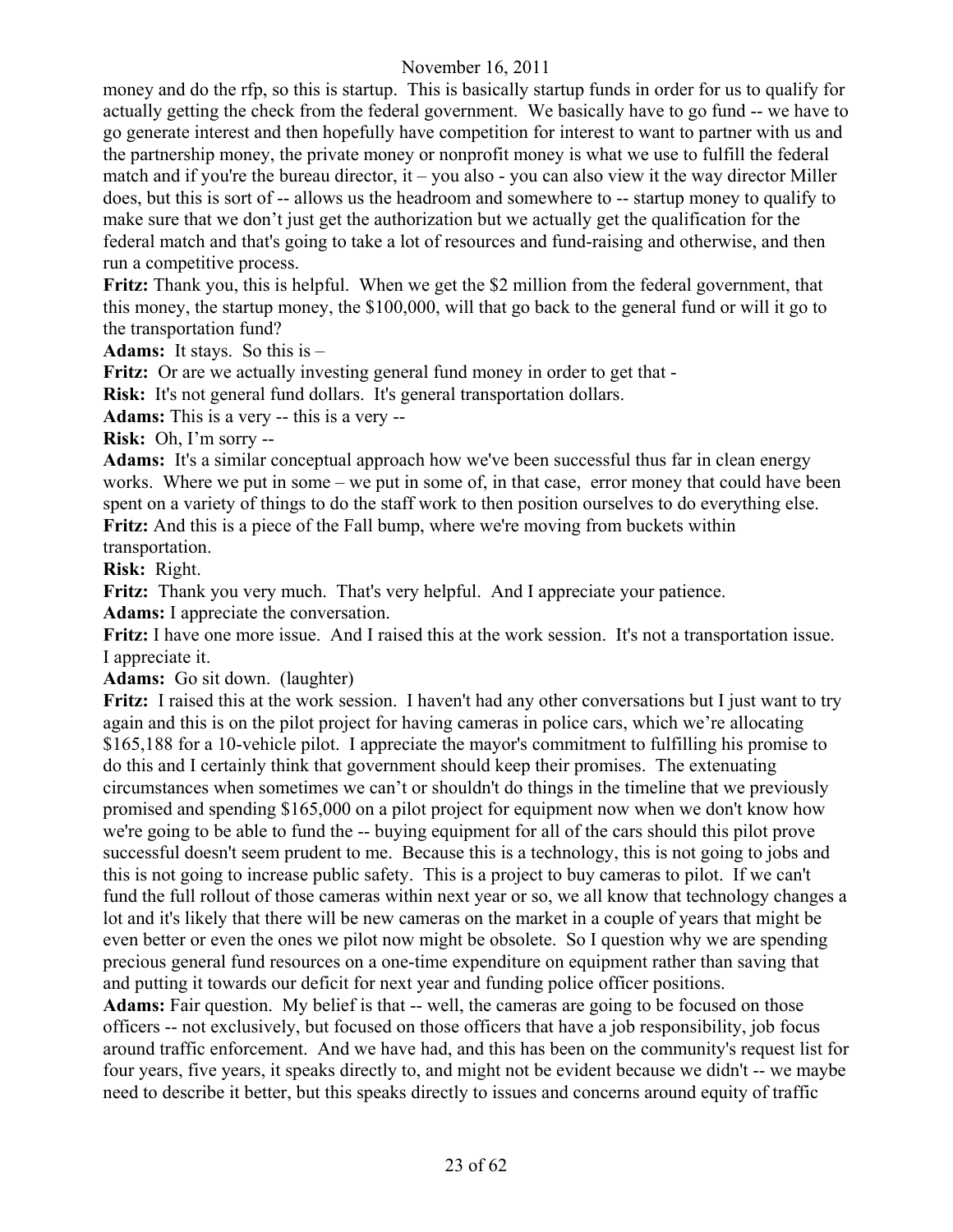stops and profiling and he said, she said, she said, he said, kind of stuff that happens. It will allow for not just the capture of video, it will allow for with the equipment the capture of the conversation that happens at the side of the car. It's -- it's pilot in the sense that if it proves to be effective, we would do more, I think, there is a cost savings here in terms of things through ipr, complaints, service bureau complaints or worse.But it's not the kind of cost efficiency that we're going to be able to capture and apply somewhere else. And I totally, I get that point. But this speaks to some pretty core issues that I -- and reasonable people can disagree but I think it is pretty important. **Leonard:** So I want to make sure we clarify one technical aspect of the argument commissioner Fritz made. It is not prudent or sound fiscal policy to use one-time dollars to hire police officers that are an ongoing responsibility. So, this cannot be characterized as either we use it for this project or we hire police officers. Because one-time dollars expire at the end of the fiscal year and then you have police officers that you've hired that have to be laid off.

**Fritz:** Well actually, to speak to that question, we did hire a new position for the second graffiti position which was with one-time dollars and it's still in the one time on going special appropriations --

**Leonard:** Do you know how we're going to fund that next year.

**Fritz:** No we don't, that's my point.

**Leonard:** That's my point.

**Fritz:** So that we should be saving this \$165,000 so that we have that money to fund it that position for one more year. If we have a choice of one of the other, and the fact of the matter is, we don't have as much money as we need for all of the things we want to buy next year.

**Adams:** But if we - part of reason it's a pilot -- and I appreciate the discussion -- is if we see on the cars, that have video, fewer complaints, we know that is saving money. If we see fewer lawsuits filed, if we see -- and all that goes with that. We're not going to be able to take those savings from the rest of the system and apply it somewhere but those are real savings in the system.

**Fritz:** I totally agree with the merits of what you want to do and the principles for doing it -- **Adams:** Because it's on technology, I mean, it's -- it is the most, according to our policy, closest to our policies that you spend one-time resources on things that have lasting value. It's not like this will have lasting value. I think the life cycle of this is four, or five years.

**Fritz:** I'm concerned that we're piloting something on technology when technology changes so rapidly that, that particular model may not be the one that we -- that's available when we have the money to roll it out for all of the officers.

**Adams:** Fair enough, but at what point do we decide it is. Because that argument was also used - not by you, but that argument was also used by previous leaders in the bureau in the past – so what point do we sort of kick and say this is the point we're comfortable with the technology?

Fritz: It's not so much being comfortable with technology; it's being comfortable that we're going to be able to buy all of the cameras we need within the next five years. My reading of the projection for the next five years is that we don't know how soon we're going to be climbing out of the recession.

**Adams:** Maybe the best way to handle this is if you'd make a motion to strike and then we'll see if there - where the council is and -- I think we've aired out the discussion rather well. Would you like to move?

**Fritz:** You've read my mind. I move that we remove the \$165,188 for the vehicle pilot of the police cameras.

**Adams:** Is there a second? Motion fails.

**Fritz:** Thank you. [gavel pounded]

**Adams:** Fair enough? That's democracy. Other discussion? Karla, would you please call the vote.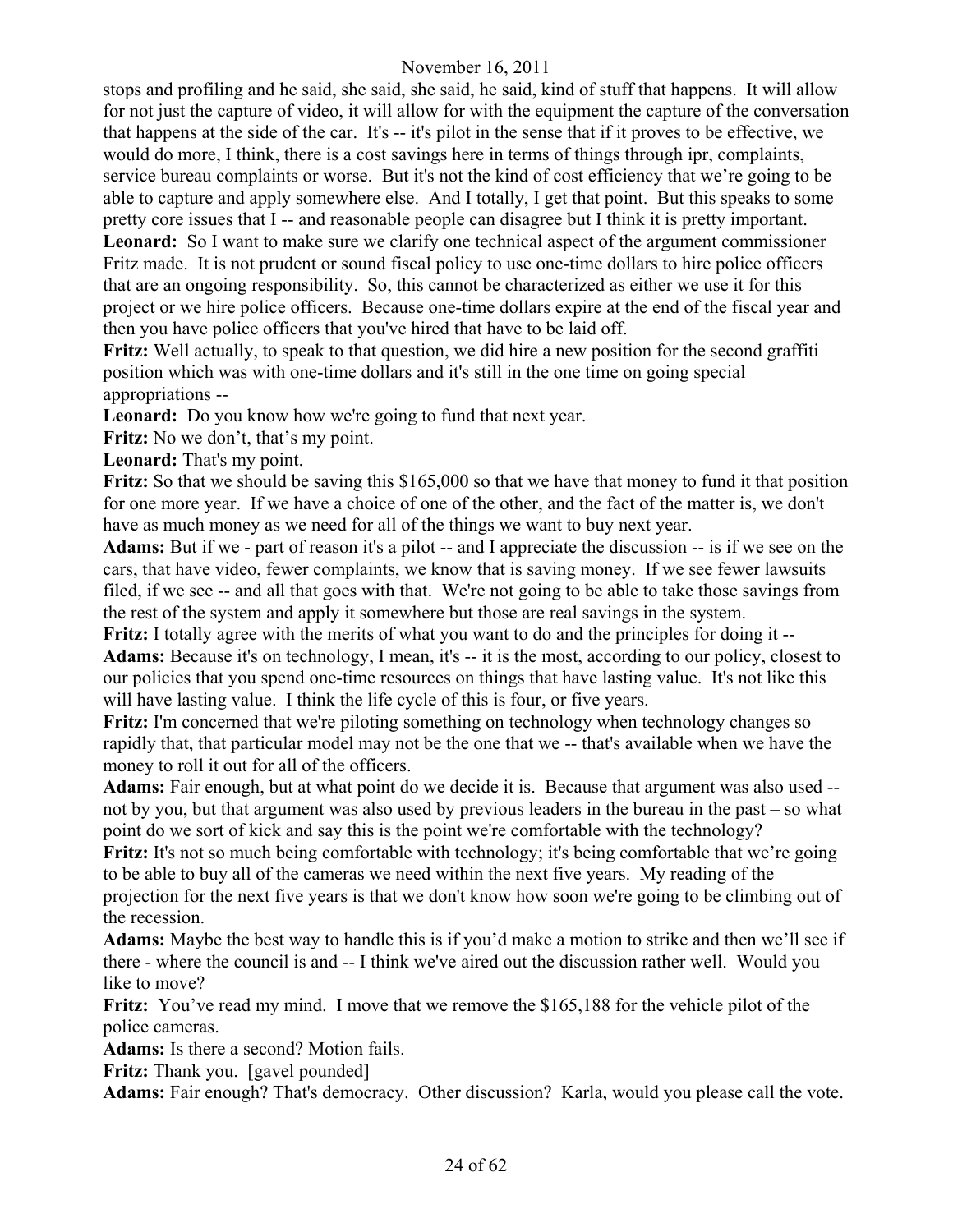# **Leonard:** Aye.

**Fritz:** With that vote having put on the record my objection to that particular item, I will support this emergency ordinance. I am concerned that we're spending a large proportion of our contingency and I'm very concerned about next year's budget as I know we all are and so this is the beginning of an extended conversation. Mayor I greatly appreciate your willingness to air that out and the discussion. aye.

#### **Fish:** Aye.

**Saltzman:** Thanks to everybody for your hard work. Aye.

**Adams:** That you everybody for your hard work and for the council engagement as well and also the citizens' budget committee, we appreciate all of that. I do want to note that the cuts to the bureau of transportation due to the fact that the forecasted revenues from the state are not coming through, is very serious, it's serious because we have made commitments to things like the Sellwood bridge that we need to -- we will and need to fulfill. But that compresses and other things can compress other parts of the budget. So the current project list for the bureau of transportation was based on the forecasted revenues, which were the state had made forecasts that I thought were pretty dour to begin with but the recession has stretched on and, therefore, gas, general transportation revenues from the state are down and, therefore, we have to cut. And they're very difficult cuts so I want to thank the director Miller and the pbot team for being creative in trying to approach this. I want to reiterate that I've said in this council chambers at a work session that the \$16 million over two years, I described it in the annual amount of \$1 million, this year, for sidewalks in east Portland and southwest Portland, that would not be cut. That we did not feel there was adequate agreement in southwest for what to spend the money on. The number one item on their list that was submitted to us by some of the committees was capitol highway, which would have consumed the entire \$8 million. There was not -- we felt sufficient agreement in southwest to just go forward with all \$8 million in capitol highway. And so we missed the construction deadline. And that money then gets moved to the next fiscal year. But I've said repeatedly to them personally when I met with them and during our budget work session that, that money is being saved, protected, it will not be cut. I don't know how else to say it. For those of you that remember some of the more controversial -- my negotiations, our negotiations with Multnomah county, that came from tough negotiations that \$60 million savings came from tough negotiations on getting savings on the Sellwood bridge. So I just wanted to connect a few dots before I voted as it relates to transportation. It's -- these are very serious cuts but there are certain things we are protecting. Aye. [gavel pounded] thank you very much for your work. Really appreciate it. That gets us to 1237. Can you please read the title and call the vote.

#### **Item 1237.**

**Adams:** Commissioner Nick Fish. Oh I'm sorry. Karla.

**Leonard:** Aye.

**Fritz:** Congratulations, commissioner Fish.

**Adams:** I hear housing --

**Fritz:** Thanks to the advisory committee and the housing bureau as well as commissioner Fish for the diligent work on this very complex issue. I do understand the concerns raised by the league of women voters. I think that the details of the proposal adequately address those concerns, as far as I'm concerned. These percentages are set unless later changed by council and they are refined for each urban renewal district and I particularly appreciate that the central east side recognizes that a significant portion of this area is zoned industrial limiting the affordable housing opportunities and I remain very committed to the central eastside remaining an industrial sanctuary. And the remainder of the urban renewal areas have specific targets based on historic spending and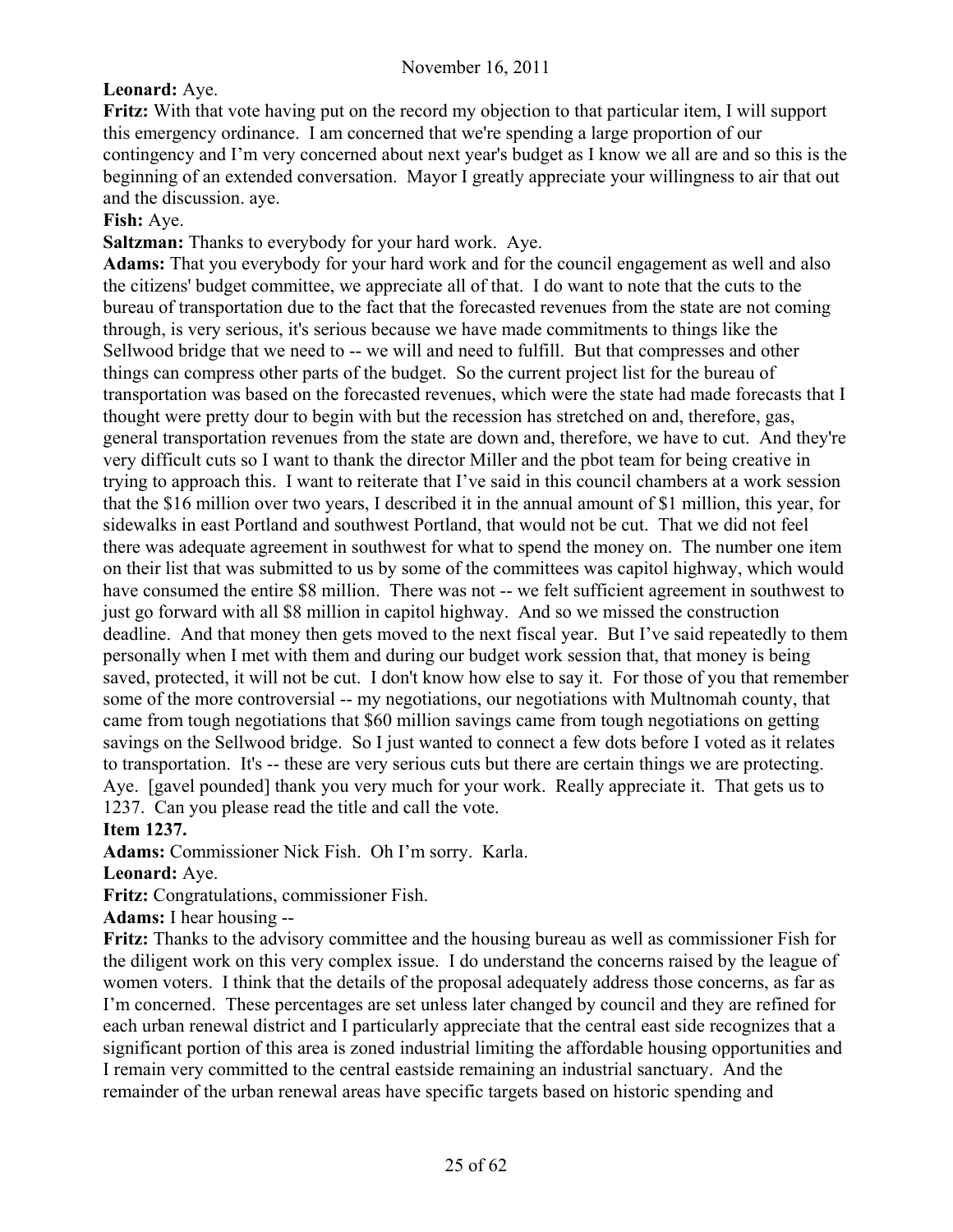opportunities available, being very respectful of the local communities' concerns regarding the kinds of affordable housing assistance. So, thank you very much, commissioner Fish. Aye. **Fish:** In 2006, prior to my service on this council, the housing advocates worked with then – city commissioners, Leonard and Adams and others to craft a 30% set aside and in this particular issue, I'm reminded of what commissioner Leonard often says when we talk about light rail or other things where he takes us back historically and says, you know once upon a time, these were very controversial issues that people had a wide range of views on. Today, the 30% set aside is no longer controversial because it's been successful. In the first five years under this program, we've invested \$152 million in affordable homes for people throughout our community and in the aggregate, we've invested 33% of the dollars generated in urban renewal districts exceeding the 30% floor. Those developments include projects like Bud Clark commons, into which we invested over \$29 million, veterans housing in south waterfront, Block 49, our 11-by-13 campaign where we've been preserving affordable housing downtown. Even projects in Lents like the new homes that we heard about the other day from our friends at Habitat, received contributions of tif to make that happen. A lot of people in our community that were priced out of the market, today have a safe and decent place to call home because this resource was available. There's many people to thank, I would like to particularly thank the stakeholder committee that we pulled together made up of advocates, folks within city government including representatives from mayor Adams' office, pdc, the Portland housing bureau and others, the Portland business alliance and other interested parties. They were charged with the assignment that council gave them in 2006 when the council in adopting this set aside, said in the fifth year, we are to do a review and make recommendations for any changes.And the core of their work is that they came to the consensus that we need to reaffirm our city's commitment to this tool going forward. We made technical changes which reflect the new relationship between the Portland housing bureau and pdc. As you'll recall this was first conceived when all the housing was done by the Portland development commission, that's now been separated out. Some core pieces, though, of the 30% set aside have been reaffirmed. A 30% minimum calculated as an aggregates city wide minimum. Targets within districts which are above and below 30% based on historical circumstances and income guidelines which once again reaffirm our commitment to meeting the needs of folks who are the most hit by current economy and the most likely to be cut out of the marketplace, which is people at the very bottom of the income ladder. A lot of work went into this, mayor, and I appreciate the time that folks in your office and pdc took for us to get it right. As we look forward, this tool is going to be vital in meeting the unmet housing needs of our people but I want to just close with a cautionary note. We are looking this year at pretty substantial cuts to our discretionary federal dollars, that's CDBG and home. We expect to see cuts at the state level and the county level. We have all begun an exercise of identifying cut packages of 4%, 6%, and 8% in general fund dependant bureaus and this is a very challenging time to be talking about cuts in our housing because we're simultaneously seeing a rising tide of need and I think for many Portlanders, the events of the last 38 days in Chapman and Lownsdale brought them face to face with something that's often out of sight out of mind. People camp throughout our city under bridges and natural areas and in places where they are invisible. But over 38 days, many people camped in our own backyard and Portland got to see the significant challenge that we face every day in housing people, particularly chronically homeless people who are experiencing mental illness and drug and alcohol addiction. We have a lot of work to do and yet this tool that we're reaffirming today, and that has been so successful is about to hit a cliff and it will substantially be reduced over the next five years. And that's not because of any nefarious part of this system; it is in part because of the success we've had. We've front loaded a lot of dollars and we're also sun setting districts. So as we celebrate the first five years and as I thank my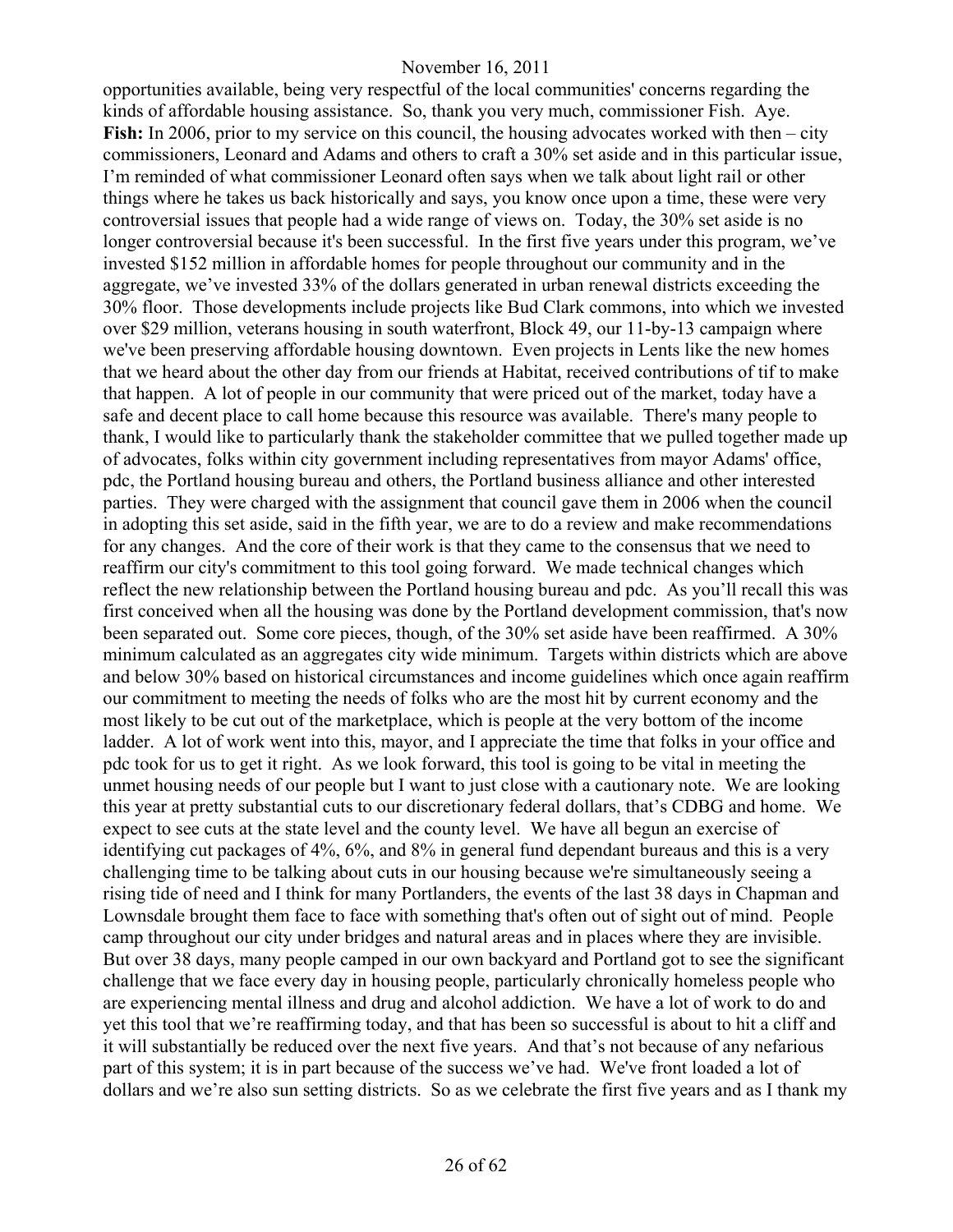colleagues for their leadership, in conceiving and supporting this throughout the years. And we acknowledge all the people whose lives have been positively impacted, I think we also need to recognize that tif as a core component of our housing strategy is going to be a diminishing resource and that will require us in the years ahead to think of a replacement if we're going to continue the momentum of building and preserving affordable homes for all of our people. I want to thank Margaret Van Vliet, who first undertook this project and Traci Manning who brought it home. All my team members at the Portland housing bureau, particularly Daniel Ledezma and Kate Allan and others and especially my colleagues for their stalwart support of our work. Aye.

# **Saltzman:** Aye.

**Adams:** Again, thank you, commissioner Fish for a great report, very thorough very transparent and your continuing leadership. Aye. [gavel pounded] so approved. All right. We're adjourned until 2:00 p.m.

At 11:02 a.m., Council recessed.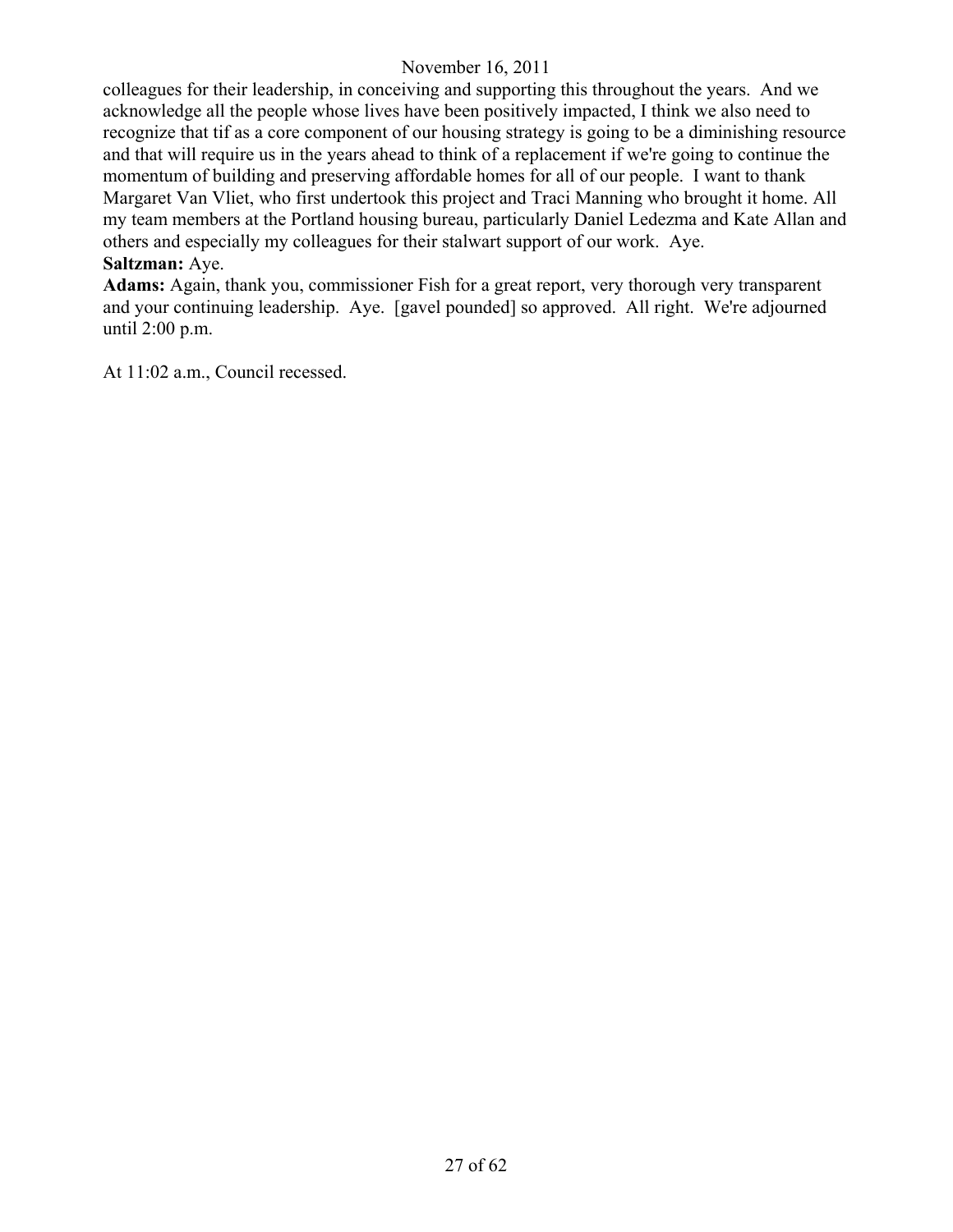# November 16, 2011 **Closed Caption File of Portland City Council Meeting**

This file was produced through the closed captioning process for the televised City Council broadcast and should not be considered a verbatim transcript. Key: \*\*\*\*\* means unidentified speaker.

# **NOVEMBER 16, 2011 2:00 PM**

**Adams**: (gavel) Portland city council will come back to order from our break. Today is 2:00 p.m. sorry, it is 2:00 p.m. today is Wednesday, November 16th. Karla, would you please call the roll? [roll call]

**Adams:** A quorum is present. We have two items to consider this afternoon. Both time certains. Can you please read the title for item number 1238.

# **Item 1238.**

**Adams:** And then, for the - just in case testimony goes and speaks to both, why don't you also read the title, although separate, for nonemergency ordinance item number 1239? **Item 1239.**

**Adams:** If we could have the members of the Portland police bureau that will be speaking to this go ahead and come forward, while I make some introductory remarks. The item under -- item number 1238, no votes will be taken on it today, nor on 1239. These are first on 1238, and I believe 1239, this is the first of three hearings on these items. There's a lot to go over here, and they're issues of great public interest, so we wanted to take the time to have the three hearings. These are recommendations regarding the continued improvement of the Portland police bureau and the auditor's independent police review division, since becoming commissioner in May of 2010, I've worked closely with Chief Mike Reece and the professional officers who protect our public safety and work to continuously improve the services that the Portland police bureau provides to our community. Over the past three years three groups have spent -- three communitybased groups have spent considerable time and effort crafting recommendations to improve operations and improve the public trust and relationship in the Portland police bureau's complete handling and internal discipline processes, including the citizen review committee through its park report and structure review work groups, the Albina ministerial alliance and the police oversight stakeholders committee. When the third of a series of reports was presented to the city council last year I made a commitment to Portlanders that we would closely analyze and release responses to the recommendations. Today we are presenting that response to those recommendations, as I mentioned we're hearing these two interrelated items together for the ease of providing an opportunity for testimony on both at the same time. And now I'd like to invite Chief Mike Reece up to present the draft report recommendations regarding the police bureau.

**Chief Mike Reese, Portland Police Bureau:** Thank you mayor and commissioners. I've got lieutenant Chris Davis from our professional standards division with me, Chris helped craft the document that you're looking at and can answer any specific questions you have to it. I just wanted to thank you for hearing this report and I know that over the last several years the police bureau has been working with our community partners in reviewing proposed recommendations as they relate to the police bureau's training, tactics, and policies. Many of the recommendations received came out of tragic incidents involving our officers and community members. These incidents have been critically reviewed through our internal processes and as in any critical incident there has been lessons learned. We have released many of the investigations to the public in an effort to be completely transparent. We have listened to the concerns from the community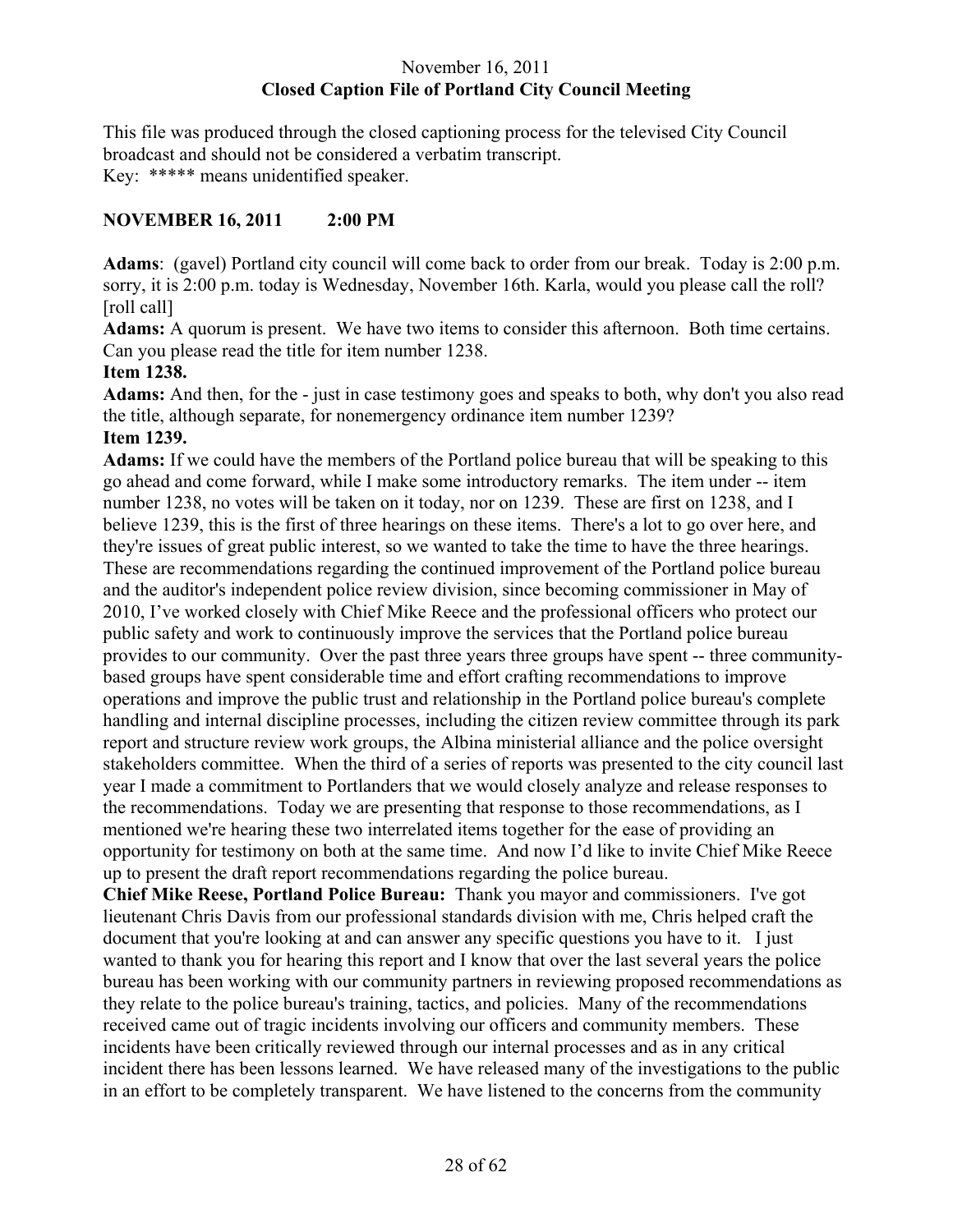and acted on most of their recommendations. We have implemented recommendations to maintain the integrity and transparency of our agency. As of February 2011, the director of ipr shall be called to the scene of any officer-involved shooting or death in custody. We are also looking at emerging technology in the area of personal and vehicle video cameras for use by our members. This technology has the ability to change policing as it will provide critical evidence for criminal prosecutions as well as supportive evidence for conduct allegations by officers or by the community. As recommended, the internal review process has been strengthened. And our officers have developed a better understanding of the complaint and discipline process through outreach efforts by independent police review and our professional standards division. I believe these changes will reinforce the cultural shift that's ongoing in our department. Many recommendations focused on the need for better training of our officers. I believe training to be one of the most important components in a learning organization. By developing better tactics through training scenarios in the areas of decision making and de-escalation, we will have officers better prepared for the day-to-day decisions they must make. The bureau will continue to involve community members in developing our training and our policies. By establishing a dedicated training facility, one of the items that we've had prior discussion with you about, our officers will receive the best training available, our officers in the community deserve nothing less. Thank you very much.

**Adams:** Sir, would you like to add –

**Chris Davis, Portland Police Bureau:** No thank you.

**Adams:** All right. Initial council discussion? We wanted to reserve the bulk of the time for public comment, so I appreciate the brevity of your introductory comments. Alright. Thank you, gentlemen.

**Reese:** Thank you very much.

**Adams:** Auditor Griffin-Valade.

**Adams:** Welcome back.

**LaVonne Griffin-Valade:** Thank you very much. Good afternoon mayor Adams and commissioners. LaVonne Griffin-Valade, Portland city auditor, with me today is Mary-Beth Baptista, who is the director of the auditor's independent police review division as well as Constantin Severe, who is the assistant director of ipr. So I have had the privilege of being the Portland city auditor going on three years now. And in that time period I hope I have demonstrated my sincere commitment to a viable and effective system for the civilian oversight of police. While the commitment as a city auditor is important and our community and in the system created long before I got here, there are three crucial elements that must be in place for its success. Number one, the independence and impartiality of this office. Number two, dedicated professionals in both the auditors independent police review division and the police bureau. With the goal of building and maintaining a functioning, credible, and accountable police force. Number three, an engaged and questioning public and an engaged and questioning council. Over the course of the last 20 months, the civilian oversight of police has been strengthened considerably. So let me remind you of how, if I may. The ipr director or a designee is an active participant in administrative investigations of police bureau members. Ipr can challenge findings and can send cases back for further investigation. Also, the ipr director or a designee is a voting member of the police review board which recommends discipline to the police chief and police commissioner. The ipr director or designee attends the scene of officer involved shootings and in custody death events. This is significant for the public, it's the first time a civilian observer has been present at the initial investigation of these events to ensure that protocol is followed and to bring greater transparency. Ipr can now subpoena individuals and records, deemed to be appropriate for investigations or for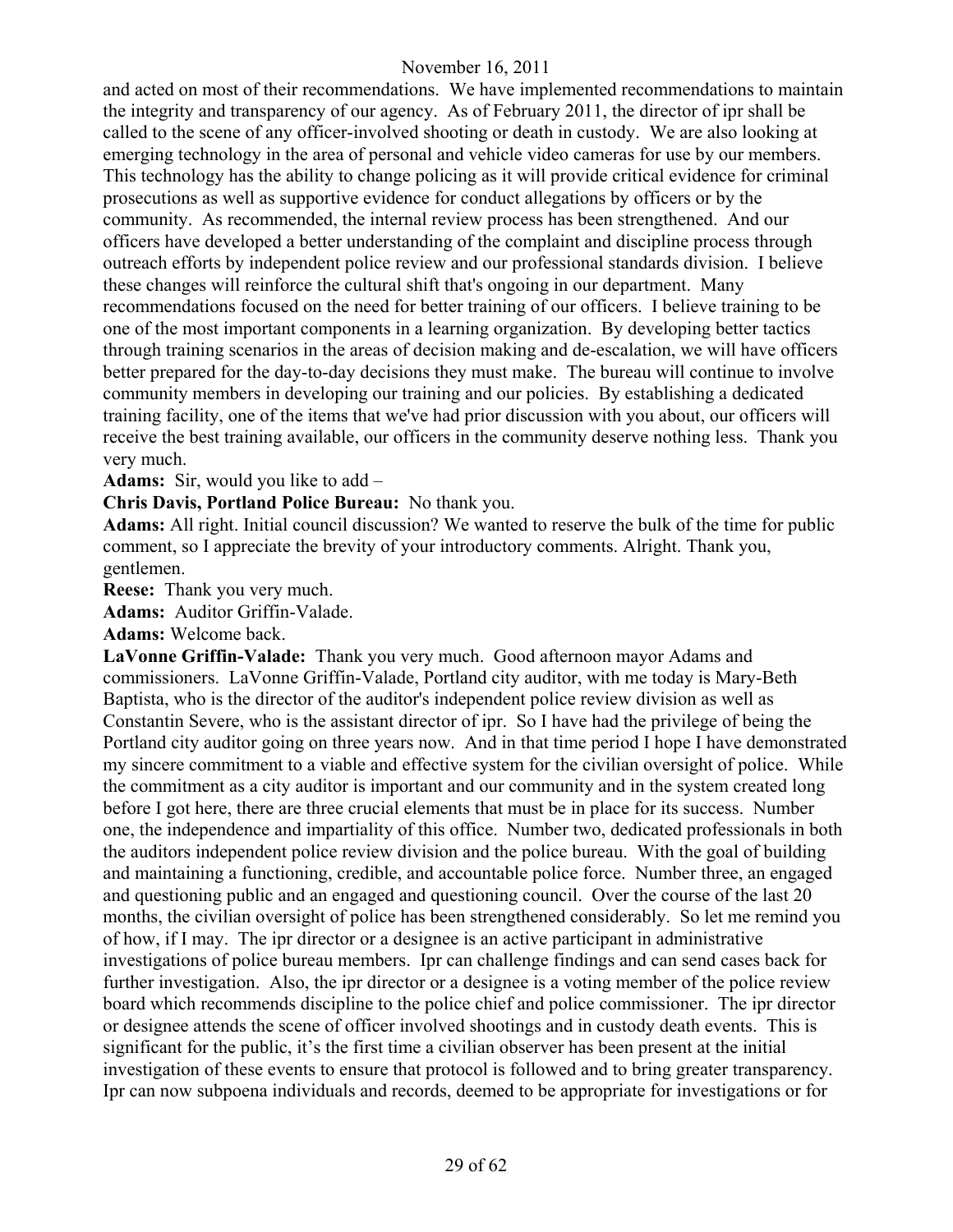the outside expert reviews of closed investigations of officer involved shootings and in-custody deaths. Ipr's outreach to community groups and partners in improving police oversight has expanded considerably. A couple of examples include the fact that complaint investigators have accompanied Irene Konev, our outreach coordinator, to community meetings to take complaints from individuals in a more familiar and comfortable setting. Also the most recent recruitment for new crc members brought in 30 applications from a broad spectrum of the community. Other changes; the police bureau now reports to the public twice a year on the outcomes of police review board decisions. Also ipr continues to contract with outside experts for reviews of officer-involved shootings and in-custody deaths. The next report is due out in a few months. Although I must tell you the consultant had planned to complete the report sooner, but two cases were added to the initial scope of this review because of their relevance to the current primary issues and review, one was added at the request of cop watch and the other case was added because it closed subsequent to initial scope determination for this particular report. So we think the upcoming report will be powerful and meaningful to the community because a primary focus is police encounters with mentally ill individuals. Ipr continues to provide crc with extensive support and to remind you, crc is the citizen review committee that advises the Auditor and IPR. Ipr continues to provide crc with extensive support, the analyst on staff assists a number of crc work groups with data collection, the outreach coordinator assists the outreach work group and works with crc members on a variety of projects. Ipr managers assist multiple work groups. Two administrative staff, one being the crc's designated point person at ipr, assists crc members on an ongoing basis. I have also committed to hiring an outside review of system changes in 2012 depending of course on budget constraints. So as to our purpose here today, we have reviewed and considered the various reports and recommendations submitted to the city from the citizen review committee that 2010 stakeholder committee and the Albina ministerial alliance. We agree with many of the recommendations, in fact, much of what is recommended was already current practice or has since been adopted as practice without the necessity of a code change. Mary Beth Baptista will highlight those particular changes in a moment. The ordinance and code changes before you today reflect community and/or crc recommendations that we agree with. But they require a vote of council as opposed to the number of changes that we made that did not require a code change. So the three basic changes that we are asking for in this ordinance and code change include these; expanding crc's authority to make policy recommendations directly to the police bureau, extending the term of service for crc members from two years to three years, and clarifying procedures of the crc when hearing appeals. So with that, I will thank you and turn the discussion over to Mary-Beth.

**Mary-Beth Baptista:** Thank you. I've been asked to do here this afternoon is to talk about those recommendations that have been specifically made by those various reports and community groups, and discuss what our response to them are. The power -- thank you. So we have -- as the auditor has just discussed, the auditor and the leadership of ipr have reviewed recommendations from reports and those reports being the police oversight stakeholder committee final report from September of 2010, the citizen review committee report on the structure of the independent police review, a memo from the citizen review committee regarding their priorities, that they would like to advance to the city council for changes, and the Albina ministerial alliance. I think what's important to highlight here is that although there have been as has been reported hundreds of recommendations, many of those would not require a code change. And in the stakeholder committee there was 41 recommendations. 31 of those were directed at ipr, the auditor or ipr, but only 19 of those would have required a change in the city code, and 16 of those 41 are already already were our current authority or practice. Recommendations from the stakeholder committee that do require code changes that are before you today as the auditor has just mentioned to give crc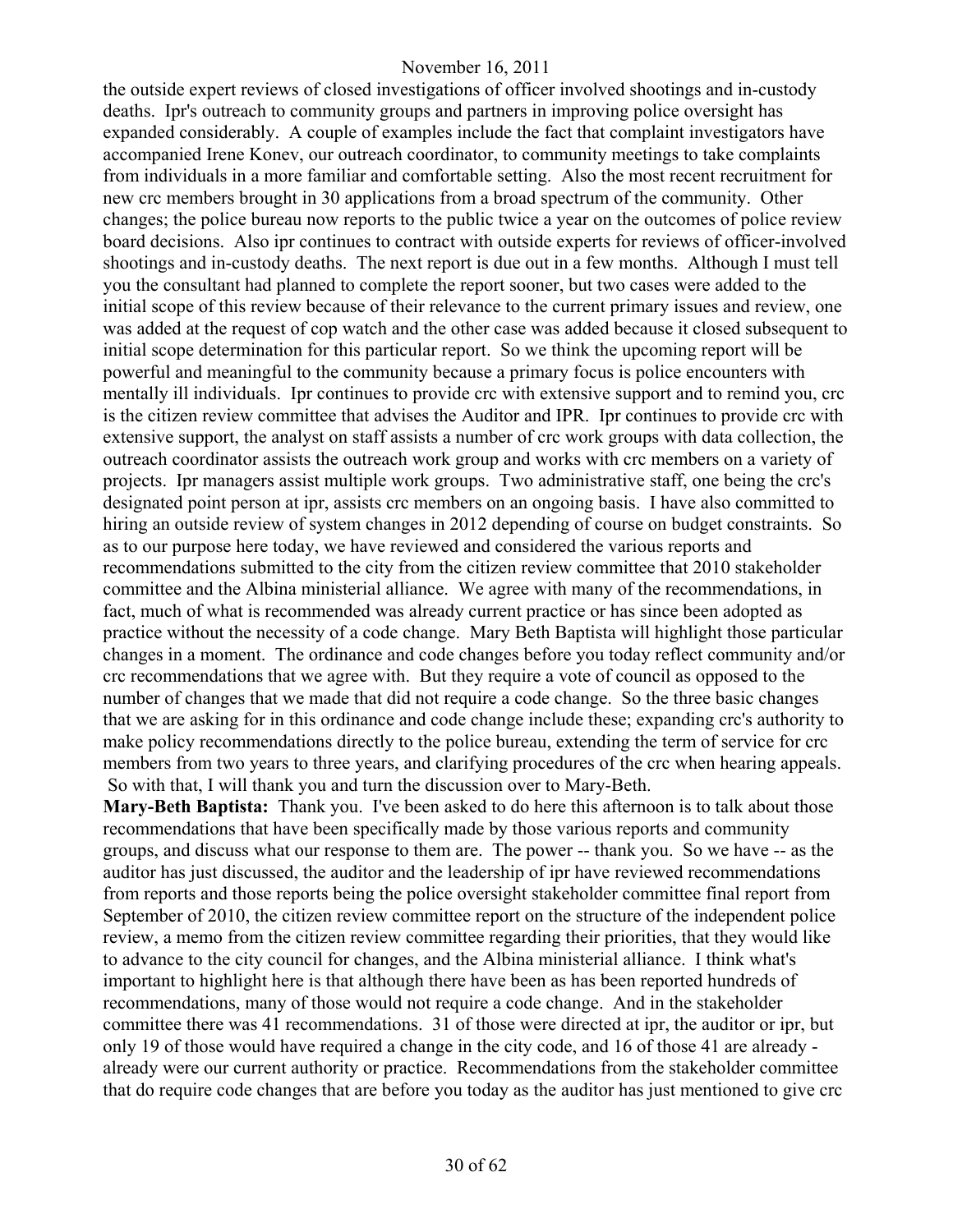authority and permission to make policy recommendations directly to the bureau, police bureau, increase the length of terms for crc members from two years to three years, and clarify the authority to present directly to city council and this should say, in an appeal, and clarify appeal procedures of the crc. Now, there are many recommendations in the stakeholder committee report that we have already accepted or implemented through -- at ipr. And some of those are that we ensure that ipr has and exercises the power to conduct and participate in investigations from time zero of specified serious incidents including police shootings, deaths in custody or other serious injury accidents. As the chief and the auditor have mentioned there - in the past six months, the standard operating procedure of calling an ipr director or designee to the scene is in place and in fact the assistant director, Constantin Severe, has gone out on two, one in an officer involved shooting and one an in-custody death. Require that ipr investigate or actively participate in the investigations of all complaints of those of the rank of captain or higher, that is now the ipr policy. I am currently involved in that, in cases such -- I can't go into them obviously because of confidentiality, but I assure you that there is an ipr director or assistant director that is actively involved, not just assigned, but sits in on the interviews of someone who is a captain or higher. Formalize or mandate what is current practice, not to use mediation in serious use of force cases. We will –

The protocol committee of the citizen review committee is in hiatus but when it comes back which I imagine at the first of the year, we will revise our mediation policy to be more in keeping with best practice and not use mediation in serious use of force cases. Ensure that crc may hold hearings on all appeals requested without delay. The auditor and I are committed sure we make -- require reporting on reasons for long investigations, the director's report now that I release every month to the citizen review committee details what the stage of all officer involved shootings investigations are and we also will report and answer questions on any cases that have significant delays past our benchmarks. And order another expert review of ipr-crc in 2012, we've just heard the auditor to commit to that. From the structure review of the ipr report released in June of 2010, that report included 59 recommendations, of those 59 only eight would require a city code change, 13 of those are duplicate, they were -- the police oversight stakeholder committee took 13 of those in their report and 46 of the 59 have been approved by the auditor and/or have been initiated, they're ongoing or they've been completed by ipr. Of those, that require a code change, we've gone through those, it's the same three that are duplicate response, both groups have recommended the same three. Recommendations from the crc work group report that have been accepted and implemented that didn't require a code change, explain the ipr's involvement in the internal affairs investigations, review the duties and responsibilities of the appeals process advisor to fulfill its requirement to advise complainants and strengthen input for its role. Assistant director Severe has worked with the citizen review appeals committee over several months they have just finished a protocol change that has significantly enhanced the role of the appeals process advisor and the auditor approved that last month. Determine if an outside agency should be permitted and/or provided to be an advocate on behalf of complainants at an appeal. We have been working on this for over a year. We advise complainants at the point of which we're offering them an appeal, they can have an advocate from the national lawyers guild help them through the process as well as the apa. So we alert them of that support early in the process and then we alert the national lawyers guild and we try to connect those two together, if they would like to have that assistance. We monitor and report to the crc cases that have not been appealed but illustrate questionable police responses or possible policy supervision or training failures. Just a few months ago police chief Reece invited the crc, open the files to a recent case that got a lot of headlines due to civil litigation, crc members reviewed that file, had a public hearing that discussed exactly that.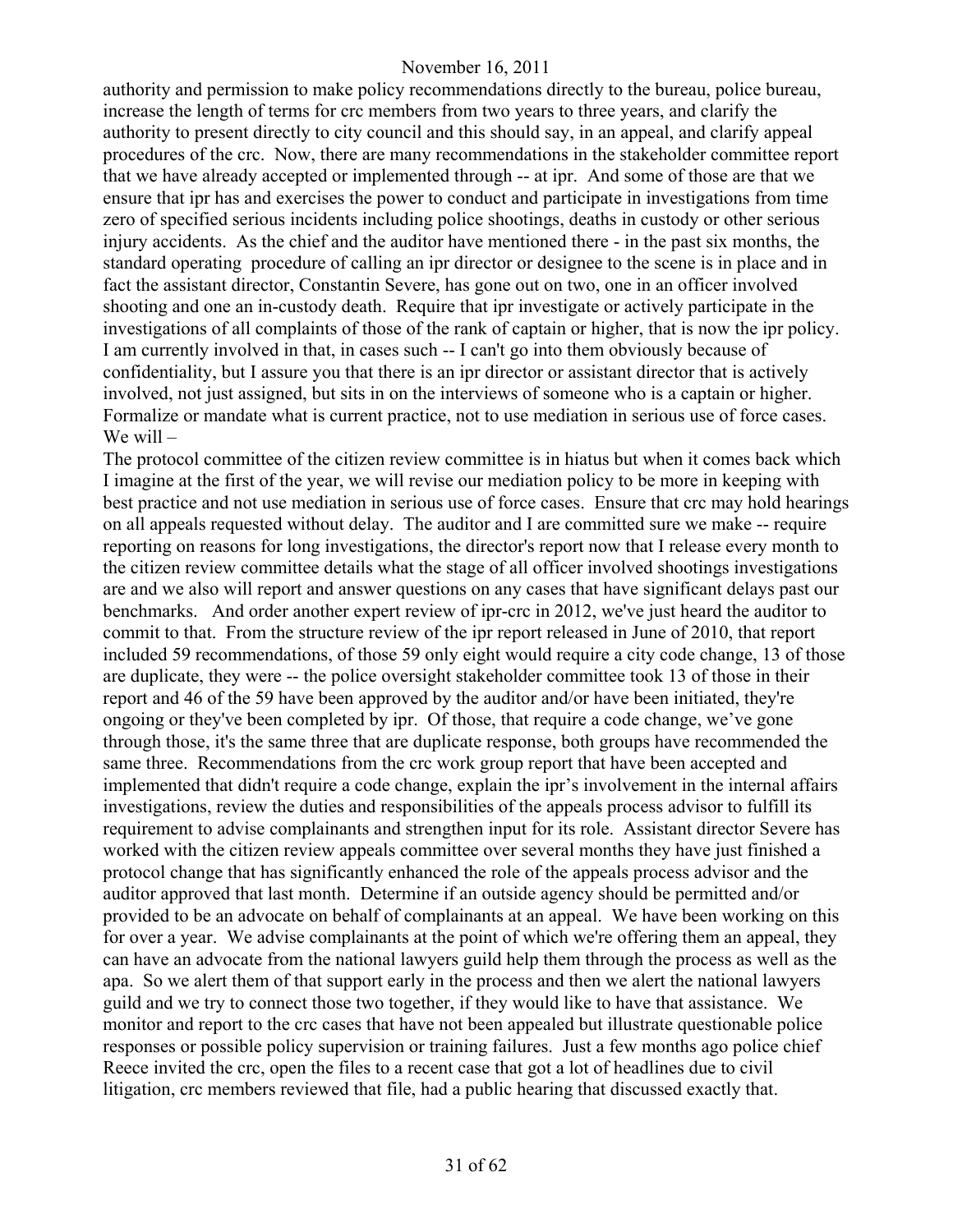Questionable police responses policy and supervision and training failures as well as investigation failures. Establish a deadline for processing complaints and clarifying ambiguities in case and timelines, ipr has released a report about the timeliness of investigations. And we are making substantial changes to our database to ensure that we have more timely case handling, ensure funding for crc training, we had a member go to the national oversight of law enforcement training just last -- this fall, and we also put on a, the police bureau put on a nine-part series for the citizen review members as well as the police review board citizen members, to train those folks. Crc priority is recommended to city council, the crc approved nine priorities to recommend. Of those nine priorities, seven were directed at the auditor and ipr, six required a change to the city code, and one is governed by public records law. Again, it's the same three changes, every group has made the same three recommendations and we have agreed to those. The Albina ministerial alliance recommendations that came from September of 2011, those that pertain to police oversight and ipr, there were seven of those, two required changes to the city code, four are current authority, and there is one that has partial agreement from the auditor and ipr director. The recommendations that we have implemented and that is our current authority is that ipr and crc must have the authority, staff, and funding to comprehensively review allegations of racial, sexual, social economic class, ethnic and other harassment of the public by the Portland police. Due to the changes that have been made to the city code in March of 2010, ipr has complete access to all cases of administrative investigations no matter what level of misconduct it is, no matter what the topic is. And if a citizen is involved no matter who initiates the case, whether it's the bureau or ipr, if there is a citizen involved, that citizen whether they filed a complaint or not, has the right to appeal that and therefore the crc will hear it. So that is the sample of the recommendations that were made and that we have completed that wouldn't require a code change, And we wanted to make sure that you knew that there's plenty of things that have gone on and recommendations that have been accept and work that we've done that you won't see highlighted in the code change, but have certainly made significant shift and great strides in oversight. Thank you.

**Adams:** Discussion with council?

**Saltzman:** What was the one recommendation from the Albina ministerial alliance? That you said there was partial agreement?

**Baptista:** Let me get out my – the partial agreement was that ipr and crc should review and change policies relating to the use of lethal force. Our current authority and practice is that we review the closed investigations and the ipr hires a qualified expert to review those closed investigations. The part of disagreement is its ipr's role to make recommendation and crc's role to -- after you vote on this hopefully, will also be crc's role to make recommendations directly to the police bureau to change policy, however, policy decisions are the responsibility of the chief of police.

**Adams:** Are there initial discussion? Thank you very much. We now will turn it over to public testimony.

**Baptista:** Oh, I'm sorry. We have invited the chair of the citizen review committee, Jamie Troy to speak.

**Adams:** Absolutely. Mr. Chair? Please come forward. Welcome. Glad you're here. **Jamie Troy:** Good afternoon Mayor, council members, members of the public. I'd like to – my name is Jamie Troy, I'm chair of the Citizen review committee, appointed by council 2009 I believe, January 2009. I started my learning curve on this lovely oversight process, and I'm here to make a few comments on the recommendations before council today. I'd like to preface those comments by telling you I'm not currently functioning well; I'm under the influence of cold medicine. So, if you throw me too many hard questions I may fumble with them. In conversations with mayor Adams related to the stakeholder recommendations, that came before council through a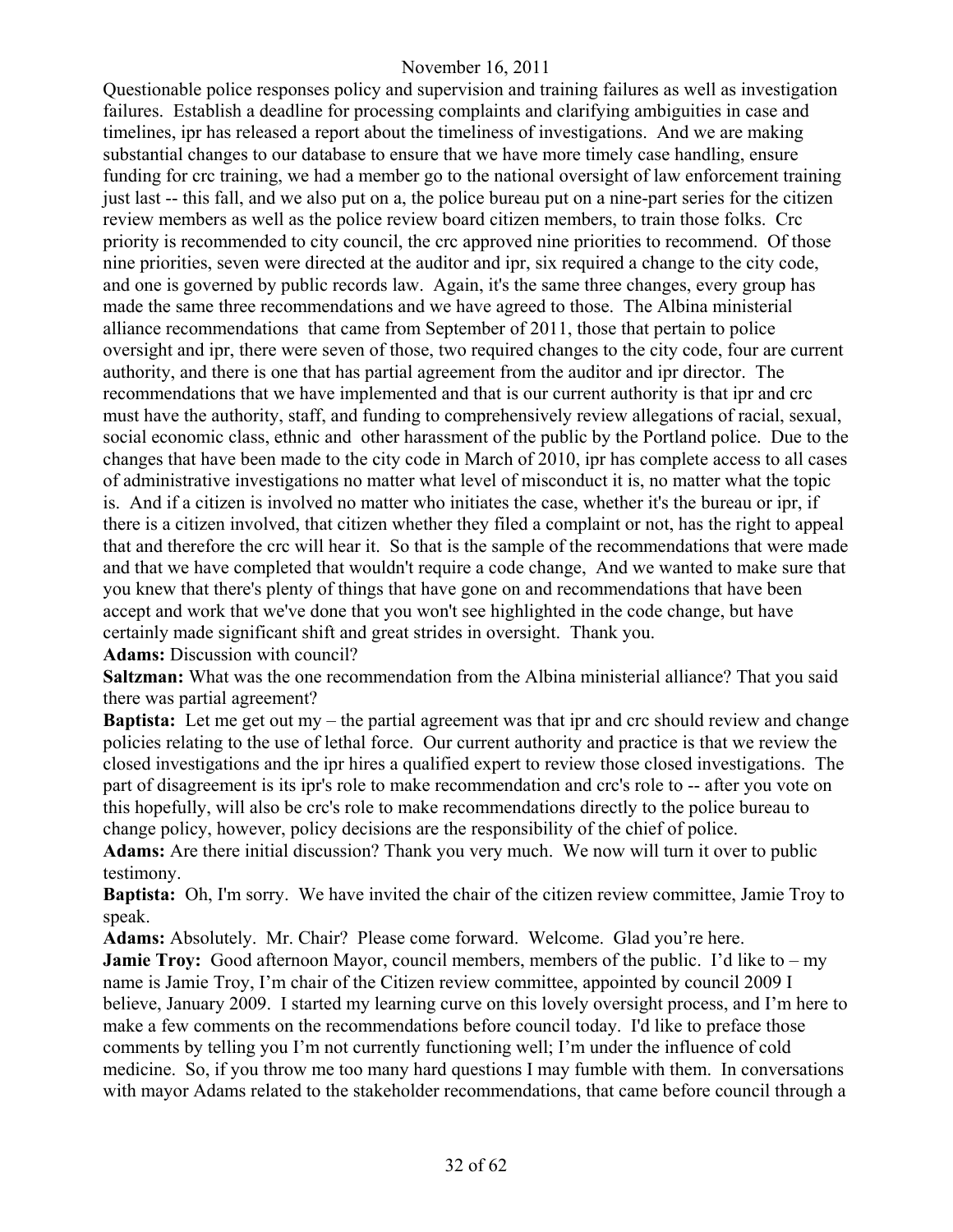collaborative process of many different interested community members, the crc was tasked with outlining a list of priorities, because I think there was a feeling from certain members of the council that there were simply too many recommendations going on all at once and it was difficult to know how to fare through those. So the citizen review committee worked together to come up with a list of recommendations and we prepared and circulated something that's titled a draft memo on crc priorities recommended to city council. Incase anyone is looking for final memo, we never got to that. The draft memo is all that you have. In large part priority five, in that memo, had space for us to volunteer language for an ordinance change as we were not quick on the draw with that Miss Baptista and other members of her staff proposed language which we find to be very helpful to the process, it does clarify current practice going on for appeals at the citizen review committee, including the case file review which is sort of a pre-appeal process that we have to make sure the review is complete, the investigation is thorough and members don't have additional questions. I point out to the council that I think that has been a very worthwhile addition to the oversight process, we had a meeting, I believe last week, where we conducted a case file review, we asked for some additional investigation from the bureau recommended that they talk to some more civilian witnesses, and the attorney representing the complainant and word has come back to us now that they are indeed reopening that investigation and plan to do further questioning of civilian witnesses before it's ready for an appeal. So I think it's not -- I think it's a good addition to the process to make sure that we don't have people coming for an appeal that is not ripe for review. By and large I think that ipr and crc have a good working relationship. I think that in the past crc has been criticized for being too passive and not taking an active role in the citizen oversight of police and in my tenure on the committee I've certainly tried to overcome that impression. There was an expert hired by council or ipr or someone, to overview the process, who conducted a report in January of 2008. Eileen Luna-Firebaugh, i'm sure council is familiar with her, and she had comments that were less than flattering about crc and its passivity. I don't think the system would be working effectively if everyone in the system agreed to how it should function. And it is fair to say that ipr and crc have areas of agreement and have areas of disagreement. And we have had a full opportunity to vet those in private discussions and public meetings. We have had a fair opportunity to discuss them in meetings with members of the public, something that is very much a priority for the committee and something that we are tasked to do by the council when you appoint us to hear community concerns about police oversight. And so the one area of concern of the nine that I really wanted to point out to council and implore to you reconsider and something that mayor Adams knows that I feel strongly about is the standard of review imposed upon the citizen review committee when we are hearing appeals. The appeals are appeals by typically civilian members who believe they have been aggrieved by some conduct that's taken place with a police official, a member of the Portland police bureau, and if they are dissatisfied with the response from the bureau, they have the right to file an appeal and request that the citizen review committee revisit that decision. As council knows there are nine of us. It takes a majority vote for any of the police recommendations to be challenged by the citizen review committee, so I think there are checks and balances within the system that require five of nine of us at a minimum or I guess a quorum, so four of three, four of seven of us at a minimum to challenge any of the bureau's recommendations and at that, I want to note to the council that that in itself is only a recommendation that goes to the police to reconsider whether or not a bureau member violated bureau policy or whether or not the bureau member should have been give a debriefing after found perhaps not to have violated bureau policy, but not to have handled themselves as well as they could have. The current standard of review is the reasonable person standard, and that is a quite deferential standard. And I don't think there's any real question as to whether that's a deferential standard. When we had a committee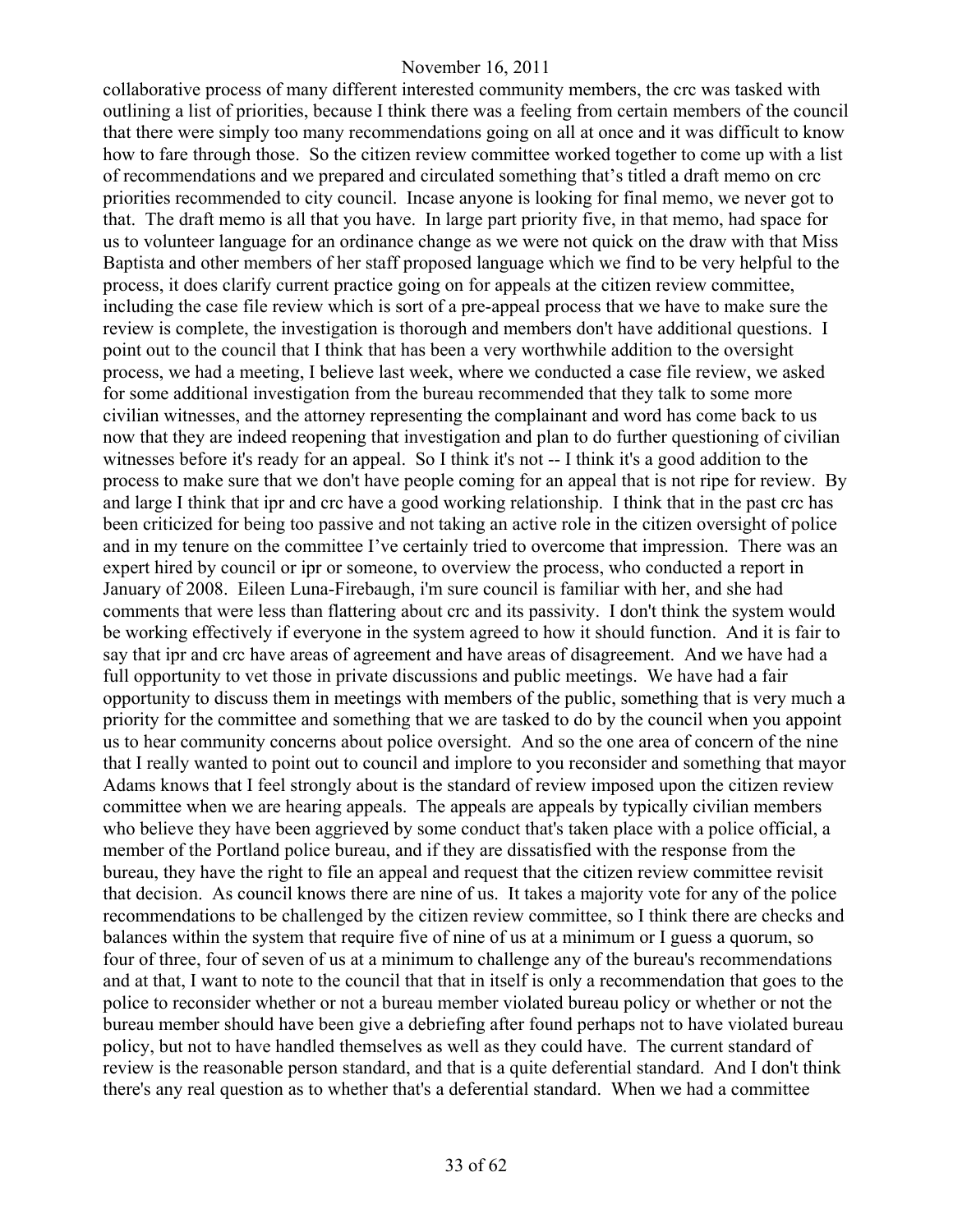meeting last week, sorry, I feel like it was last week. I hope it was last week. It was this month. And I asked city attorney Linda Meng whether or not she considered that to be deferential standard, she agreed it was. The proposal that has come forward is to modify that standard of review from the reasonable person standard to a preponderance of the evidence standard. I think that is -- there could be a different way to phrase that. It could be that we're looking at de novo review versus reasonable person standard, because we're talking about an appellate process versus a trial process. And I think that when we've had discussions with certain members of the council, including Mayor Adams, about this standard of review, there's a concern that we are going to be muddling the decision making process and muddling accountability, and that I want the council to understand is not the committee's goal in making this recommendation. We have been tasked with ensuring that there's effective citizen oversight of the Portland police bureau. I think that many members of the police bureau do an excellent job executing their duties, and they get commendations for that, and I've interacted with many police bureau members who do an excellent job, and I think very highly of them. Unfortunately, there are other members of the bureau who do not behave as well, and I think there needs to be an effective process by which civilians can bring forward their complaints against the bureau. There is not in my estimation and listening to public input, there is not complete agreement among the members of the public that the police are effectively policing themselves. And there is some confidence in the fact that you have enough bite of that apple, you have a way to have citizens oversee that and determine whether or not police bureau policy was violated. We think, as the members of the citizen review committee, that the deferential standard currently codified under the ordinance is inappropriate, that it is not necessary, that it does not muddle decision making, and we would encourage the council to discuss that among yourselves, to discuss it with your attorneys, if there are concerns that using a preponderance of the evidence standard is the inappropriate term, the committee would welcome another term, but the bottom line is that the committee views this -- what we perceive to be an overly differential standard as not necessary and lessens the effectiveness of citizen oversight in the police oversight system in Portland. Thank you for taking my comments. I'd be happy to answer any questions if the council has any.

**Fritz:** I know you put in an enormous amount of time on the citizen review committee. I just wanted to thank you for your leadership as well as for the other members who worked on this project.

**Troy:** Thank you.

**Adams:** I'd like to second that. I appreciate your willingness to take this on and the enthusiasm and time that you've brought to it.

**Troy:** Thank you.

**Adams:** We'll now turn to the sign-up sheet, in the order that people signed up.

**Moore-Love:** We have 19 people who signed up.

**Adams:** So while they're getting together, I'll just go over the protocols of the chamber. We work hard to have -- I work hard to manage the proceedings so that every point of view feels comfortable stepping forward, signing up, and having their say. So, a few things to maintain that sort of fair playing field. There's no clapping, hooting, hollering, there's no noise, burping, to signify anything. If you like something you're welcome to put your hands up, if you don't like something you're welcome to give the thumbs down. You can also, the variation on that is thumbs up and thumbs down, point is, we do not -- we want people of all views to feel comfortable coming up to provide testimony. If you are registered lobbyist or if you are certified or are lobbying on behalf of an organization under local law, you need to disclose that. Everyone gets three minutes for organizations that have a long-time track record or individuals that have a long-time involvement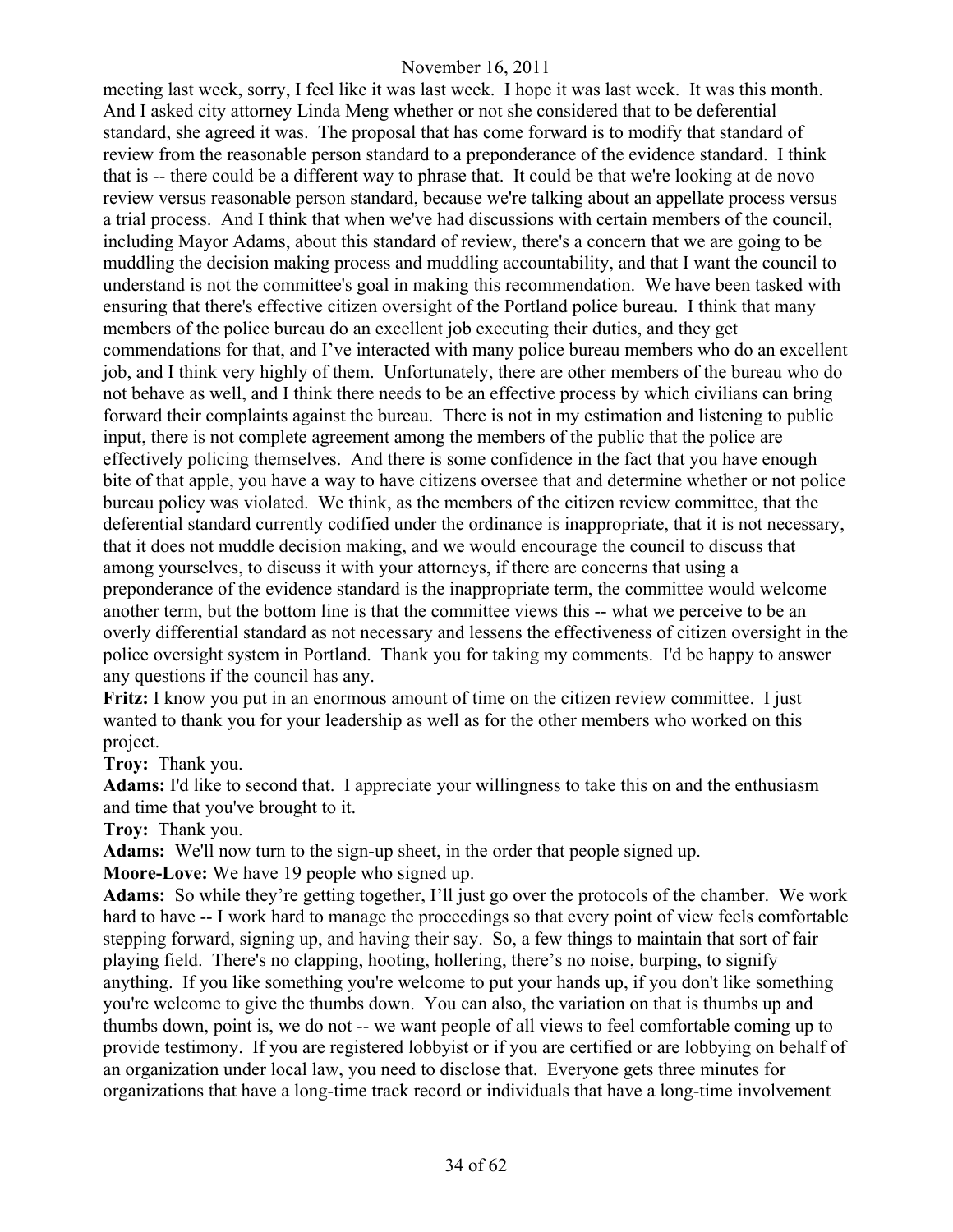with this issue, it is the chair's prerogative to grant more time and I will do that as necessary. And you can approach me afterwards if you think that I should have given you more time. But, it's 3 minutes for everybody. The clock is on that big hunk of wood, it will count down from 3. We only want your first and last name, we do not want your address, we do not want your phone number, just your first and last name. Thank you all for being here. Sir. Oh, I'm sorry sir, you get 10 minutes.

**Dan Handelman:** Thank you very much Mayor Adams, I appreciate that. I am Dan Handleman with Portland Cop Watch, I am also on the steering committee of the Albina ministerial alliance coalition for justice and police reform. Portland Cop Watch has analyzed many of the mayor, chief, and auditor's responses to over 100 recommendations about changing the police oversight system. And 51 proposals for improving police policies. Some of the community demands date back to 2001 and earlier, amazingly even though there are over 150 recommendations for changes in improvement, the Auditor's proposal contained only six changes in the ipr ordinance. Only three of which were based on community concerns. The mayor and chief claim to agree with 35 of the 51 policy recommendations, though as with the police oversight issues they misinterpret or fail to address parts of the recommendations. A major theme of this agreement is the police bureau's insistence they need flexibility to use various kinds of force including multiple taser cycles, unleashing police dogs simultaniously with other force options, and firing beanbag guns from less than 10 feet. Here's an analogy. While many people oppose the existence of pornography, society's agreed to tolerate a certain amount of it, as long as it does not involve children. What community members are asking, we don't want any police violence. But if they're going to use it there has to be limits. The city insists that ipr and crc were, in the Mayor's words, established to increase the transparency and fairness of the bureau's complaint handling and discipline processes, not to supplant those processes or relieve the bureau of their responsibility of holding its own members accountable. We believe the civilian oversight system was set up to supplement the bureau's processes, not merely to increase transparency and/or to review internal affairs investigations. People do not trust a system where police investigate other police. No matter how good it might be it is fundamentally never going to gain community trust until the system is fixed. Regarding the police oversight stake holder group which met from May to September last year under the auspices of commissioner Randy Leonard, and included the auditor ipr director and the chief, the mayor and chief disagree with 19 of 41 recommendations, and agreed with just 14. The auditor disagreed with 13 recommendations while agreeing with 16. Among most significant disagreements is over, as you just heard, the crc standard of review. The city insists that the deferential reasonable person standard which calls on crc to support the bureau commander even if they disagree with their findings must remain in place and that using preponderance of the evidence would quote, muddle lines of accountability. However, change in the standard to judge whether or not crc believes an officer was within policy does not take away the commissioner in chief's final decision making on the finding and any disciplinary action, as the chair just pointed out to you. Also, the Auditor's proposed changes – he told me I had ten minutes. (laughter) **Adams:** He has ten minutes.

**Handelman:** Also, the Auditor's proposed changes do not fix the catch 22 currently built into the system. The current code allows crc to hear new evidence at its appeal hearings, but not compel testimony. Then it allows city council to compel testimony, but not to hear new evidence. The IPR director has stated she disagrees with the city attorney about the meaning of the language giving crc power to hear new evidence. Council should take the chance to clarify this issue and by which I mean explicitly state crc's right to hear new evidence and either give crc power to compel testimony or give the council ability to hear new evidence. Portland cop watch strongly objects to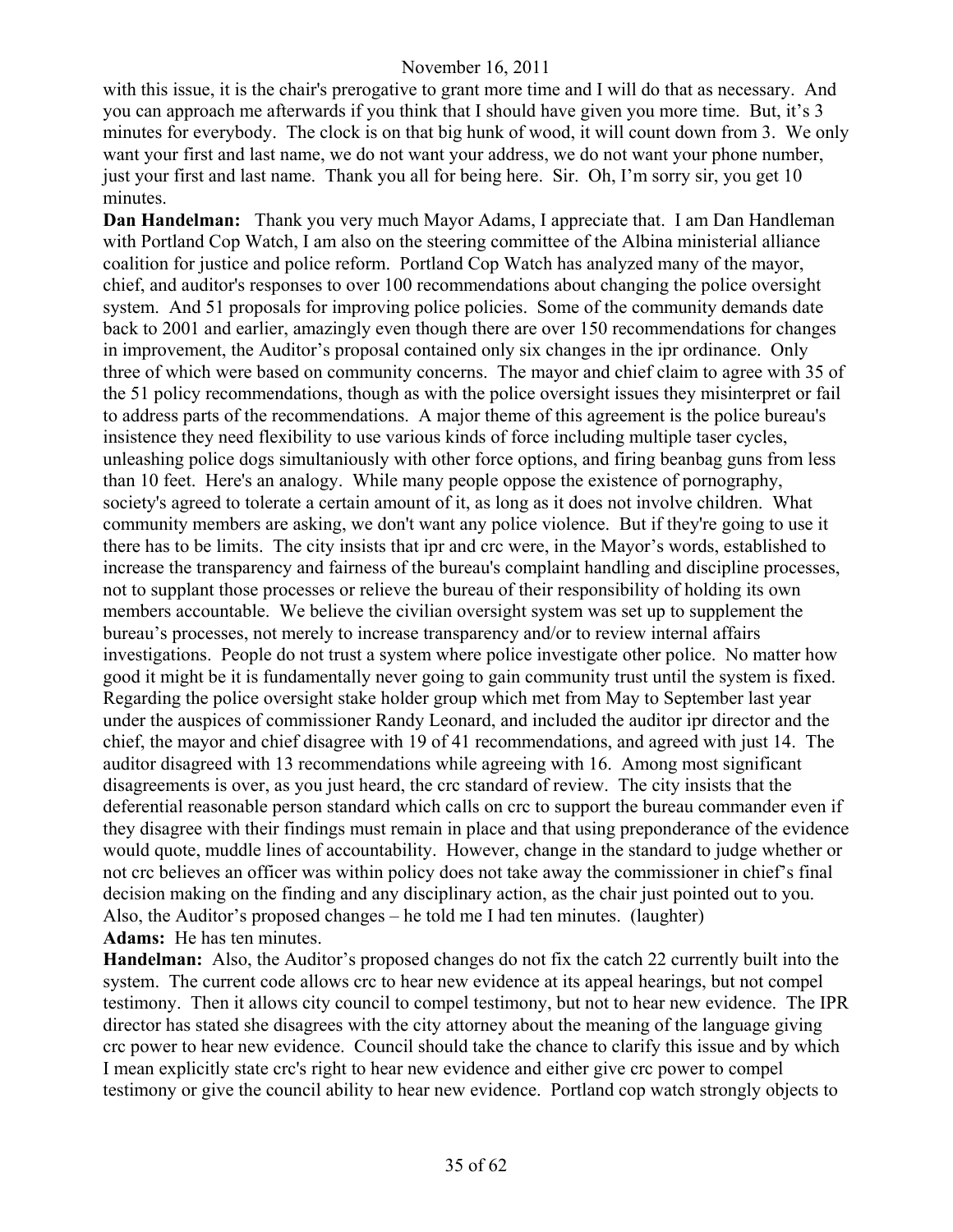the insertion of the conference committee into the appeals process. Adding this unnecessary step of having the bureau come back to crc when they disagree with a proposed finding add to the length of the process that already takes two or four years. It also takes away from the strength of the ipr ordinance giving city council a final say on these misconduct cases. In short, the council should also pledge to change collective bargaining agreements to allow ipr to compel officer testimony, so they can conduct independent investigations and gain community trust. Support the auditor's efforts for independent legal council to avoid conflicts of interest with the city attorney. Broaden the ability of complainants to file appeals with the CRC, since CRC is just now holding its first hearing in one and a half years. Direct the bureau to adopt the national standard of four categories of findings and a meaningful term for non-disciplinary complaints. Take further steps to increase the transparency of the process with regard to accessing document and allowing public attendance at meetings on bureau policies, increase the size of crc to encourage more diversity of race, gender and ethnicity, and direct ipr to take surveys from complainants to better understand what they want from the oversight system. There are other issues we address in our full written testimony. When ipr was created in 2001, the public was told it would be assessed one year later. That assessment finally came in January 2008. Then Commissioner Leonard, Auditor Griffin-Valade and Director Baptista made changes to the ipr ordinance behind closed doors that were passed in March of 2010. The stakeholder group was created to ensure the changes of the crc and further changes to ipr would have community input. To say the least, it is disappointing after a four-month process by the stakeholder group, 10 years waiting for improvements of ipr and crc, input from the AMA coalition, multiple reports from the crc itself, and one year waiting to enact the stakeholders 41 suggestions for change and only six changes being proposed to the ipr ordinance today. As to bureau policies we strongly urge the council to take these actions. And again, I understand they don't -- they aren't necessarily going to go in the ipr ordinance, but the council could direct these things of the bureau. Impose restrictions on unreasonable uses of force such as multiple taser cycles, especially simultaneous application from multiple officers, and releasing police dogs, using tasers, shot guns or batons on mortally wounded subjects. Support the idea of an independent prosecutor for police shootings, and deadly force cases because there's never been an indictment for an officer's on duty use of force. Encourage the use of an independent medical examiner, to conduct autopsies after police shootings to avoid apparent bias of the medical examiners office. Have the police review board examine all cases where an injured suspect is transported to the hospital not only when they're admitted into the hospital, directly involved community members in forming training protocols and in light of recent events, reexamine the concept an officer's mere presence is a low level of force, so therefore the appearance of officers in riot gear on horseback with batons and threatening the use of chemical agents should not be referred to as peaceful or restrained. Again, there are multiple other issues we have addressed in our longer document. One of the issues that, with the extra time I'd like to add, the ama coalition was talking about having officers interviewed within 48 hours after a police shooting. And it's been stated by city officials that the police contract, the police association contract prohibits that and says they have to have 48 hours' warning, except I have read that contract and the section that addresses that explicitly excludes shooting cases and cases where there might be criminal conduct. It says accept in those cases they will give them 48 hours notice. So, therefore I would think that means they can interview them more quickly. I also there - one of the issues that is only partially addressed by the auditor's changes is whether or not citizen review committee can send back cases for further investigation when they get them at an appeals hearing. It's not explicit in the ordinance; it's been used in protocol for years. It was added in under the -- what the chair referred to as the case file review section but it is not in the appeals section right now. As of now there's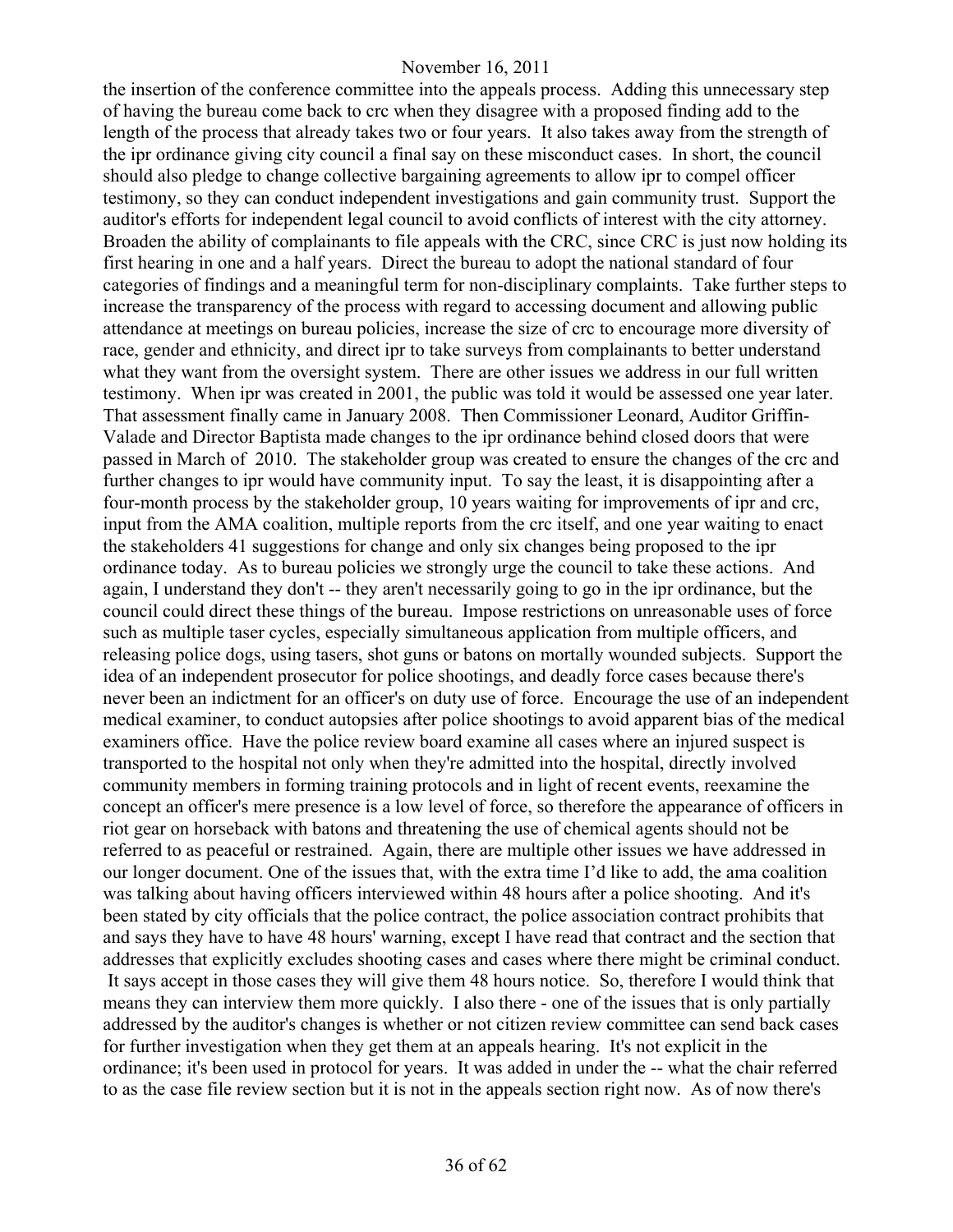still no proposal to assure that the crc can send back cases for investigation or for that matter to ask that the allegations got re-categorized. And that's been a problem a few times where they got all the way through the process and they discovered the allegations didn't match what the citizen asked in the 1st place. So those are just a few of the things that should be added to the ordinance in addition to the other things that I mentioned. I'm also glad to hear there may be another external review because it sounds as though the ipr and the police bureau are deciding which of the communities demands have been met, and I think in many cases they're not exactly what we're asking for, and some cases I think processes were put in place before we had a chance to finish discussing them and I do welcome an outside review. And just in terms of the timing of the -- of putting this ordinance forward, I had a couple theories about why maybe some of them are partially true, some of them are all true, I don't know, the mayor has told us it was in advance of the department of justice coming back with recommendations of their own, I don't think that's going to be happening for another six months personally. So I don't think that's what it is. I know that the auditor needs to have the three-year terms put in place before the new members get sworn in February, but that's kind of a couple of months away still. But I'm thinking that maybe the -- one motivating factor might be the fact that the Frashour arbitration is still on going and that you know that this chamber will be packed if officer Frashour gets put back on the police force. But we do appreciate that he was fired. But if the arbitrator overturns it we're going to have to change more policies and procedures. So we urge council to take more time to do more work rather than accepting this detailed but inadequate report and adopting the Auditor's minimal proposed ordinance changes, with so many recommendations. We wish you would have given us more time to analyze stuff, but we do thank you for your time.

**Adams:** Well, to be clear, you have you all the way up until December 8th.

# **Handelman:** Great.

**Adams:** Yea. So you have four weeks of active analysis and I look forward to sitting down with you and others and talking through some of your feedback. No, I had - if you recall, you took me to task for missing my deadline of last January so here we are in November, I'm late, but that's the reason. We have had a number of conversations, a good transition to our next speaker with the Albina Ministerial Alliance, that I have found to be very useful and very productive, and I want to have these kinds of check-ins, I want the city to have these kind of check ins more frequently. We shouldn't have recommendations unanswered going back to 2001. So, those are some of the reasons -- not the Frashour arbitration, whatever comes out of that we will respond to, we're defending our position in the Frashour arbitration. Sir, given your background on this issue, I guess you get two weeks. (laughter) How much time would you like?

**Doctor Leroy Haynes:** Just a few extra minutes sir.

# **Adams:** O.K.

**Haynes:** I am the Reverend Doctor Leroy Haines, the chairperson of the Albina Ministerial Alliance Coalition for Justice and Police Reform. To our distinguished Mayor Sam Adams and the illustrious members of the city council, the Albina Ministerial Alliance Coalition for Justice and Police Reform is thankful for the progress that has been made and responding to our recommendations for changes and police policy and training and independent review of complaints and investigations. We believe that mayor Adams and Chief Reece have made a good first step in helping to change the Portland police bureau and build a better relationship with the community. However, we believe that many of the essential transformative elements to produce qualitative change and long-term change are still left on the table. The Albina Ministerial Alliance Coalition for Justice and Police Reform is still pushing for its five goals and we've made progress in some of them. One, a federal investigation for the -- by the justice department that includes criminal and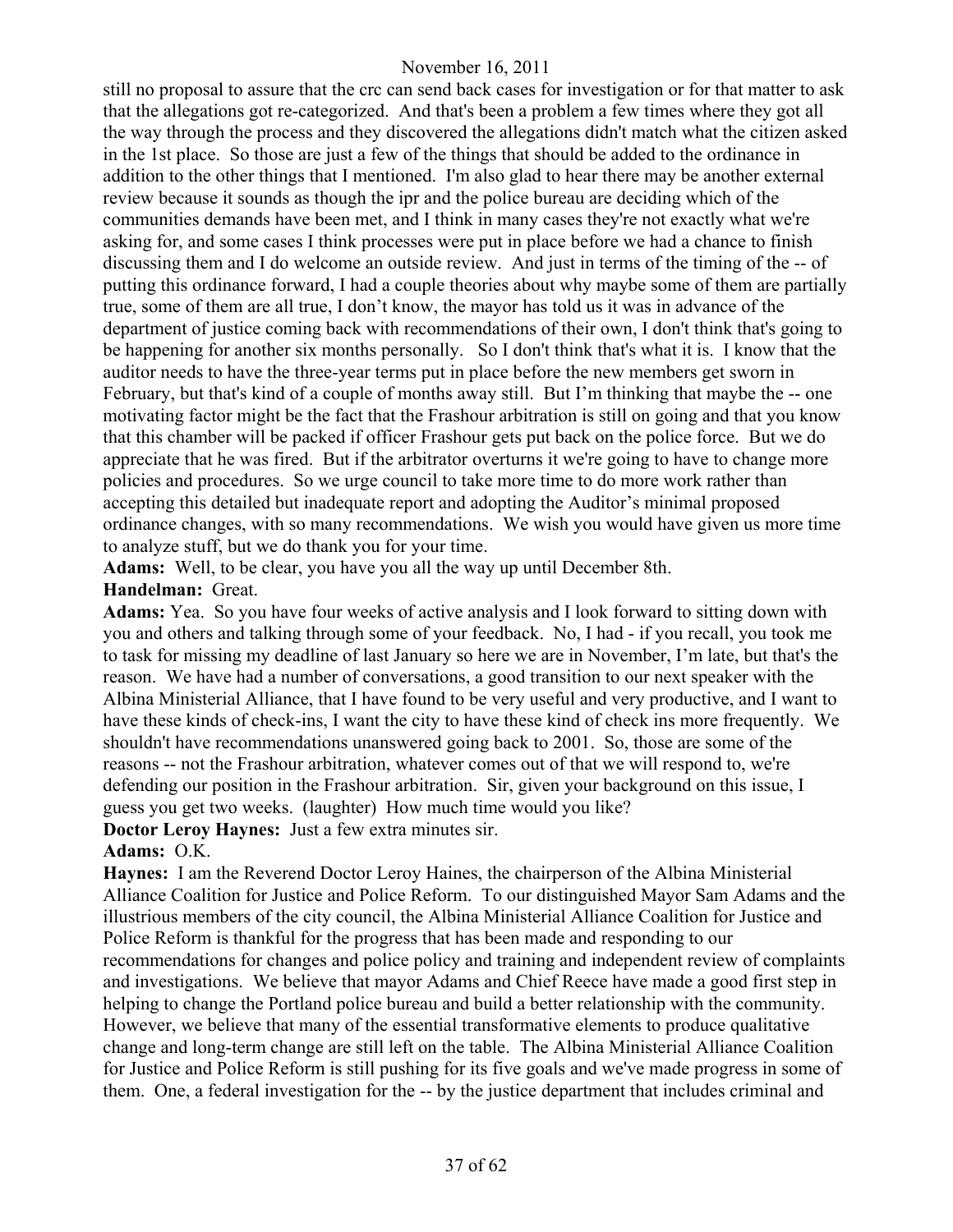civil rights violations as well as a federal audit of patterns and practices of the Portland police bureau. We thank the city officials for joining in the calling for the investigation but we felt there was a need to have an audit that will be more inclusive of all patterns and practices within the Portland police following the killing of Aaron Campbell in early 2010. Secondly, we believe that strengthening the independent police review division and citizen review committee with the goal of adding power to compare testimony and with councilman Leonard and many others and Saltzman that participated in that, we thank you for that – but we still need to go a lot further and -- we must understand that the citizens will never accept the police reviewing themselves without an independent agency that they feel that they have a sense of competence and a sense of trust in. Third a full review of the bureau excessive force and deadly force policy and training with a diverse citizen participation for the purpose of making recommendation of changes in policy and training. We have made some adequate progress in this with our meetings with the mayor and Chief Reece, but we still have further issues to go on this particular point. For the Oregon state legislature narrowing of the language of the state statute for the deadly force used by the police officers, we believe that we hope that one day we'll get the support of the city commissioner and promoting that the changes that are needed and the state stature that will help change the use of deadly force. Fifth, we believe that we need to go further than ipr or citizen review that we need to establish a special prosecutor for the police and excessive force and deadly force case. It's not enough to just have review if we do not have any certain accountability whether criminal or civic to take place. So these are elements we believe that we along with the great progress we've made to go on. Finally, we have a great opportunity in this city to change the cultural and the practices of the Portland police bureau that have created mistrust among the various communities and our citizens. We have a great historic opportunity to create an innovative model of community policing that will produce accountability and community trust. Let us not waste this historical timing and moment. It may be years before it ever comes back again. Let us take advantage of this opportunity to produce the necessary changes that are needed. Thank you very much. **Adams:** Thank you.

**Fritz:** Doctor Haynes, have you submitted that in writing?

**Haynes:** Yes, I will do that.

**Fritz:** Thank you so much, that is very helpful.

**Adams:** Thank you sir. Hi. Welcome. Oh –

**Ashlee Albies:** I should actually defer to Ms. Aiona. Do you want to go first?

**Debbie Aiona:** Oh, I don't, you can go first if you want to.

**Albies:** I actually probably need only about three minutes.

**Adams:** Three minutes.

**Albies:** My name is Ashlee Albies I'm co-chair of the Portland chapter of national lawyer's guild and I'm also a steering committee member of the Albina ministerial commission coalition for justice and police reform. I was also a member of the work -- the stakeholder committee that was convened after the 2010 changes to the ordinance and that stakeholder committee group was convened with the express purpose to recommend additional changes and we were told -- we were asked to support the 2010 changes and told we would have a voice in the stakeholder committee. And so a lot of groups and community members supported the changes in the 2010. With the expectation that there would be stakeholder recommendations would be seriously considered. At this point in 2000 as well the members of the national lawyer's guild participated under Mayor Katz to produce the report calling for an independent board with subpoena power and the right to recommend discipline including reviews of deaths in custody. We understand the ipr has the ability to sit in on in-custody deaths but we're advocating for there to be more independence and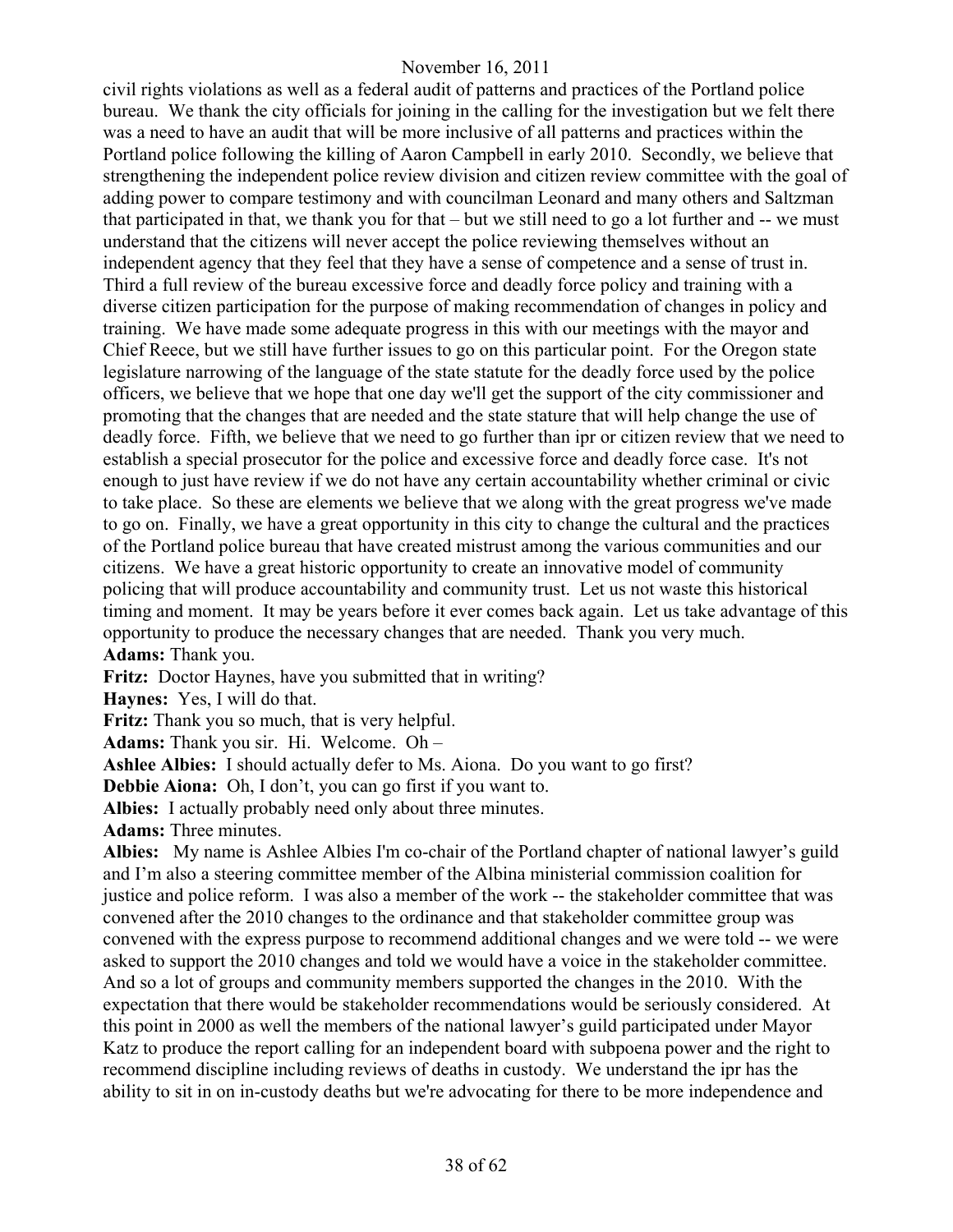the ipr itself can conduct independent investigations and should be granted the resources to actually perform an independent investigation rather than just being able to sit in and ask certain questions while iad conducts the investigations. During the stakeholder group I mentioned in 2010, many of the participants accepted many compromises to arrive at the 41 recommendations and were seriously committed to that process and compromise. So to have only three of those recommendations be what are up in the proposed ordinance change is disappointing. In addition, I wanted to add too at the outset, when I arrived to testify here today at 2:00, the front door of city hall was locked and I was directed to go around the back. The back door was also locked and I was only let in because I was with Dr. Haines and somebody had recognized him and let us in. To me that's a tremendous problem and as I look around the council chambers today, I believe there would be more people who would be here to participate and discuss this tremendously important topic today and there might be more than 19 people signed up to testify today if those front doors had not been locked. They may have been unlocked a short time later but how many people were turned away that were then denied access to this very important public hearing? I want to echo cop watch's sentiment and Dr. Haines' sentiments as well about the important changes that must be made and support the crc's discussion and request that the overly deferential standard of reasonable person be changed to preponderance of the evidence. In addition we think any independent investigatory body needs the power to compel testimony and we have -- the city takes the position that it is mandatory bargaining subject to mandatory bargaining but we think it's permissive and in fact that there is case law that suggests that. And we would urge the city to look again at whether it's permissive or mandatory to compel officer cooperation because this is a very important part of having independent investigation power. Thank you.

**Adams:** Thank you. Hi.

#### **Debbie Aiona:** Hi.

**Adams:** And you will get five.

**Aiona:** Thank you.

**Adams:** You're welcome.

**Aiona:** I'm Debbie Aiona, representing the league of women voters of Portland. First we'd like to thank the mayor, chief, and auditor for their responses to the many recommendations for improvements to our oversight system. Given the large volume, though, we appreciate that there are going to be two more hearings, but would have preferred to see them -- things split up into subject areas to make for a more probably constructive discussion. The league submitted a detailed letter and I'll highlight a few of the issues included in it. Public involvement. The league agrees the chief Reece and the mayor that I quote, thoughtful citizen involvement and public safety is a key component of community policing, particularly when it comes to improving police accountability, end quote. Making appropriate task forces open to public observation would promote thoughtful citizen involvement by giving the public access to the detailed information presented and discussed at those task force meetings. This would result in more informed feedback and likely improve the quality of bureau reports and recommendations. Providing drafts of bureau policy changes to the crc for review would provide another opportunity for thoughtful citizen involvement. The crc members have extensive knowledge of current policies and their implementation and can provide valuable advice to the bureau. Crc meetings are open to the public so community members also would have the opportunity to comment. If time were an issue, consultation with the crc chair would be an appropriate substitute. Appeal hearings. In addition to providing complainants an avenue for appealing findings in a misconduct case to a trained and informed committee, the hearings contribute to transparency and public understanding of the workings of the bureau and ipr. They also highlight problematic policies that may benefit from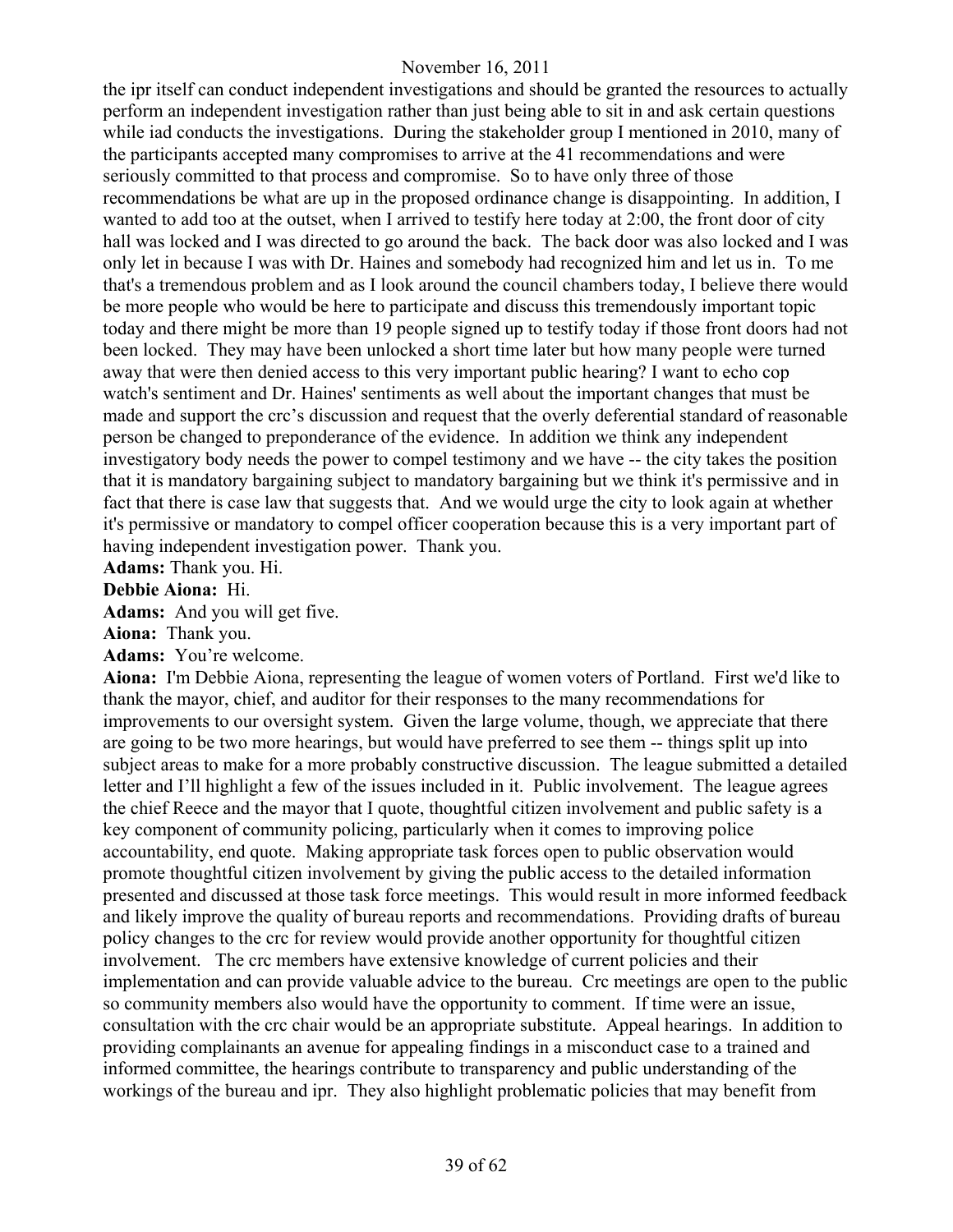revision. We support the crc's number 1 priority to change the standard of review from reasonable person to preponderance of the evidence or some other less deferential standard. The crc does more than review the quality of investigations. It considers the investigative files and other information brought forward at the hearing, reviews the officers' actions, and the related policy directives, and either agrees with or challenges the findings issued by the officer's supervisor. Those who monitor for the crc on a regular basis and most importantly the crc, finds the current standard unworkable. The city attorney and crc leadership should continue the dialogue they started at the last crc meeting. Common ground may exist but it will take thoughtful exploration of the nuances of the system and the law to reach a satisfactory conclusion. The dearth of appeals in the last year should lead to serious consideration of increasing opportunities for appeals and instituting the public evaluation by the crc of problematic closed cases. This would allow the objectives of transparency and policy improvement to continue even when fully investigated complaints are not appealed. Complaint process. Possible findings in misconduct cases should return to those commonly used in other agencies. The findings were changed several years ago without consultation with the crc or the public. The currently used unproven finding eliminates the distinction between unfound and insufficient evidence and has resulted in confusion at appeals hearings. The complaint process would be less onerous if the complainant -- for the complainant if ipr provided a copy of the police report. Currently it must be purchased from the bureau and this can be intimidating for some. There are issues with public records laws but the bureau and ipr should try to implement this. Government gets a bad name when it makes processes more complicated than they need to be. Finally, nationally recognized experts inspired a number of the recommendations forwarded by the community and not supported by the city. Examples include limiting taser use, revision of the medical treatment directive to require provision of medical aid as soon as possible, renegotiating the union contract to allow contemporaneous interviewing of officers after a shooting, and prohibition of the supervising r.u. Commander serving as a voting member of the police review board. We urge you to pay particular attention to these and other recommendations inspired by outside experts supported by the community and the crc and reconsider your conclusions. Thank you again for your attention to this issue. **Adams:** Thanks for your testimony. Thank you all. We really appreciate it. Alright. Mr Fidanque welcome back.

**David Fidanque:** Thank you. David Fidanque, executive director of the aclu of Oregon. I -- as mr. Mayor and commissioners I assume you're all aware that our former legislative director Andrea Meyer was part of the stakeholder group and I believe we endorsed all of the findings and recommendations of the stakeholder group. I just want to focus on two, and I also want to join the comments that were made by the previous four folks who testified. The purpose of this crc and the ipr process is to increase public confidence, not just public confidence in the system for reviewing complaints against police officers. But also to improve police policies and practices so they better reflect the values of this community. And that is the piece that the crc has been having the most difficulty with in my experience. It has wanted a larger role on these policy issues because so many times in instances of allegations of police misconduct, the policies involved are so broad and grant so much discretion to individual officers and so little practical guidance that there is no violation of policy. It is the policies themselves that are the problem. And while the auditor and the director of ipr recommending to you today in this ordinance that, that role be made more explicit, we want to underscore that for you all. Because the practices of adopting policy in the Portland police bureau have not been transparent. They have been extremely opaque. And have had far less public involvement and public input than we believe they should. To get the best policies in place that will provide officers the guidance that they want and need in doing their job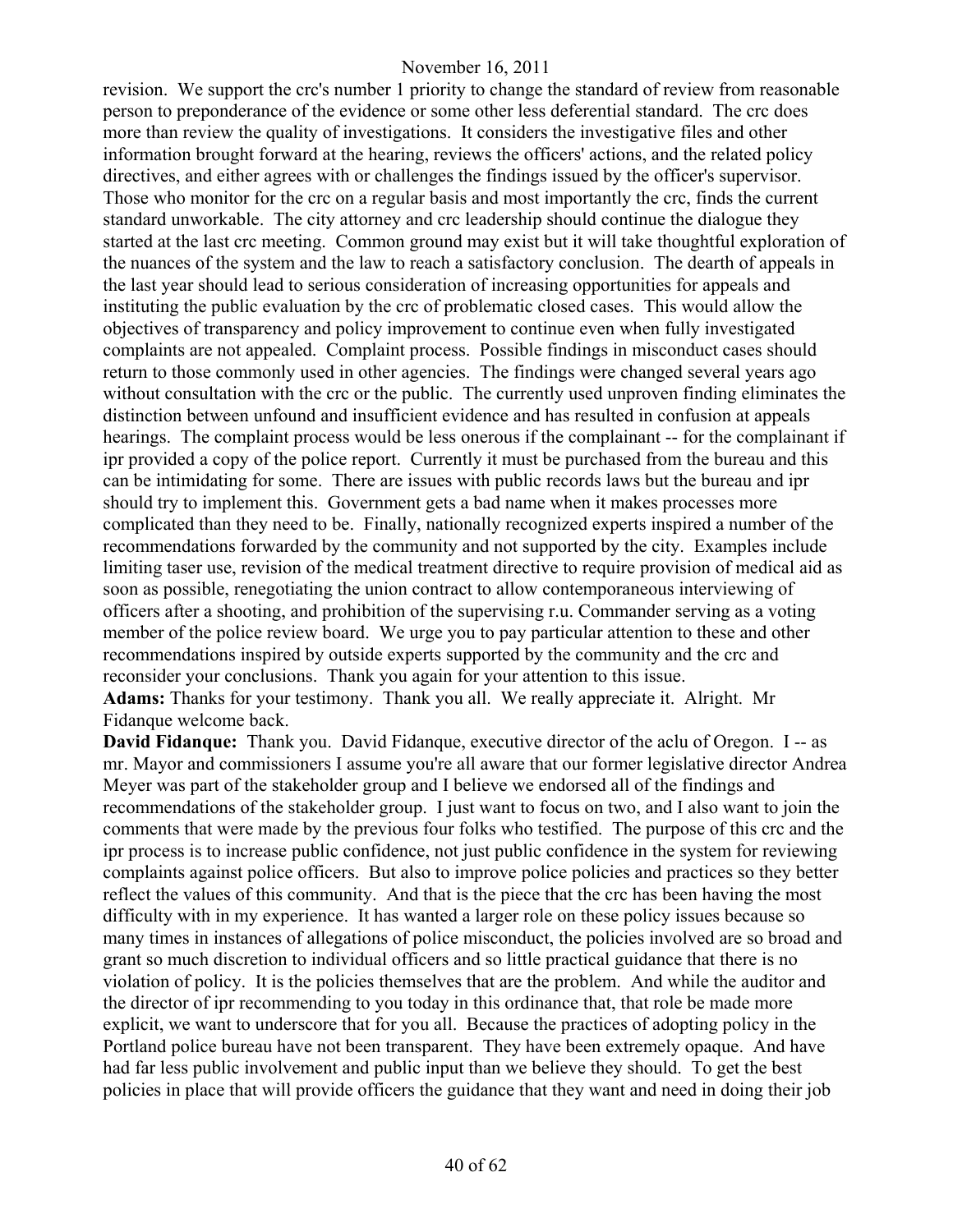day-to-day, to know that their actions reflect the values of this community. The other issue I wanted to underscore is this issue of the standard of evidence in appeals before the crc. The recommendation by the stakeholder committee and by others including the crc itself, to change that standard to preponderance of the evidence was made by consensus of the stakeholder committee. You have seen it and there was not consensus on all of their recommendations. But that was one where no one disagreed. And I think you've already heard today that the current standard is extremely weak, and as a practical matter, just causes confusion for both the crc and members of the public that come before the crc as an independent body looking for an independent view of the evidence that has been uncovered. And that's all I have to say. Thank you all very much. **Adams:** Thanks Mr. Fidanque. Hi, welcome.

**Elmira Rodriguez:** Hello, good afternoon. My name is Elmira Rodriguez, this last Saturday evening while acting as a peacekeeper for the occufest that happened, I was assaulted by an officer Bryant. While I went to collect my emotions after the assault I went to seek out the individual who assaulted me and get his name. I found him on the steps of the justice center and he turned his back to me once he saw me and refused to give me his name. A group of approximately four officers encircled my abuser and also turned their backs to me and ignored my request for his name. Since I found I was not going to get anywhere with these gentleman, I went to seek out a supervisor and I found Lieutenant Chris Davis. Who after five minutes of discussion with Officer Bryan convinced him and forced him to give me his name and his employee ID number. With this I felt like I had an avenue to pursue to hold this abuser accountable. But shortly after I left their presence and before I was out of earshot and eyesight lieutenant Davis turned to Officer Bryan and embraced the man and jokingly told him he's got to stop making trouble. I left that feeling extremely defeated, and knowing that I have no recourse when I am abused by an officer. And I'm here today to tell you that the public all over feels this way. We feel we have no way to hold the gentleman who abuses us accountable while they're acting as police officers. That is the only thing I need to say today. Thank you.

**Adams:** Well, I encourage you to file a complaint.

**Rodriguez:** Well, they jokingly told me, while they had their backs to me that I should file a complaint and I told them that I needed the officer's name to be able to do that.

**Adams:** I understand that part. At the end of your testimony I am encouraging you to file a complaint.

**Rodriguez:** O.K. thank you.

**Adams:** Sir.

**Moses W. Rosen:** Hello. My name is Moses Rosen, I'm a member of everyday people, I was seated at the table at the community stakeholders meetings. And I am a founding member of occupy Portland. In the ordinance the council finds, and I agree with the city. The city believes that an effective police force requires the community's trust and confidence. Does the police have this trust and confidence? I say the answer is unequivocally no. And if don't believe me, ask 81 year-old Jack Monjon who was abused and arrested for doing nothing more than standing on the sidewalk. The city feels that – or the auditor and the ipr director find that this ordinance and the update that's being reviewed today is an important step in increasing the public's confidence and police accountability, and I would agree with that. It is one important step and we have about 3 more miles to go. For context, it should be noted that on September 1st, 2010, city council enacted changes to the independent police review ordinance. These changes significantly increased the amount of community oversight and complaint handling and discipline process. Earlier that year we had a brutal murder at the hands of a police officer. In November that officer was fired and because of the actions of the police officers association, that murderer is up to get his job back and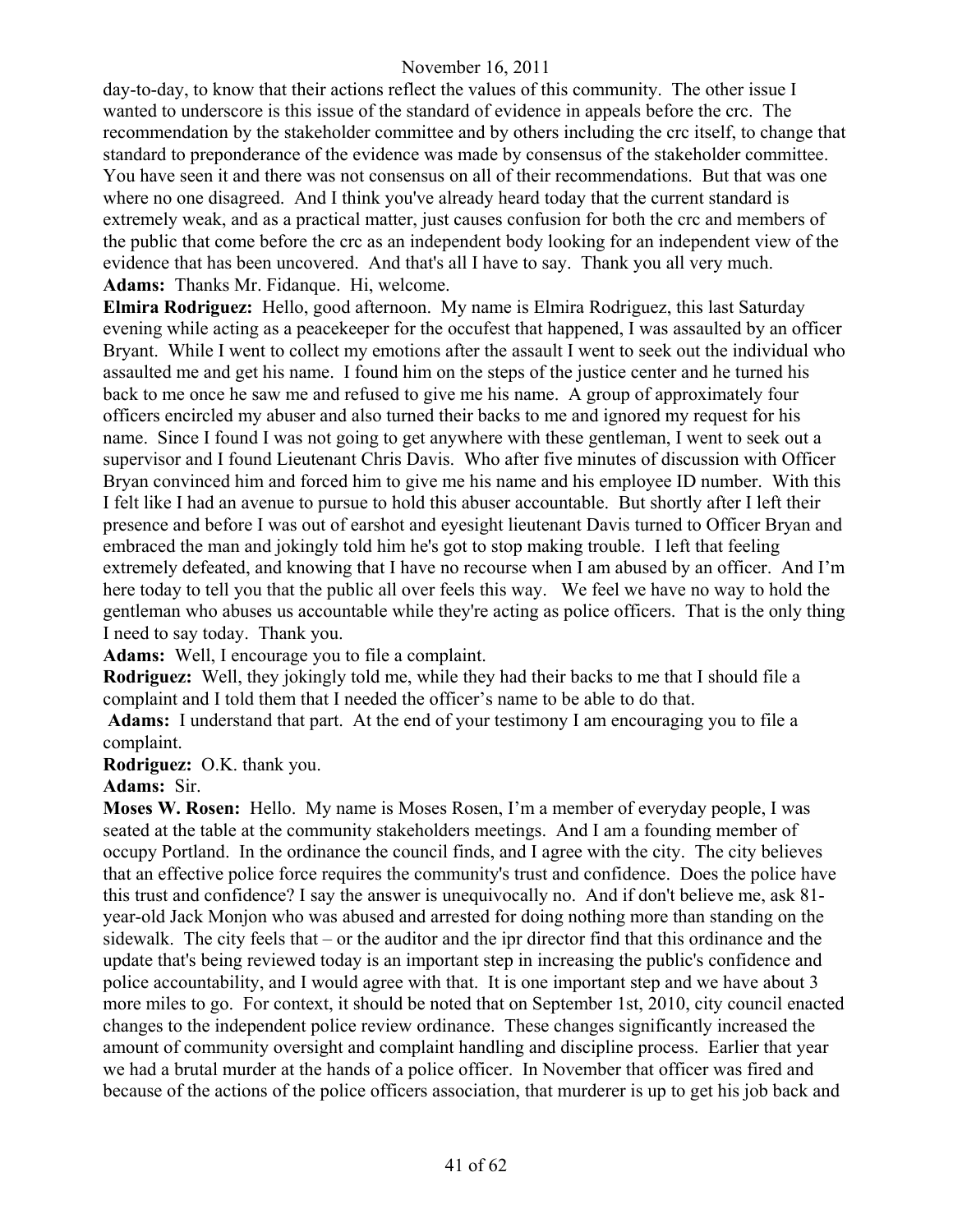back pay. I'm just going to skip to the end here, cut to the chase. Mayor Adams, you said in an introductory a memorandum letter to the commissioners and the auditor that you emphasize that the submission of this report does not signify an end to our commitment to continuous improvement. Chief Reece and I are committed to maintaining and improving the ppb's relationship with community groups, oversight organizations, stakeholders to ensure that the ppb is public safeties agency that represents the values of Portland. I would ask for 30 more seconds. **Adams:** Sure.

**Rosen:** Thank you. I think that the brutal beating of Justin Bridges on Sunday morning is an opportunity for the city to hold itself accountable and for the police department to hold itself accountable. This is a high profile use of force, and it deserves much attention. Justin Bridges is still in a wheelchair, he's spent a couple days in the hospital and if you look at the videos which everybody can see on YouTube, he was completely compliant. This needs to change and not a year from now.

**Adams:** Thank you. Hi, welcome.

**Alisa Kerwood:** Hi. My name is Alisa Kerwood. I am one of your many disabled people. I have cerebral palsy so it takes me a little more time for me to say what I'm -- what I've got to say. Ok. Here's a question for you, Mayor Adams. Why the billy clubs that were used Saturday -- Saturday, Sunday, or Monday morning. Sunday morning, thank you. That were used in the park because most of those people were not armed. One more thing, but it's kind of like when somebody brings a gun to a fist fight. That's all I have to say.

**Adams:** Thank you for your testimony. Appreciate it. Thank you all.

**Rosen:** Thank you.

**Adams:** Hi. Welcome. Glad you're here.

**Sally Joughin:** Sally Joughin from Portland. I was honored to be a part of the stakeholder committee representing one of the organizations. Because I thought I might be able to help speak for other citizens and help make some improvements. We had over a dozen meetings including many special meetings that I chose to attend where we clarified language and meanings so that the general meetings would be easier to understand. And as you know, we came up with a long list of over 150 recommendations for improvements through a very thorough democratic process, and I am -- I was surprised to learn later that only a small number of these recommendations were acceptable, particularly to some individuals who were at the general meetings and chose not to fully participate in the discussions but later they didn't favor quite a few of these recommendations. So it has made me wonder, you know, why I spent all those hours and all those meetings to craft the recommendations thinking that the majority of them would be accepted, and seems that that's not the case at least so far. The people of Portland expect citizen oversight and I don't think the transparency and review are enough to gain the citizen trust that everybody says that they want. And although yes, police should be investigating themselves, that should not be the only oversight that happens again. The public just doesn't accept that. Particularly when violence occurs. So I made a sign, it is from occupy. It says you can't evict an idea whose time has come, so you know, it's not -- it's related to what has been happening recently, but I think it's very relevant to this police improvement process because I really feel that the time has come, I've been hearing complaints from the public here and the city that I lived in before I moved here a few years ago, the public just doesn't accept it if there isn't any citizen voice and citizen review of what the police are doing no matter how good a police force you have. The public has to be involved and especially when violence occurs. But really all the time the public should be involved. Thank you. **Adams:** Thank you very much. Appreciate your testimony. Hi. Welcome.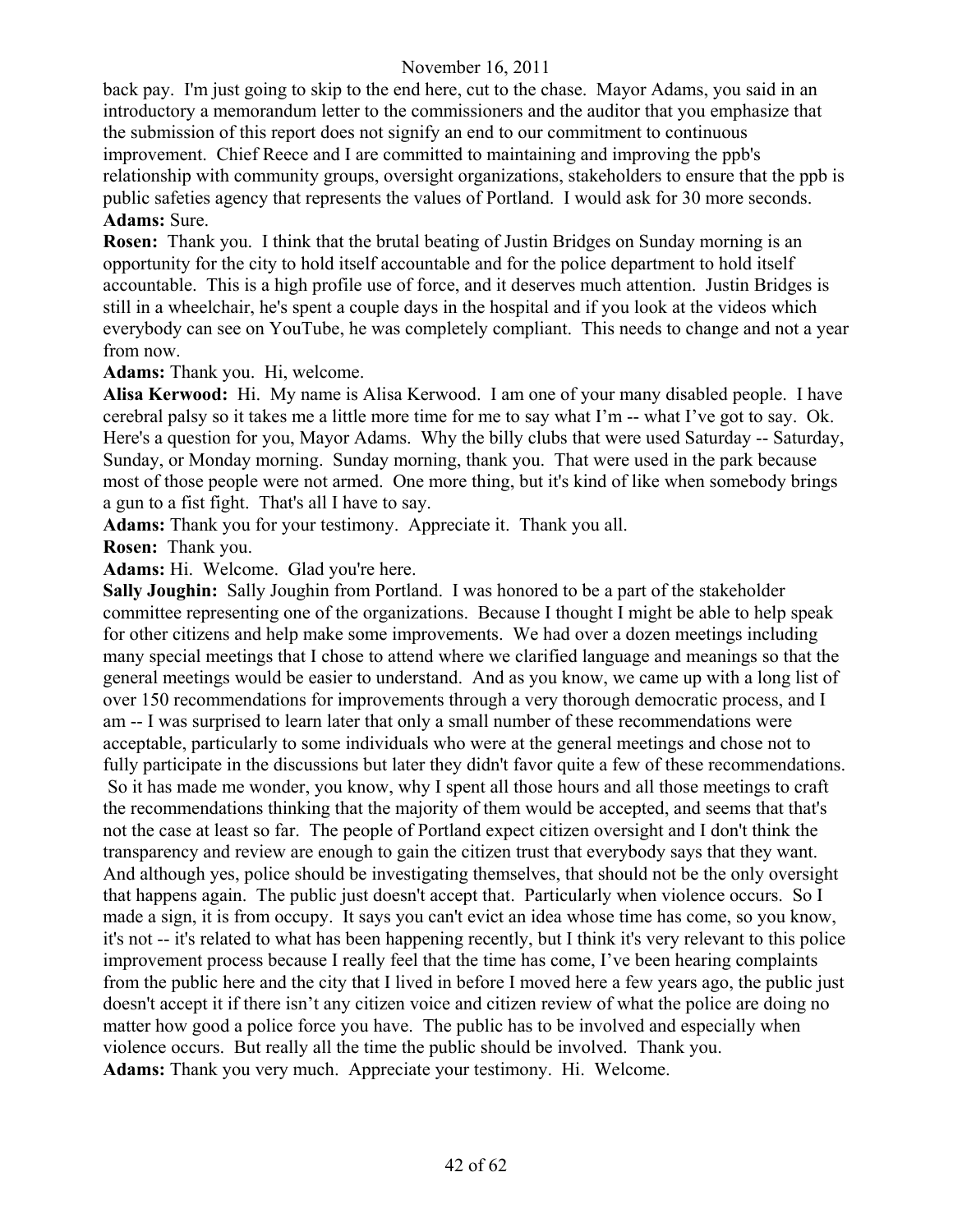**Suzanne Hayden:** Good afternoon Mayor Adams and city council members. I'm Suzanne Hayden, the executive director of the Citizen's Crime Commission. And I'm also a long-time Portland resident. I'd like to thank all the organizations and individuals who have engaged in this important discussion involving public safety and I'd like to limit my comments and offer support today for just one of the specific recommendations in the report. And that is support for scenario based training capabilities for the Portland police bureau and in particular support of the required political community and financial dedication for a regional training facility. I've worked with police officers my entire professional career as a Multnomah county district attorney and over the years district attorneys including myself have trained with the Portland police bureau officers in multiple locations, including camp Rilea which is on the coast, camp Kuratli in Barton, the Clackamas county sheriff's facility, the justice center, camp Withycombe and two school buildings that were no longer in use just to name a few. The logistical nightmare and inefficient use of resources pose a serious concern. However, until I attended the community academy that was put on by the Portland police bureau, I was not fully aware of the negative impact on the actual quality of training such far flung and inadequate locations have on our men and women who are police officers. During this academy we participated in scenario training at camp Withycombe and - which is no longer available for the police bureau to use. And scenario training approximates the real life situations that officers are encountering on the streets every day. And it uses, effectively uses, driving crisis, intervention training, techniques, defensive tactics and firearms. The Portland police bureau is the largest police agency in the state and we have the most population density and the highest calls for service, but we have no dedicated location for officers to simultaneously and effectively use all these disciplines. So as we are aware, encounters with police and citizens that go badly, the number one focus is on failures and trainings and tactics, and we as a community need to support public safety and the dedicated men and women who serve on our police bureau with the necessary resources and facilities to provide the critical training that they need. Thank you very much for your leadership in this matter.

#### **Adams:** Thank you. Sir?

**Jim Linkous:** Mayor Adams and council, I'm Jim Linkous, I'm here also to speak on behalf of the consideration of the training facility. I'm currently vice-president and general manager of IO west and also serve on the crime commission, which is really focused on public safety advocacy. And I also serve on the executive board of the software association of Oregon which represents about 450 of Oregon's top software technologies, businesses, not only here in Portland but also in the state of Oregon. My relationship with the Portland police bureau began really about 3½ years ago with the tragic death of my very close friend Portland police officer Mark Zylawy also known as Z-man, who served the citizens of Portland specifically out in north Portland for his - most of his career, I think he was out there for about 14 years. I also went through the citizen academy about two years ago and they had a very interesting and knowledgeable training. Which really significantly highlighted my awareness for the need of high quality training for our police officers. As we participated, that we were instructed in various disciplines such as the shooting and defense tactics and also quite a bit on less than lethal force options. Really what brought it home was my experience in the training scenarios; we approached a women in a mental crisis with a knife holding to it her throat and also to a domestic violence scenario. Even though we knew it was a simulation, my eyes were truly opened to the many types of unpredictable potentially life threatening situations that our law enforcement professionals may encounter each and every day when they go out on the street. It was valuable to work through them, debrief afterwards and then to realize it's imperative that officers have the best possible training that we can provide. Why build a training facility? I think the number one reason is today they have no place to train. Susan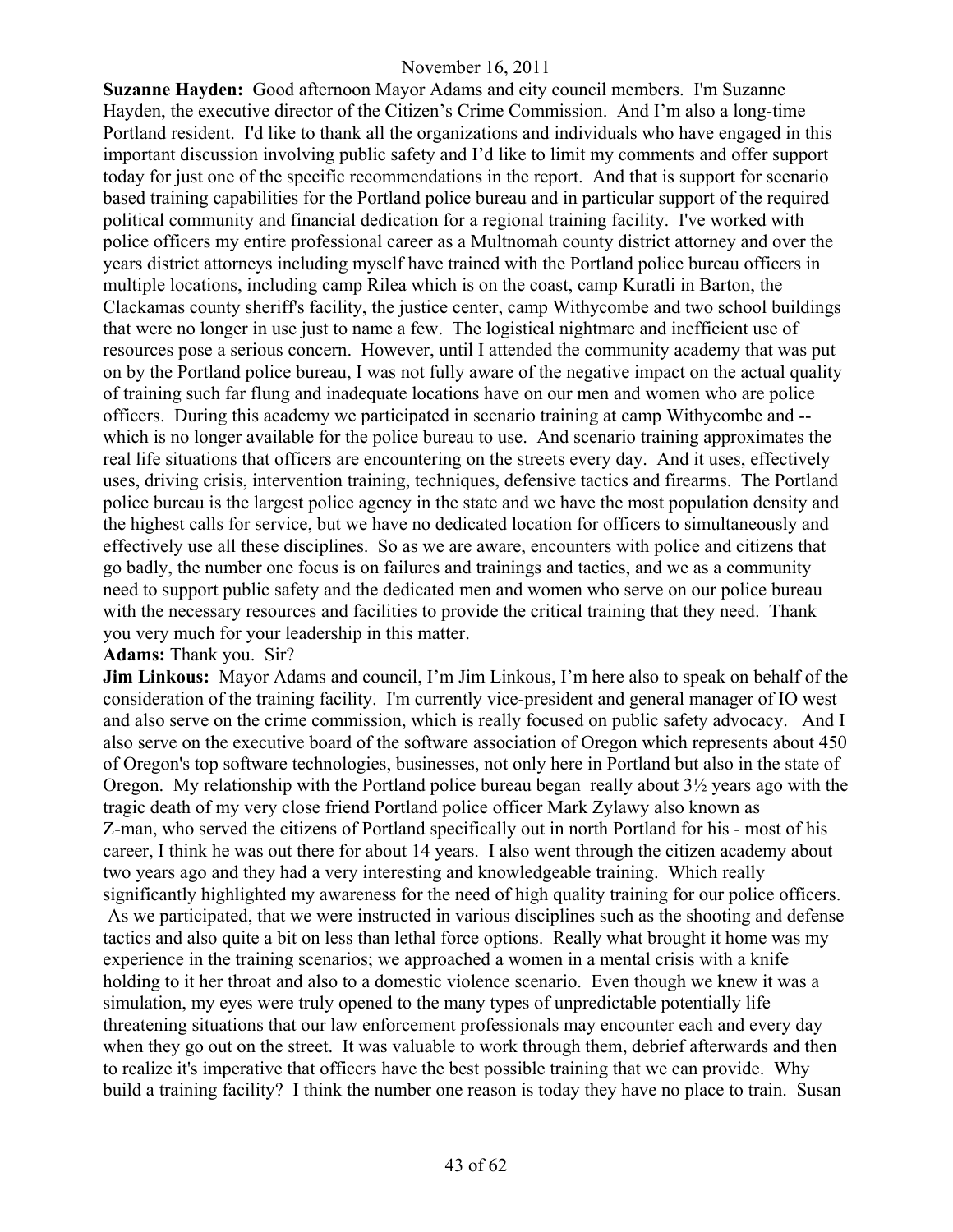shared camp Withycombe is gone now, so our officers are forced to go all around town and basically do what they can do where they can go, but it's really not adequate for the job we're asking them to do. Furthermore they're required by state law to have x number of hours, I don't know what the exact number is, but I think it's 30 plus hours of training a year for ongoing. With 400,000 citizen contacts annually, by the Portland police bureau, half those being 9-1-1 calls, again I think it's very important that they get trained in tactics and just policies in general to be able to train in an area that is more efficient. The other fact is Oregon out of 18,000 law enforcement agencies in the United States today is the 30th largest, and we don't have a training facility again. It's amazing a city of this size but also an agency the size of the city of Portland has -- is very very underserved on that. Why does the business community recommend building a dedicated training facility? Really to support the public safety professionals in making Portland a safe environment to live, to work, to visit, and also to raise our families. A training is critical to not only officer safety but also to community safety as we've heard over and over, and the last but not least is really around efficiencies and cost consolidations. As a business person it just doesn't make a lot of sense to travel all over and not have an area that's dedicated to training. So thank you very much for your consideration.

#### **Adams:** Thank you. Sir?

**Bryan Parman:** Good afternoon Mr. Mayor, members of council. My name is Bryan Parman, I'm currently the captain of the training division for the Portland police bureau. I'm also the association president of the Portland police commanding officers association and lastly a long-time resident of the city of Portland. I want to talk today about the training facility first and then the report in general. Many of the recommendations in this report can point back to a need for improving the quality of the training that we give to our officers, as outlined by Mrs. Hayden and Mr. Linkous. We had several barriers to providing effective and meaningful training to our officers. I have a top-notch training staff at my disposal and they are able to put together incredible training but all the training we currently develop is limited in scope by the facilities that we can lease, rent, squat in, if you will, we have -- this approach has forced us to fracture our programs and focus more on delivering skills than to really focus on critical thinking. By combining all of our skills into a dedicated facility which we could control and change and modify as the needs of our organization change, we'll be able to deliver effective and meaningful scenario-based training that really will help us get at the core of effective police service, and that's critical thinking under extreme circumstances in an environment that we can control. So I would strongly recommend that council consider moving forward and continuing to try to locate a training facility for the police bureau. In general, as far as the rest of the report, we believe that the report outlines measurable steps which have been taken by the police bureau to increase transparency and improve the quality of civilian over sight. As the managers that I represent, we're all supportive of the changes implemented by the police bureau, and we believe that all the steps that have already been taken are all steps in the right direction. However, given the number of changes already implemented, we recommend that council consider taking time to evaluate the effectiveness of these steps before pursuing additional change within the police bureau. Thank you very much for your time. **Adams:** Thank you all. Appreciate your testimony.

**Adams:** Welcome, thanks for waiting. We have our fourth person? Ms. Browning do you want to come forward please, there's an extra seat? Sir, would you like to begin?

**Daniel Forbes:** Yes. Thank you to the mayor and the council, and excuse my cold. My name is Daniel Forbes, I've published widely in many publications, you've heard of, and caused congressional hearings with my work. And testified before the u.s. house and the senate pitted against white house officials. I say that only because what I'm about to say is based on personal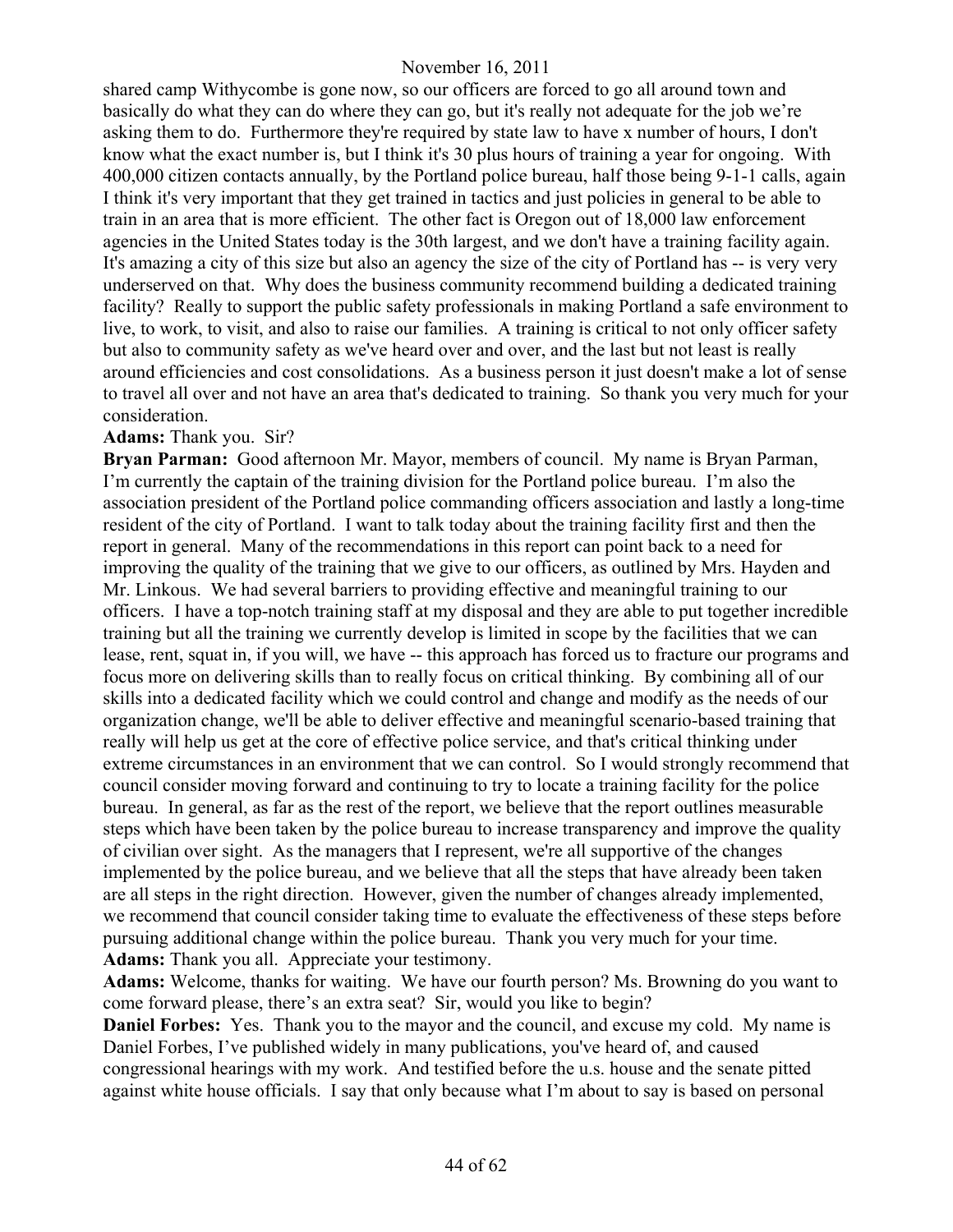observation. I'd like to talk about what I witnessed as Saturday turned to Sunday regarding the dangerous use of mounted police. It became apparent that the police bureau's first objective was to try to push thousands of demonstrators out of main street. Southwest main. Slowly inexorably five or six mounted police, their number absurdly inadequate to try to move a crowd of thousands, pushed and probed to no avail. Dozens of horse might have achieved the objective, but not five or six. Again and again mounted officers abused dumb animals, reeling, probing, pushing, at one point for some reason even trying to make the poor animals back tail first into the crowd. Maybe that was the only way to bend the horses to their will, to keep the horses from seeing what they were being asked to do. Then someone on occupied's side of the line threw a bottle, what looked like an empty plastic bottle, but perhaps it was not, at a very small flare type item. The crowd offered him up to the police for arrest, proving itself indeed a nonviolent movement. But my point here today, what if a horse fell? Maybe broke a leg and had to be destroyed like on the spot like at a racetrack? Would an officer unbuckle his sidearm in front of all those cameras and do the deed? And from the other point of view, what if an occupier fell? This was a very intense scene. 5,000 people "the Oregonian" estimates. What if a horse reeled, kicked demonstrators in the face, then bolted towards us as a terrified crowd suddenly trampled those behind? I interviewed a 31-year-old marine, a vet by the name of Aaron Collier, he said the crowd was so thick he was in the front, quote, "I could not have backed up had I wanted to." This is -- this was a heck of a nice little game of chicken, this little cavalry display. I'm almost done. Whether to achieve something or just a dangerous exercise in intimidation. Collier added the only thing he felt he could do is place his hands upon the enormous animal clad in metal shoes that was thrusting against him. Still the horses kept coming, but eventually the occupation held. I think that this policy, I saw horses outside on main street as I came here today. This needs to be considered again.

**Adams:** Thank you. Thank you for your testimony. Ma'am.

**Rochelle Silver:** Good afternoon my name is Rochelle Silver, I am a current member of the citizen review committee, serving for almost three years now. This afternoon I'd like to talk to you about one item that is not in the report coming forward as a recommendation, but that you've heard about several times today and that's the standard of review that the citizen review committee currently is working under. As you know, that standard of review is the reasonable person standard, and we, all nine of us are unanimous in our wish that you consider changing that to preponderance of evidence. The reason for that is simply the reasonable person's standard does not work, it is not reasonable, and it is not accomplishing what civilian review is intended for. And I can give you an example, a current example. There is an appeal before us now. We had a case file review meeting last week at which time we, the crc members, asked for a photograph that was not present in the internal affairs file. The internal affairs department agreed to get that photograph for us and in getting that we'll be interviewing several more witnesses that they did not interview the first time. That changes all the information that is then coming to our committee. But if we use the reasonable person standard, what we are doing is charged with deciding whether the commander made a reasonable person decision in coming up with his or her findings given the information he or she had at the time. But since we have new and different information, that standard seems - excuse me -- ridiculous. I would strongly encourage you, please, to consider changing that standard. Thank you.

# **Fritz:** May I ask a question.

# **Adams:** Yes.

**Fritz:** Rochelle is my liaison for the crc, and I really appreciate your frequent briefings, so I would appreciate your opinion on the record as far as what is your response to those who say that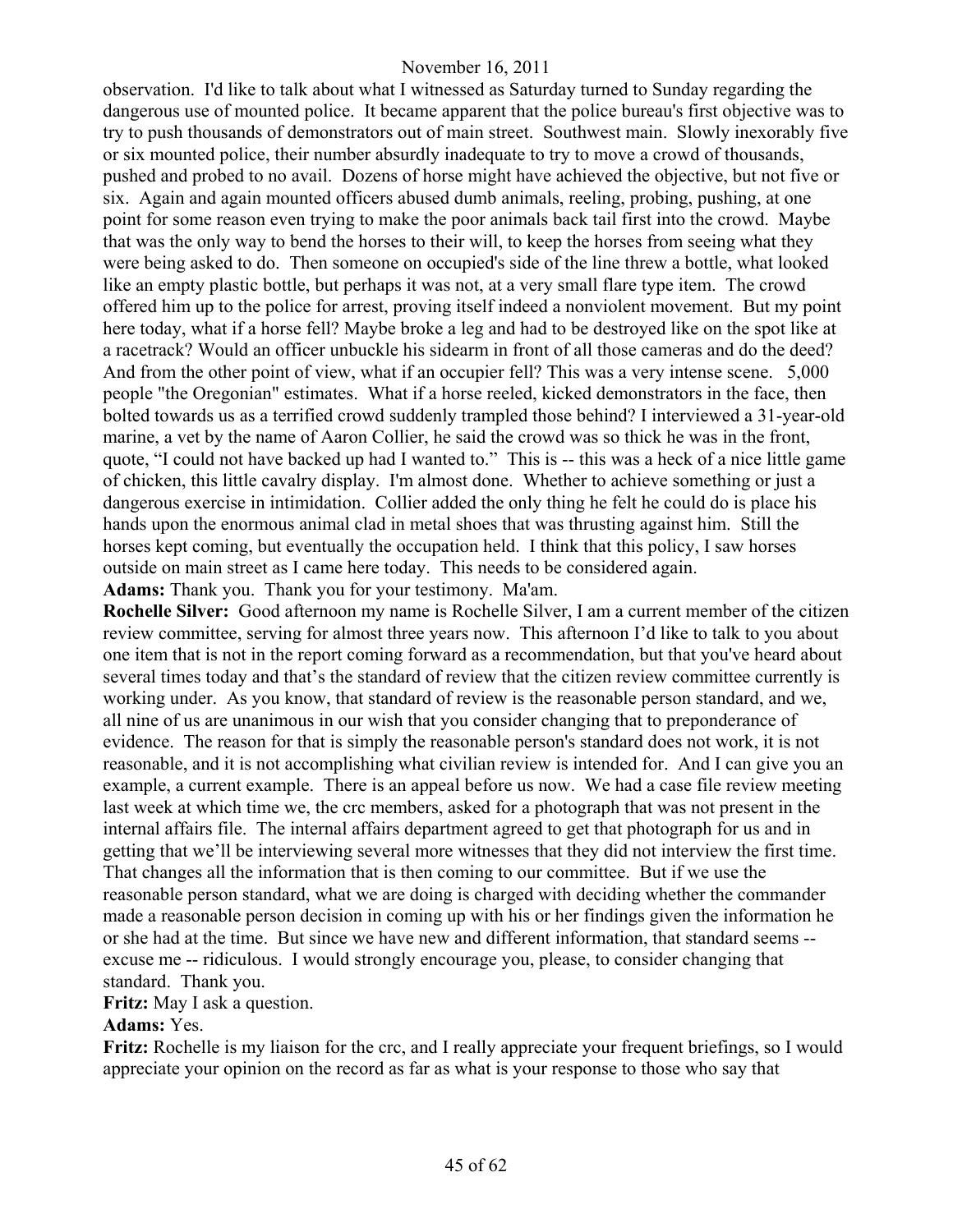changing it to the preponderance of the evidence would mean that the crc would become a new separate review body trying the case over again?

**Silver:** Well, to be honest with you, commissioner, it is that. Because when the appellant and the officers and the union and witnesses come before us during the appeal hearing, information that may have not been -- wasn't at all heard in the original investigation or is said differently or described differently, makes the case different. And given that we hear that information, we can't pretend we didn't hear that information. And our job is to decide whether the officer or officers involved were within or not within policy, given the information that we hear and read and see. And that is sometimes -- and I must say frequently -- different than the information that the commander had at the time that they made their decision.

**Fritz:** So what you and others are saying, is that yes, you should be able to be a second review body?

**Silver:** I believe, yes.

**Fritz:** Thank you.

**Adams:** Thank you for your testimony. Hi, thanks for waiting.

**Laurie Benoit:** Hello my name is Laurie Benoit. I have lived in Portland and went to buckman school and other schools in the state, graduated, I have a bachelor's degree in management, I'm an occupy Portland person. I agree with the first gentleman about the horses. They were also used at Jamison square where I was arrested during a peaceful protest there. And I can tell you that the police have been extremely violent. I was injured at that park and after I was taken into custody on October 30th, and it's -- what the police are doing to us is it's unconscionable. They're terrorizing us and torturing us. There was a 16-year-old and his sister, a 17-year-old, who were in the same van I was and I watched how -- what they did to him and he was saying he was a minor and saying he was a 16 year old and the things they did to him and said to him should never be done to anybody, much less, you know, a 16-year-old. Somebody, you know, who kept telling him, that he was only a minor. And the things that they had to -- that they did to us, when they terrorized us as well as the things they said should never be done to anybody and I think that Portland has a bad reputation for their police force. I had never seen it first hand, I had never been arrested or never been in a jail until that particular day and I'm very sad to say it was not a good situation. It's the only time in my life I thought I was going to die. And it's -- it's bad.

**Fritz:** Thank you for your testimony. Have you filed a complaint?

**Benoit:** I have not.

**Fritz:** There's folks who can help you.

**Benoit:** Thank you.

**Adams:** Ms. Browning?

**TJ Browning:** Thank you. Good afternoon, I'm not going to go through what I've done. It will take all my three minutes and then some. But 20 years ago when I got started in this arena, I made a trip to northwestern, I had read a publication by Warner Pederson, who was at the time with the Justice Department, advocating civilian re-boards. And it was kind of a new animal at the time and so I went and talked to him. And he was very generous with his time. His job at the justice department was to go into cities where the police departments had been taken over by the Justice Department and his #1 job was to restore trust between the bureau and the community they served. He told me, in no uncertain terms, his most potent tool he had to do that was a civilian review board. Now he didn't go into with me about what types or how to set them up, but he knew if you're going to bring trust to the bureau, a civilian review board was the most effective way of doing it. Now, move ahead several years, we got rid of piac, which was an auditing system and started marching toward the civilian review board and primarily on the basis that we are a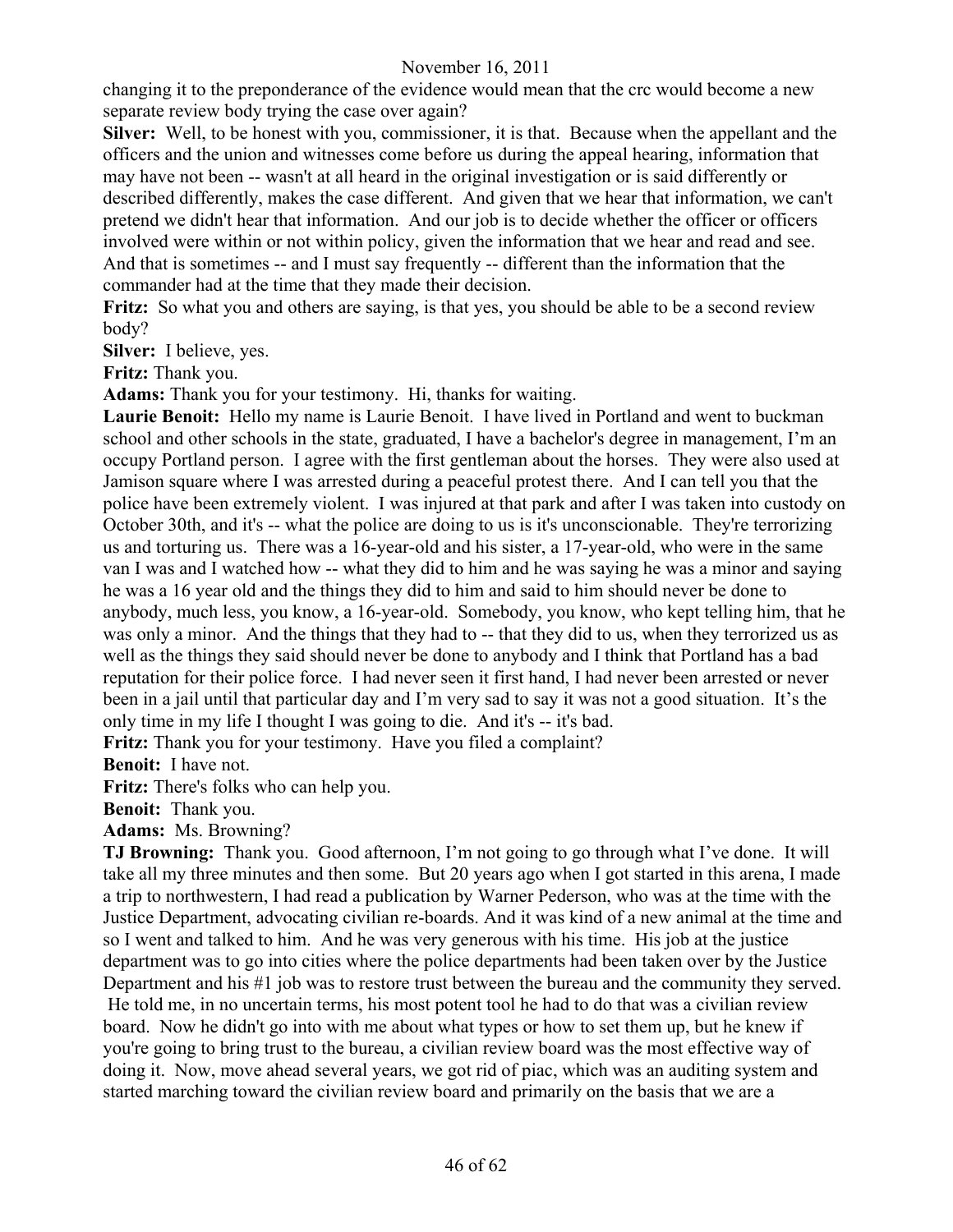community policing agency. We all walk the – we all talk the talk we're all very proud that we're a community policing agency. But one of the four major components of a community policing agency is accountability and it's considered a cornerstone no matter how you research it. We need an effective system that's trusted. As long as the police investigate their police, it's not going to be trusted and I'm not saying anything bad against our bureau. It's human nature to protect those we surround ourselves with. We all understand human nature and to expect them to go contrary to human nature is not something that the normal person on the street would agree with. Secondly, the reasonable person standard, I don't think it will muddle the lines at all. I think it will actually sharpen the lines and make everybody's understanding of the situation a lot clearer. You know, we can all agree in this room on one thing and that's what we all want a professional police force. The police want to be treated as professionals and considered professionals. You all want to have a police force that's professional as do the citizens. We owe it to the police bureau to have a system in place that can be trusted by the public and we owe it to the public to give them a system they can trust. It is a win-win situation. Please, look at those recommendations. But the review of -- a standard of review and the police investigating the police are two of the major things I think really need to be addressed.

**Adams:** Thank you. Thank you for your testimony.

**Moore-Love:** And also we had two people who didn't get to sign up who asked to speak. **Adams:** Uh-huh.

**Moore-Love:** O.K. You can come on up.

**Adams:** Anyone else? We have one final chair. Ma'am, please begin.

**Sylvia Zingerser:** I'm Sylvia. I am a member of national alliance on mental illness for Multnomah County and I also sit on the crisis intervention training advisory board representing NAMI Multnomah. And I'd like to speak personally as well as for NAMI. I do support reverend Haynes with the AMA and Dan Handelman and I think there's been a lot of testimony that's been very clear and well thought out. It's been interesting to hear that the police department has people here recommending a training facility. I would say probably that's probably needed. I would support that. The other thing that I would support and would hope everybody would consider along with that is a quality assurance program that would help measure how the police department is conducting their work. And they would be able to find the systems problems that are not working. It's not meant to be policing them selves. And I think that commissioner Fritz understands how quality assurance, so if you need to know more about that, she could probably explain that to you. Thank you for this opportunity. And that's -- let's be a new Portland and change the paradigm and do community policing and look to do things differently and be supportive of the police as well as the community and get back to some real community policing. Thank you.

**Adams:** Thanks for your testimony.

**Zingerser:** You're welcome.

**Adams:** Hi, welcome.

**Eric Rothman:** Hello. My name is Eric Rothman, and I'm member of the national lawyer's guild, I'm on the Portland chapter policy board and I'm also on the national executive committee representing Oregon and Idaho and I would like to follow up on a few things that Ashlee Albies did not get to. So, the citizen oversight process, albeit marginally improved, on account of the new ordinance, remains fatally flawed. There are no independent investigations. There is inadequate review of the reviewers, as opposed to a fact-finding process in the crc. But what I wanted to emphasize, is that the ipr cannot compel officers to cooperate with the ipr's investigations. Now, the collective bargaining process still limits the ipr's authority to compel officer cooperation. The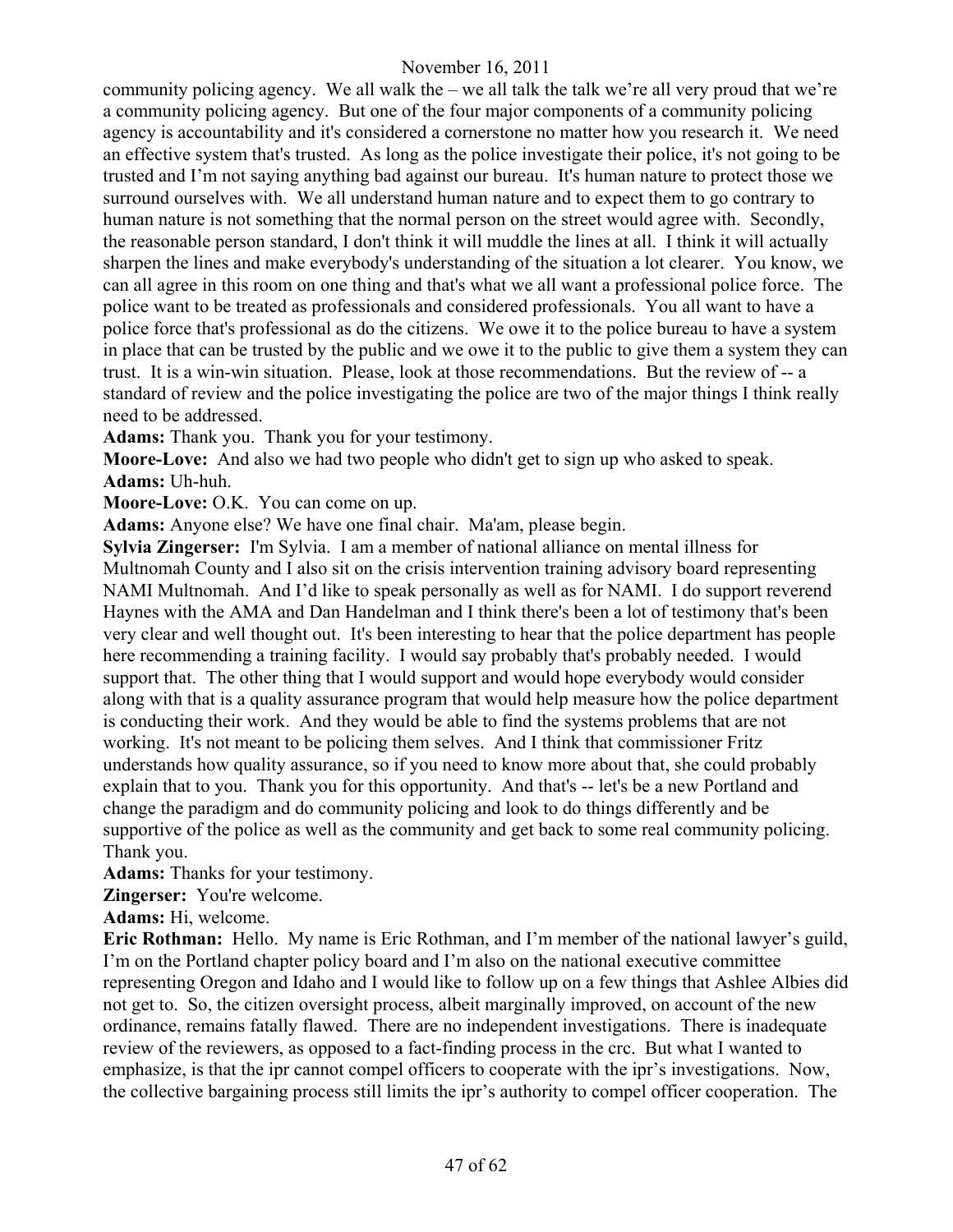city has asserted that granting ipr authority to compel officer testimony is a mandatory bargain subject, however, the Oregon courts have not yet decided this issue. Oregon's employee relations board determines whether bargaining subjects are mandatory or permissive by weighing the management prerogatives against the employee interests. Last year, the erb decided that the Eugene police employees association versus the city of Eugene which came close to, but didn't reach the issue of whether granting an auditor authority to conduct investigatory interviews is a permissive or a mandatory subject. The board chose concurrent in the Eugene police employee's association and prior erb cases indicate that this subject would likely be permissive, and that is a subject the city may bargain about. It is very important that the city not be making public policy in the context of a collective bargaining agreement with the police union. It's simply not transparent to work it this way. Now, a point that Ms. Albies touched on that I'd like to reiterate but in the context of the lack of transparency is the overwhelming number of community recommendations ignored in the process of sort of winnowing down these recommendations. It essentially amounts to the city ignoring the voice of the people without at least a greater explanation as to why these recommendations fall off the table and when the city looks at the voice of the people and narrows that with less of an eye toward explaining why, the people take to the streets is -- you could argue that occupy Portland suggests that, but I think a better parallel, because the occupy is a national movement and that this is an outgrowth of, would be the JTTF protests in response to the revisiting the JTTF resolution we saw earlier this spring. Finally, as Ms. Albies suggested, locking the doors to city hall during this meeting reflects the city's recalcitrance to face the public on this matter and we have an opportunity, as many folks have said, to move forward with transparency and I'd like to add my voice to that pile. Thank you for the opportunity.

**Fritz:** If I could just comment on that. The mayor and I barely got inside of city hall and the reason for that was not that we don't want the public in here. It was the demonstration going on outside and it's an interesting conflict of different freedoms of speeches that the demonstration was going on in the streets and beside the streets meant it was more difficult for other citizens to get inside into this extremely important hearing. It's not that we didn't want people here. There's other things going on and that I hope that everyone is considering everybody else's civil rights as we move forward figuring out the next steps for occupy and for our whole community. I hope particularly tomorrow morning, I'm going to take advantage of being on television right now to let citizens know if they're trying to get to work or daycare tomorrow, the steel bridge is likely to not be as functional as it usually is. And so buses, light rail and others will be disrupted and I've had emails from cab drivers who said they had to turn off the -- they choose to turn of the meter because they're stuck in traffic because of people exercising their lawful rights to free speech and free assembly. So I just want us all to consider that each of our behavior has impacts on others' rights as well and so I'm not saying that anyone or other particularly trumps. But I do want you to know that it was not, our hope was that we would have had more folks being able to get to this hearing, so that they could give us their input. We also, as the mayor has said, we're not voting on this today we are not even voting on it next week. So there's going to be other opportunities for a public hearing and certainly for public testimony. This is a very complicated issue and there are many, many details within both of the ordinances today. So those are not things you can really express very well in three minutes. I've probably spent three minutes here trying to explain all of this so we do welcome citizens spending more time and giving us more details in writing. And we'll certainly consider that. But thank you for making the point.

**Rothman:** Thank you for the explanation.

**Adams:** What was ignored?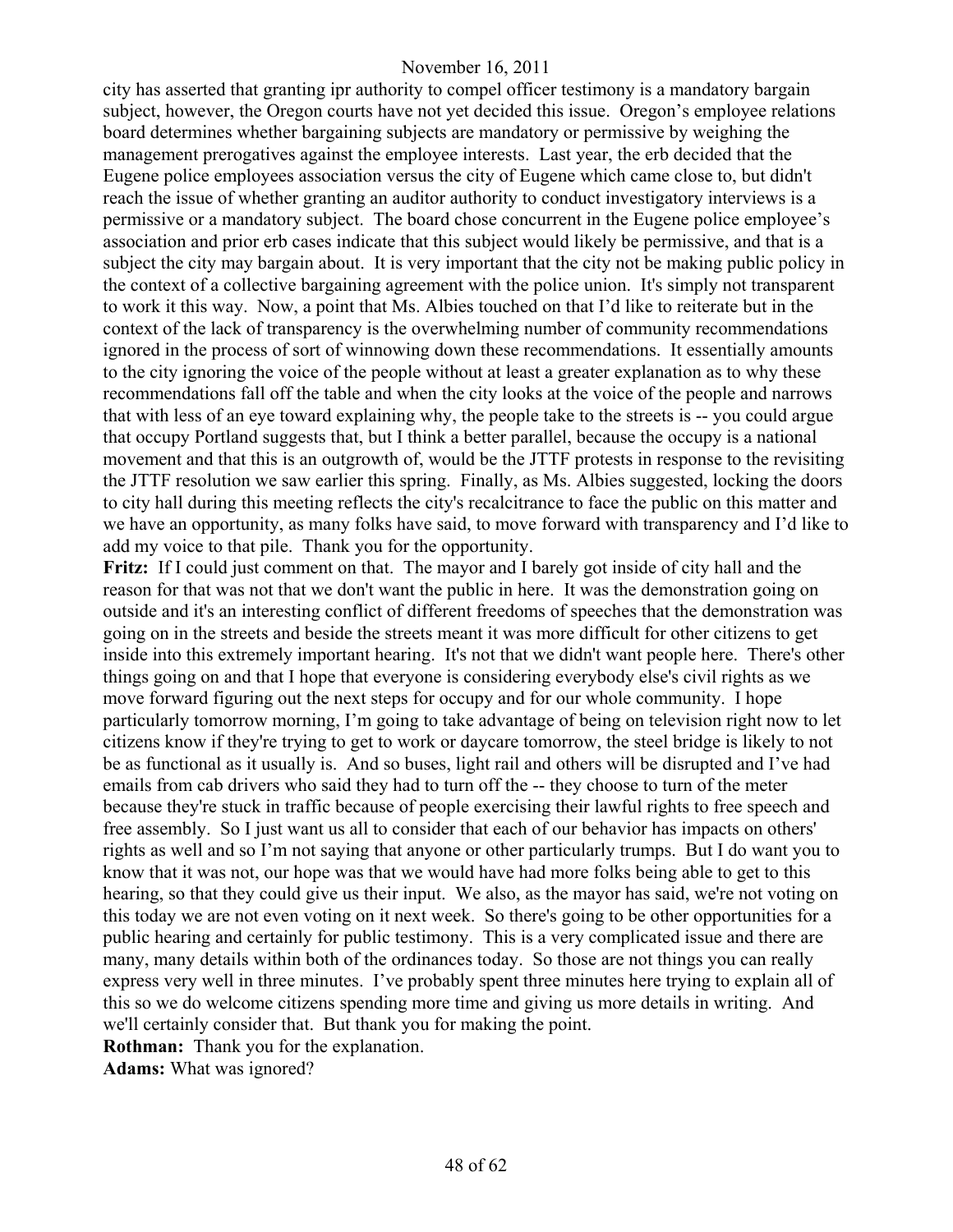**Rothman:** Ignored is the shorthand that Ashlee used when she whispered to me. But we note that the stakeholders came and presented a passel of recommendations, 150, I think, and those have been winnowed down, some with more explanation than others and that's really what I was trying to voice.

#### **Adams:** O.K. Hi, welcome.

**Edith Gillis:** Hello, I'm Edith Gillis and yesterday when I came, there were no protesters blocking the way. There were security guards blocking the way. There was only one door open at a time. The security guard kept at least five or ten minutes to prevent me from coming in to deliver a proposed ordinance. There were many ways to stop me from coming in and police outside have being intimidating is one of those. I don't buy the excuse to prevent folks from participating and I hope you encourage folks to participate, or you will lose legitimacy. The reason I came, is because one of the quickest, cheapest, safest, easiest and most credible ways in which you can have more trust and credibility and stay in office and have tax dollars is that you simply have on every police officer, and particularly, every officer, no matter what agency, whether a military or private contractor, whether their from another country, any -- anyone wearing riot gear in the city limits must abide by the following or not be allowed to participate, and would be subject to immediate arrest. And at a loss of pay or benefit and their employer or contractor would not get paid and would be subject to not being hired again. For example, on the chest and on the back, three inches high, one quarter inch thick lines, white fluorescent, their number and their name. Top of their helmet, over their forehead, not blocking the views, back of their head, their number. On their back, three inches, with ne quarter inch lines, on their shoulder, upper arms way from the upper arm guard, in plain view, again, their number and their last name. On the boot at different angles, the number. Three inches from the end of the baton, or the club, would be their i.d. number. At the bottom of the shield would be their last name and i.d. number. This would not impede the police safety. It would not impede the safety of the civilians who are trying to demonstrate their responsibilities under the constitution. It would not allow the kind of situation where this dear woman had to find out who was the criminal attacking her. It would not put in danger the police who are trying to be good cops and are being subject to bribery or harassment or extortion or endangerment because they would tell the truth. They don't have to necessarily tell on each other or be excluded from telling on each other because the numbers would be fluorescent, they would be clear, they would be visible to security cameras and others and anyone who did not have that would be removed or be subject. A baton raised above the crowd as I saw many times Sunday afternoon could be identified as who was the criminal attacking someone.

**Adams:** Thanks for your testimony. I appreciate it. Sir?

**Andrew Crosby:** Thank you. My name is Andrew Crosby and I have general comments not technical comments about the different reports that were submitted. I'm a lifelong Oregonian I moved my family to Portland about a year ago, from Bend. And I'm really loving the city. And one of the qualities that comes forward in my experience of the city is it has a softness and inclusivity about it that's unique among cities around the united states and it seems that the community here tries to recognize and involve all different constituents, the homeless are us. Occupiers are us. It's not sort of the city powers versus those with less power and less voice and that fosters a creativity and a sense of community and a sense of functionality which really makes this place a wonderful city to live in. And the rest of the cities around the country and around the world seem to be heading toward more of a police state model. With very over-powered police forces that seem to be gearing up against some impending threat. More power, more armor more weaponry, and, you know, Portland sort of sits at a juncture, it seems right now, with the symbolism of the occupy movement bringing this out, that there will be change in this community -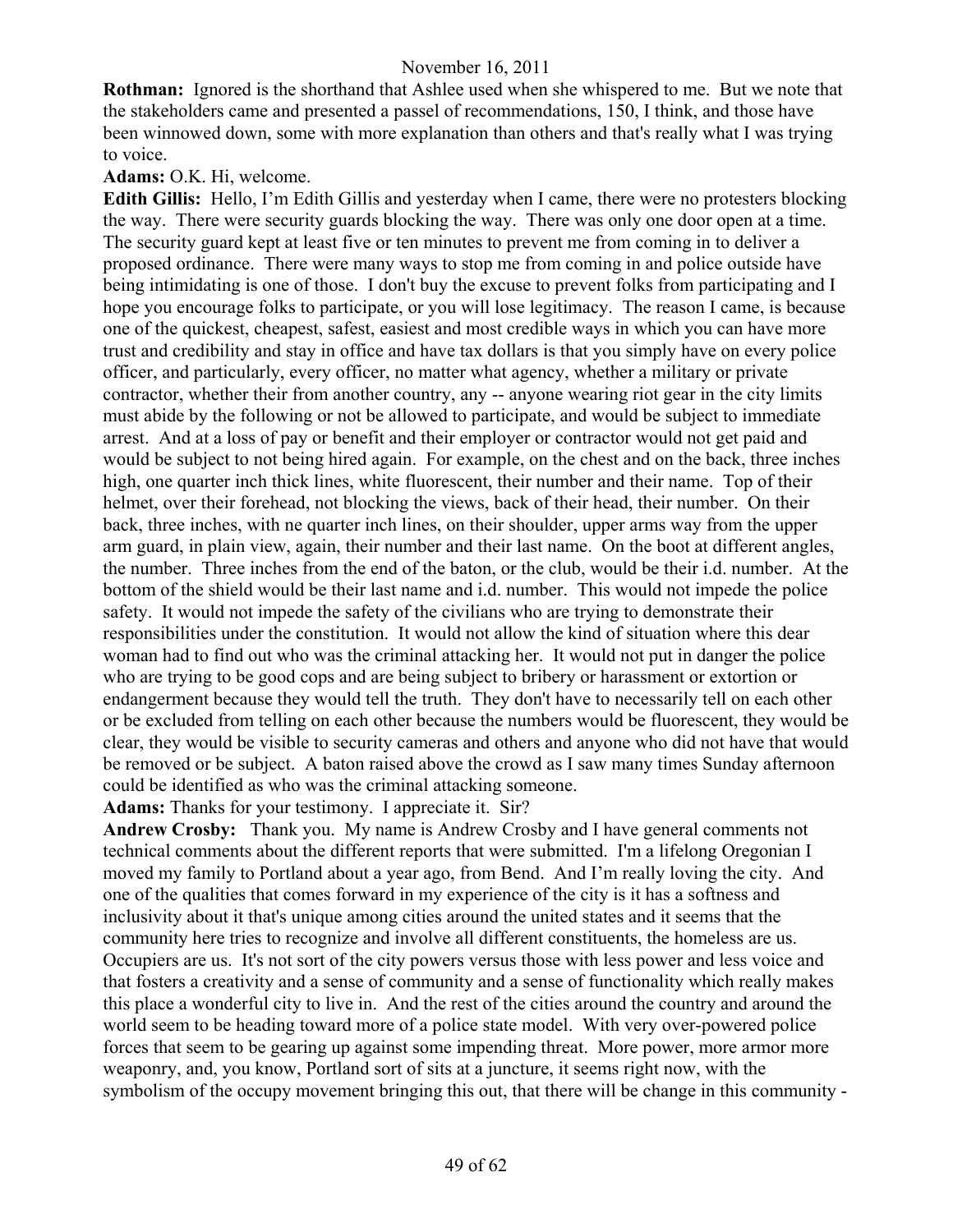- this community is trying to change right now, as is our whole national community and as it does that, there's going to be restlessness, people will be turning out in the streets and I can guarantee you just by what I see, there's going to be more of that, it's just going to be the way of the world for a while here and so we have a choice as to whether we view what's happening as us or as something that we have to defend against. And my view is, it seems like the view and the tone of the city is that when we show up for peaceful protests, that's us out there. Right? When we're somebody who is crossing a line that maybe we shouldn't, that's us too. And as us, that empowers the police force, it seems we need to decide how and when we want that police force to act. Do we want it to taser us? If yes, under what circumstances. Do we want to it to ride horses and wear armor and shields and carry batons into a peaceful assembly? If so, what are the conditions of that? The only way that you can get to an intelligent framework for what those conditions are around how we police ourselves as a community is by having very serious, credible, detailed citizen input which this committee has provided, the crc, and then you take the time to listen to and incorporate into your findings. So I would echo a lot of the good sense recommendations that I've heard here today. It seems like there are quite a few on the table that perhaps the auditor dismissed. It seems like maybe there's a sense that they were summarily or casually dismissed. So I would encourage you please take your time, take a look at those, do everything you can at this juncture to ensure that our police force is everyone's police force. Right? And that's good for police as well. It really is. Thank you.

**Adams:** I appreciate your comments. Thank you all for your testimony. All right, so that is our first hearing, on these two items. We pick this up again on -- whatever date I said. The second hearing, that's the third hearing.

**Moore-Love:** November 30th.

**Adams:** November 30th.

**Moore-Love:** At 2:00 p.m.

**Adams:** At 2:00 p.m. All right, we're in recess. [gavel pounded]

At 3:55 p.m., Council adjourned.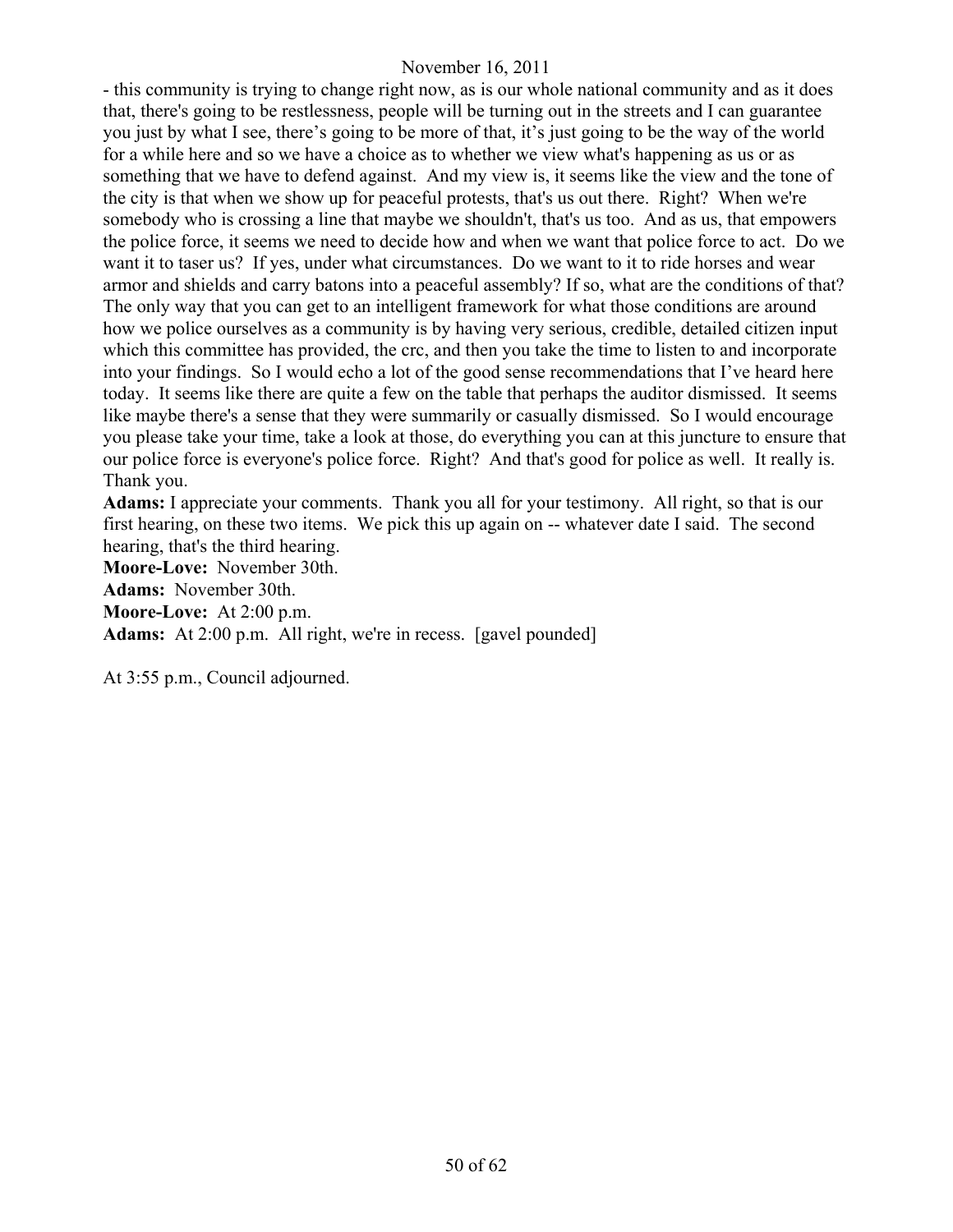# November 17, 2011 **Closed Caption File of Portland City Council Meeting**

This file was produced through the closed captioning process for the televised City Council broadcast and should not be considered a verbatim transcript. Key: **\*\*\*\*\*** means unidentified speaker.

# **NOVEMBER 17, 2011 2:00 PM**

**Adams:** Good afternoon everybody, welcome to the chambers of the Portland city council. Before we take roll and gavel ourselves in, just a few standard protocols, standard announcements. If you want to testify, please sign up on the sign-up sheet. That is out on the table out front. After invited testimony, we will be calling folks in the order that they signed up. If you are a lobbyist, which is defined under local law as representing a business or an organization authorized to speak on their behalf, and you are speaking on their behalf, then you just need to let us know that up front. We just want your name, other than that we just want your name, or if you're a lobbyist just your name and who you are representing. If you're not a lobbyist and you just give us your name, first and last name, we do not want your address, we do not want your cell phone number, we do not want anything but your name. The three minutes for public testimony, there's a clock in front of that hunk of wood, it will count down from three minutes. There's no hooting, there's no hollering, there's no clapping, there's no burping. If you like something and you feel the need to express yourself, you can do this. And if you don't like something, you can express yourself with that. So, with that Sue, how are you?

**Parsons:** I'm just fine, thank you.

**Adams:** Have you been out and about this afternoon?

**Parsons:** I've been kind of tied up in the office, actually.

**Adams:** You've been occupied in the office? (laughter) The workload. Could you please call the roll.

**Adams:** [gavel pounded] A quorum is present, we shall proceed. We have three related items, all Thursday -- for the Thursday 2:00 November 17th time certain. Can you read the title for all three? **Item 1240, Item 1241, and Item 1242.** 

**Adams:** I'm very pleased today to present for council consideration and for public hearing a term sheet agreed to by key stakeholders to enhance and renew veterans memorial coliseum, and as we do that, to also preserve its history. Veteran's memorial coliseum is the heart and soul of the rose quarter and the city of Portland, the Portland development commission along with the Winterhawks and the Blazers have over the past two years with great input and advice from a stakeholder advisory committee all leads to today. The funding available for the project is currently projected to be 30.5 million dollars, which includes more than 17 million dollars in public money, about \$250,000 will be generated from the project to be used for racc 2% for art set aside for artwork related to the enhancement, refurbishment and restoration of Veteran's memorials. More than 7.5 million dollars of the resources, and these resources that I'm mentioning now are from the Oregon convention center urban renewal area, have been set aside to meet the affordable housing goals within the ora. Among the items anticipated to be included in the veterans memorial coliseum improvements, and it is still a draft list, because as we move into further engineering and design we will know more what precisely what the costs of some of this stuff are, but these are some of the high on the wish list items. Seat replacement, improved ada seating, national hockey sized ice rink, remodeled concession stand including ada accessible counters, updated lighting, and ada complaint interior doors, restored landscaping and enhanced memorials, as I mentioned, in the memorial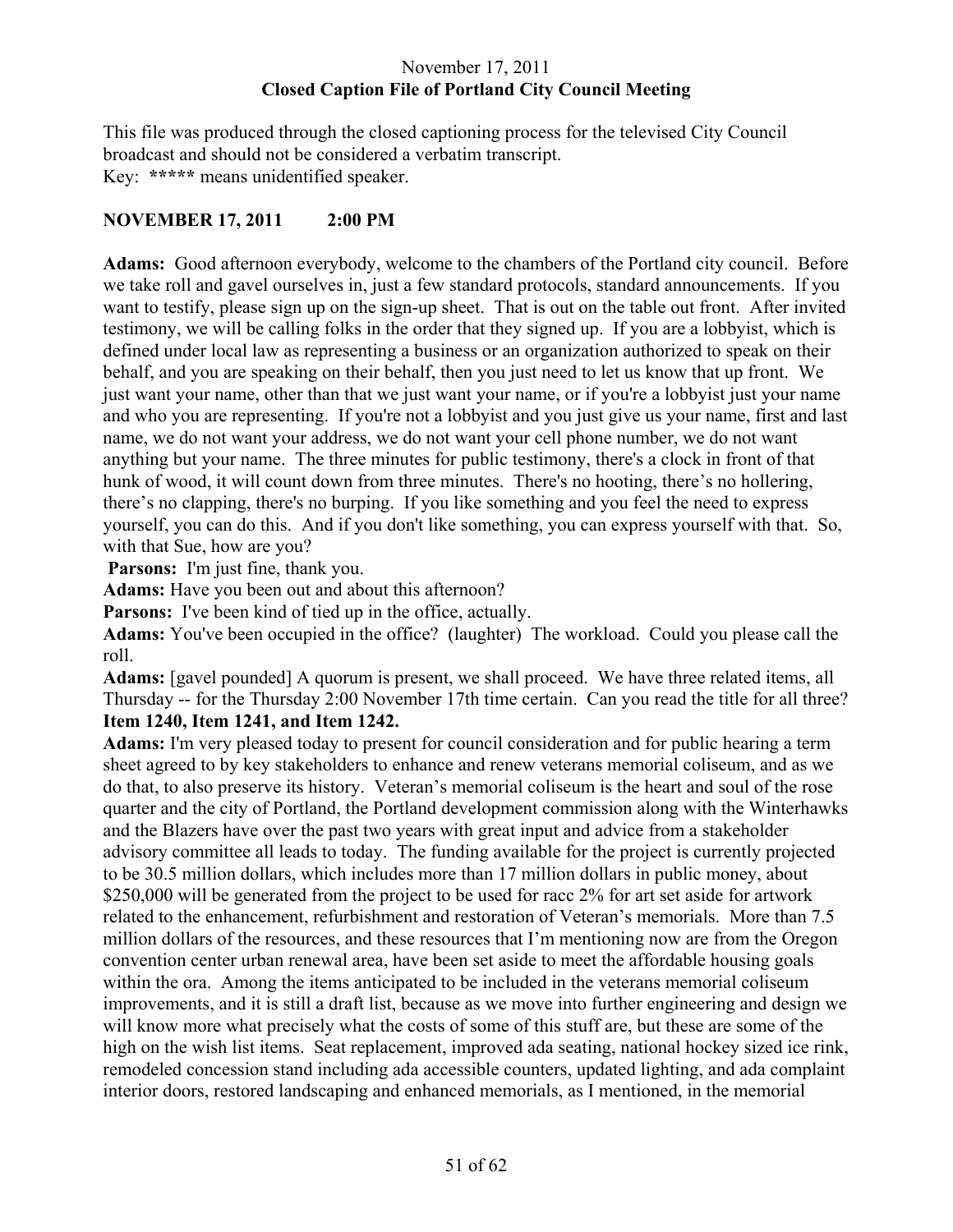gardens, a complete roof replacement, upgraded emergency lighting system, and building wide fire alarm system. The project will pursue a lead gold certification and will be subject to all of pdc's work force training, hiring, equity, and apprenticeship programs. Improvements to the Veteran's Memorial Coliseum and Memorial Gardens will expand opportunities for community use of the facility, they will provide a celebrated gathering place for events and activities while promoting our creativity, livability, and diversity. And despite what some might think, this is helping to preserve and improve what is in reality in the Pacific Northwest one of the most used public buildings around. So with that, I would like to recognize the chair of the Portland development commission, who has worked very long hours on this while I've had other things to do. It also happens to be an area of expertise, and I want to thank you for your great leadership and work in bringing this back to us.

**Scott Andrews:** Thank you, mayor. Good afternoon, Mayor Adams and commissioners. I -- we are here today, I'm Scott Andrews, chair of the Portland development commission, and I'm project sponsor for the redevelopment of the veterans memorial coliseum. We are here today, and I have Jack Graham from omf, Doug Piper from the Winterhawks and Chris Oxley from the Portland arena management, we're here today to update you on the status of the veteran's memorial coliseum and to discuss the development of a nonbinding term sheet between the city of Portland, Portland arena management, and the Portland Winterhawks. I want to start by talking about why we're investing in the Veteran's memorial coliseum. Over the last three to four years, there has been significant discussion around what should and could happen with the vmc. After a long public process, that looked at all of the possibilities, the mandate was received from the community and from city council that efforts should be made to preserve this historic building. In turn, these efforts will trigger results that move well beyond preservation. First, the creation of a more vibrant vmc that will catalyze future rose quarter development and grow the tax base. When I say that this project will be catalytic, I mean it will have deeply energizing effects on multiple fronts. From an economic development standpoint, investing in the Veteran's memorial coliseum, a city-owned asset, solidifies the future for this facility and sets the stage for potential private sector development within the rose quarter. As long as there's a question mark on the use of this site, it's going to be very difficult for any developer to know what a successful rose quarter development might look like. From a planning standpoint, this project is integral in the rose quarter plan which in turn will be incorporated into the central city 2035 plan. From a sustainable standpoint, the preservation of this historic building anchors it within an innovative district energy plan. And finally, from a community investment standpoint, this project underscores the important role that the vmc plays and will continue to play for all Portlanders. Second, enhancements to the coliseum are expected to provide additional community access to gathering space, recreation, and cultural opportunities that will support neighborhood livability and attract new businesses to create new jobs. And finally, renovations and improvements to the vmc will enhance the convention center setting and environment within the urban renewal area and help present the best of Portland to visitors, there by extending convention stays, return visits, and business recruitment to the region. As noted on the attached term sheet the project budget is estimated to be \$30.5 million. As the mayor told you, the city will provide \$17.1 million through tax increment financing, the Portland Winterhawks are proposing to provide \$10 million, and the project will receive about \$3.4 million net from historic tax credits. I'd like to again remind you that we're able to issue this additional debt to reach the maximum indebtedness without private placement of the bonds. Our dedication of the extra funding to vmc has the added result of additional set-aside resources in the Oregon convention center ura for housing. The tiff set-aside is approximately \$7.5 million and can be used any time going forward. I also want to point out that tiff resources were always contemplated for the use in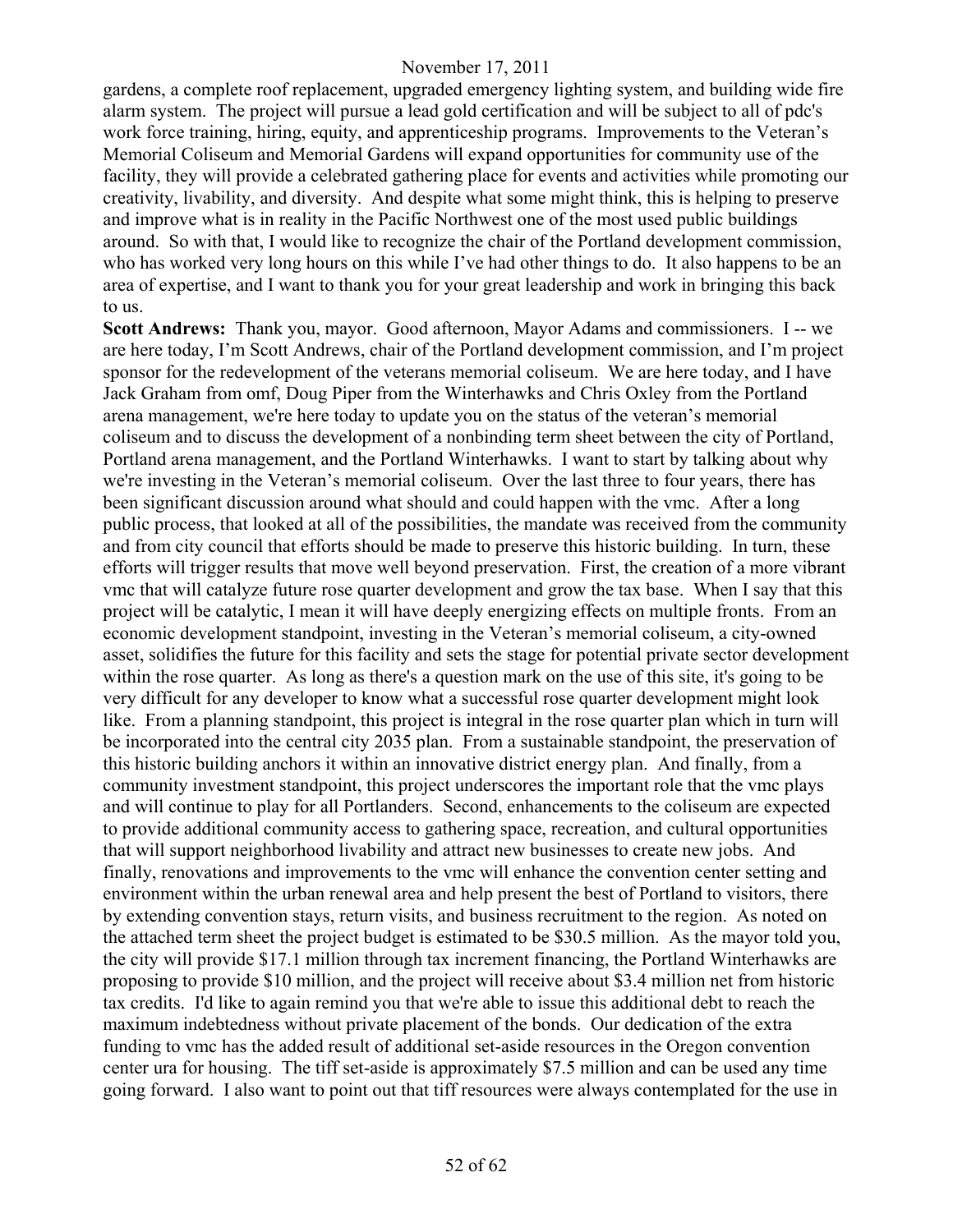the rose quarter. At this point other remaining occ funding is focused on the rest of the urban renewal district for business development. From a project perspective, the project team has worked hard to strike a balance between capital repairs and operational enhancements. The proposed project reflects that balance as well as the recommendations from a two-year outreach effort with the public and the rose quarter stakeholder advisory committee. Exhibit a in the term sheet provides a summary of the anticipated improvements and the mayor summarized those. We have assigned architect and engineering contract in place, and the design team is hard at work on schematic design documents. The rose quarter advisory committee and general public will review the schematic design progress at a meeting scheduled for Wednesday, November 30th. Once the schematic design drawings are complete we plan to present the project to the Portland commission on disability for ada and disabilities review. Omf will convene a subcommittee on ada for this review with options for follow-up as the design continues. In addition to an improved and enhanced coliseum, this project will result in a significant revamp of the Veteran's memorial garden. From the outset of this project, the team has worked to ensure that the memorial aspect of veterans memorial coliseum remain front and center. There's been extensive involvement and input from local veterans groups. The regional arts and cultural council, 2% for art, will be utilized on the memorial aspects of the building and we had early participation from the racc in helping to formulate the vision for the Memorial Gardens enhancement project. The vmc plays a significant role in the local community. It currently serves more than 400,000 visitors per year, and we anticipate that number will increase with the upgrades to the multifunctional meeting rooms, a community skating program, and the retention of a vital community gathering place with increased efficiency and operational flexibility. When construction commences, the project will use pdc's aggressive mwesb contracting work force training and hiring and prevailing wage policies. These policies will guide our work in both the design and the construction of the project. And in addition, the project will pursue a lead gold rating. On a parallel sustainability track, the shared thermal energy system rfq winning team, 4x and mckinstry is currently involved in exploring the next steps in the implementation of an eco-district strategy for the rose quarter. We're close to signing an mou on this effort. Before I turn this over to Jack, I want to note we intend to bring a sole source exemption to the city council in the next few weeks that would enable Portland arena management to hold a construction contract. We believe pam is uniquely qualified to manage this effort, since they're the exclusive operator of the vmc, have experience doing this work, and will do the project management without collecting a fee, will have the deep familiarity with the building and its operations, and have the ability to deliver a large portion of the project improvements under a vendor direct delivery which is lower cost than having a general contractor do it. With that I'd like to turn it over to Jack.

**Jack Graham, Director, Office of Management and Finance:** Thank you, Scott. Good afternoon Mayor and city commissioners, I'm jack graham, I am the chief administrative officer and director of the office of management of finance. I would like to make some very brief comments regarding the term sheet that you have before you today for your consideration. First, overall, I believe this project benefits the city of Portland. The veteran memorial coliseum is a major city-owned facility that will receive over \$30 million in investments from private and tax increment financing. This investment will greatly reduce the city's capital liability exposure and help ensure that the coliseum remains an asset to the city. The parties to the term sheet acknowledge the city cannot agree to bear a cost overrun that will increase risk to the general fund. The term sheet also requires that the general contractor provides a guaranteed maximum price for construction costs which will also reduce the possibility that the project will run over budget. In addition to the guaranteed maximum price, the term sheet includes a large contingency of 20% into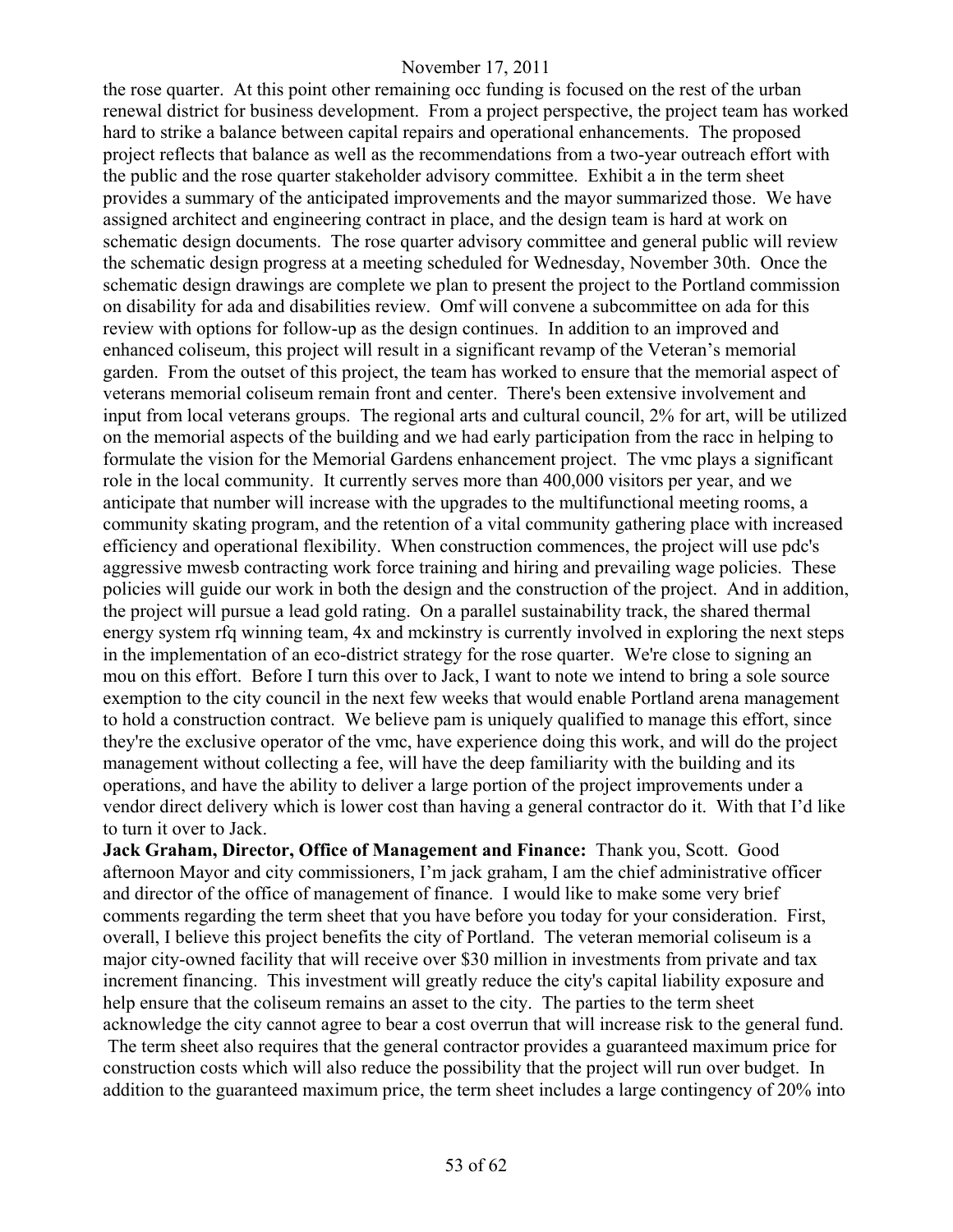construction which will reduce the likelihood that the project will exceed budget due to unanticipated cost overrun. It should be noted that no general fund dollars are being committed to the renovation of the coliseum and we do not anticipate that the city will issue any spectator fund or general fund debt for this project. The city may, however, play a role in the bridge financing for historic tax credit resources. But at this point it is uncertain as to how that role might be structured. The bridge financing issue will be addressed as part of the redevelopment agreement which will require your approval. In closing I would like to say that I believe this turn sheet would be a good

starting point in negotiation of the redevelopment agreement. Thank you.

**Andrews:** So Mr. Piper from the Winterhawks and Mr. Oxley from the Portland arena management wanted to make brief statements, and then we'll be ready to answer any questions you might have.

**Doug Piper:** Thank you. Good afternoon, I'm Doug piper, president of the Portland Winterhawks hockey club. As an addendum to pdc chair Andrew's testimony, the Portland Winterhawks are pleased to be among the parties that have reached this important milestone in presenting the veterans memorial coliseum redevelopment term sheet to the city council today. The Winterhawks remain committed to support the city's efforts to revitalize Veteran's memorial coliseum by playing the dual roles of primary tenant and private equity investor. We're very pleased and impressed with the effort and energy put forth on this project by the city, pam, and pdc and although this has not been a highly publicized process, I assure you that all parties have been working very diligently behind the scenes to meet our aggressive time lines. As it's been our mission from the beginning the Winterhawks are proud to be in a position to contribute to the rebuilding of this nationally registered historic landmark. Like Jeld-Wen field we believe Veteran's memorial coliseum has the potential to be a phenomenal public space that will well serve hundreds of thousands of regional residents from hockey fans, to high school sports enthusiasts, to concert lovers, to our veteran's community. Allow us to take this opportunity to thank city council for providing the support needed to complete the restoration of Veteran's memorial coliseum.

**Adams:** Thank you, Mr. Piper, and thank you and your management team and your owner for bringing to even greater life the Winterhawks and the fan experience and you've been a great partner on this and we appreciate it.

**Piper:** Thank you very much.

**Chris Oxley:** Good afternoon, Mayor Adams, commissioners, once again, my name is Chris Oxley, I'm the general manager for the rose quarter here representing pam, if it's O.K. I won't mention all of our dba's and successors in interest, that's a – outlined earlier. I'm here primarily to provide support to this group, chair Andrews has outlined in great detail where we stand as of today. For me I think it's important to publicly compliment the groups that have been involved and have gotten us this far and the Winterhawks, omf, pdc, and the veteran's community. I'm personally excited to play a part in this project, and in the very near future be able to deliver back to the stakeholder advisory committee some outcomes over the -- from the past few years. So that's an important element for us, and we're looking forward to that opportunity. We do have an aggressive schedule ahead of us, one we believe we absolutely can meet, and I wanted to express our continued commitment to this project and moving this forward as expeditiously as we can to meet the deadlines coming and deliver the Winterhawks and the rest of our users, a building that we can all be proud of in the very near future. So with that I'm primarily here to answer questions and provide any feedback to council. Thank you.

**Fish:** I have a question just really to refresh my recollection on the term sheet, paragraph 8. It talks about community benefits and enhanced community usage. And the clause states that the public will continue to have access to the plaza space outside the mc for community events, access to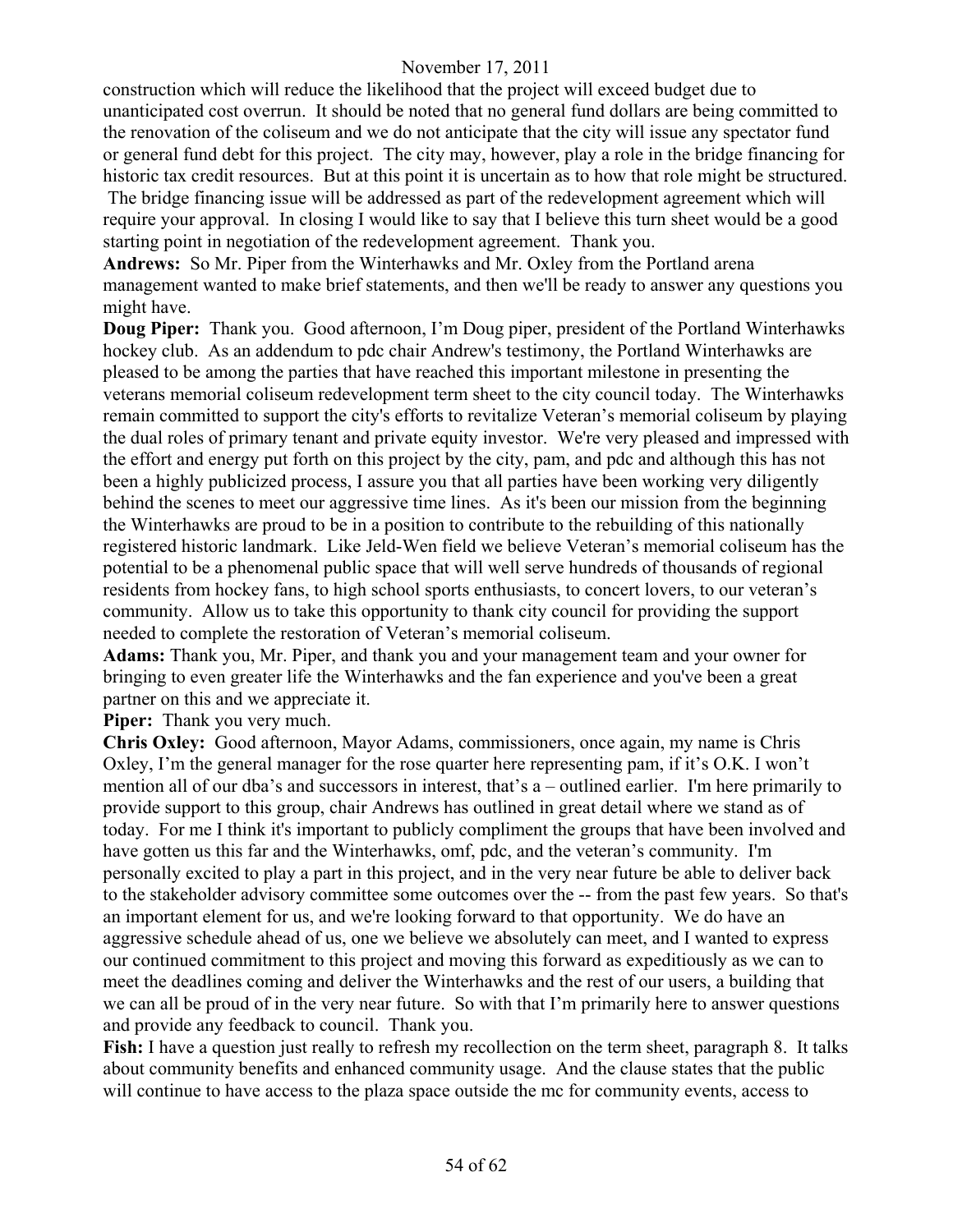meeting rooms inside vmc and access to vmc for ice skating. I understand the skating piece, but could someone remind me what is the current level of public access to the plaza and to the -- I guess we call it ground floor or basement floor space?

**Oxley:** I would be happy to. Specific to the plaza, which is significant community use, I don't think there's a weekend that goes by throughout the summer that that isn't active and alive. Just going back through probably this last summer, it hosted fight for diabetes walk, the down syndrome buddy walk, stroll-a-thon for vets, march of Dimes walk has been there for as long as I've been there, and that's starting to be quite some time. Making strides for breast cancer walk, girl scout bridging walk, the uses for that space are significant. And we'd like to create more opportunity, a lot of those happen particularly in the summer, we'd like to see some additional opportunities throughout the year for use of that space. As it relates to the coliseum itself, we have a thriving high school hockey program going on already, much like what the hawks are doing at their skating facility whenever there's ice available, we've got hockey teams using it as much as we possibly can. We want to expand those opportunities, particularly in the daytime. This last year the coliseum was used for the first time by the cascade aids. Had a wonderful -- amazing, amazing event. That really brought the coliseum to life. I think for us it's just creating an environment within the coliseum through this project to re-legitimize the space in some form or fashion with regards to the public. And if we can get it to a level in which we can all be very proud of, I think it's going to open up more opportunity for people to see it as a vibrant usable and open space. Fish: If I could Mayor, just two follow ups. I've been to some events inside the coliseum that had to do with high school sports and high school graduation. Does the reconfiguration that's being contemplated here allow for those events to continue? I know they do high school dance competitions, other sporting events, and then it's a Portland public schools does its graduations there. Would that still be accessible?

**Oxley:** Absolutely. Tom Welter has been a long-term partner and user of the facility, OSAA wrestling tournament is a wonderful event for us that brings people from all over the state and brings a lot of folks to Portland. The dance and drill competition, their cheerleading competition, we'll do nine to 10 straight days of high school graduations in June. Absolutely, you know - **Fish:** The only difference is now the seats will be a little more comfortable.

**Oxley:** The seats will be a little bit more comfortable, and we would like to think the entirety of the building will be something that's a little more accessible. But those are -- my philosophy going into this, and quite frankly I've been trying to drive this home from day one, is that we do no harm particularly to the users that have been consistent and loyal to the building for as long as I can remember. We wouldn't want to do anything that compromises that.

**Fish:** And Chris could you remind me, how do we permit, how does the space in front of the Veteran's Memorial Coliseum get permitted, and I'm talking about the plaza area, the partially covered, the area in front facing north?

**Oxley:** There's a program in place through omf that they can request use of that space at no fee. And that's something we would continue generally they're going to be responsible for their direct costs involved of utilizing the space. The same can be said for the exhibit hall and some of the meeting rooms. We've continued to make those available.

**Fritz:** When we renamed it we had the ceremony there, and I've never stood looking out from the coliseum before because I'm always focused on getting inside, and it was really beautiful. That's a wonderful space. So I'm really glad to hear that's available. My only question is, is there going to be a dedicated office space for the veterans inside the coliseum?

**Oxley:** It's been contemplated as more of a meeting space, an available meeting space. Those meeting rooms in the coliseum have always been available to the veterans. We'd like to create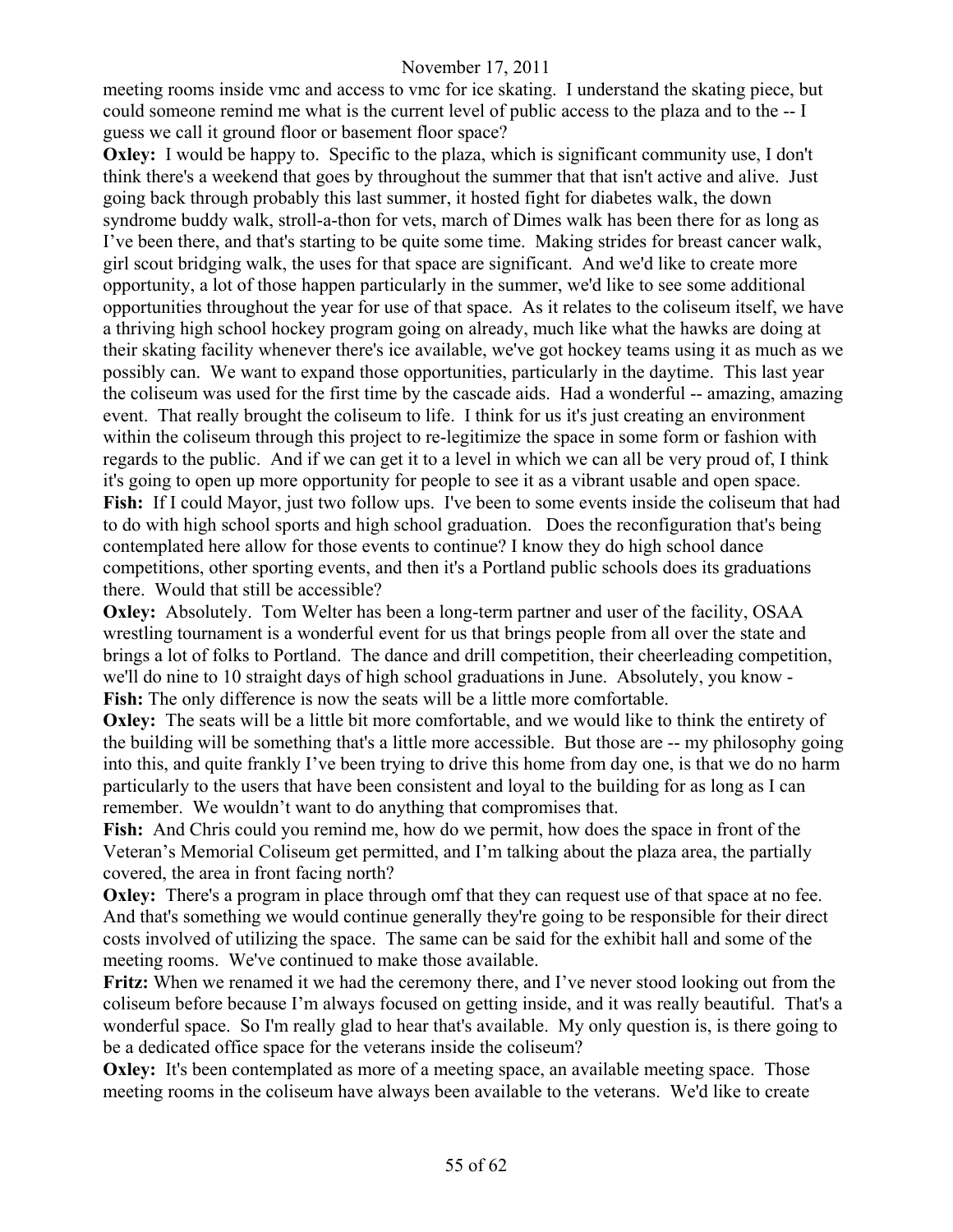once again a better environment for them as well to have the desire to have more meetings and opportunities to commune within the coliseum. It's one of the conversations being had as it relates to the meeting rooms, that we can dedicate something that is advantageous for them from size and accessibility within the building.

**Fritz:** Yea, that would be something that I'd like to see. Whether it's a service center to help veterans get service or something that is open five at least or seven days a week that's their space, I think that would be really nice.

**Oxley:** Understood.

**Adams:** Thank you, gentlemen. I'm going to save Mr. Stacy to last, because we have four chairs. You may return to your seats. But the next four please come forward, if we could have Brian Libby, Judith Mowry, Joseph Readdy and Stuart Emmonds.

**Adams:** Hi. Welcome. Glad you're here. Mr. Libby.

**Brian Libby:** Thank you. My name is Brian Libby, I'm here on behalf of the grass-roots volunteer organization called the friends of memorial coliseum. I appreciate the opportunity to speak here, by the way. I'm also in a certain respect here on behalf of three organizations that have expressed their support for the restoration of memorial coliseum. The national trust for historic preservation, the American institute of architects, and the U.S. Green building council. And if it's ok to say so, I'm also here on behalf of my grandfather, who is not able to be here but is a world war ii vet who landed at the beaches of Normandy and wanted to express his support as well for the building. I make my living as a journalist and have spent the last 10 years or so in Portland, mostly covering architecture and visual art for a variety of publications. And the memorial coliseum is the one situation where I felt it necessary to step beyond my normal role as an impartial journalist because I grew up honestly because I grew up in Portland and in Oregon going to this building and then as I became involved in architecture, developing a passion for it is kind of the epitome of the world war ii generation's contribution to architecture, and I just wanted to come here and emphasize among other things, that it's a unique building not just in Portland, but in the united states and the World. As best I can tell, the coliseum is the only building in the world, the only arena in the world with a 360-degree glass view to the outside. It is also a veteran's memorial of course, but from my architectural perspective I wanted to express the idea that the entire building and not just the veteran's memorial is a tribute to veterans and that the design of it expresses a kind of openness that is supposed to symbolize hope after world war ii. And that's why it's more than a basketball arena and it's more than a concert hall. Even though there's great as a lot of these good people have talked about, there is great economic reasons and a lot of substantial reasons in a more bona fide economic way to restore the building, but I guess my perspective here is to maybe emphasize kind of a broader cultural idea that great cities preserve and protect their greatest cultural treasures whether it's a painting, or a park, or a piece of architecture, and when they don't, it becomes a kind of unfortunate black mark, be it Penn station in New York city or any number of other cases. So this restoration of the building in my mind is an expression of Portland's values in a variety of ways. Economically, yes, again, but also culturally. So obviously there's a lot of work to be done in the rose quarter, and it's not a frivolous thing to spend an amount like \$30 million, but I just would like to humbly thank the council for what they've done so far to shepherd the building and really encourage the idea that its restoration on top of all the economic and sustainable reasons is also an expression of Portland's values as a pioneering city that finds the way -- finds as way to do things the right way. So thank you.

**Fritz:** Brian thank you so much for your work bringing to my education that the importance of the coliseum and would you please say a personal thank you to your grandfather, I wouldn't be alive if it wasn't for what he and others did in Normandy.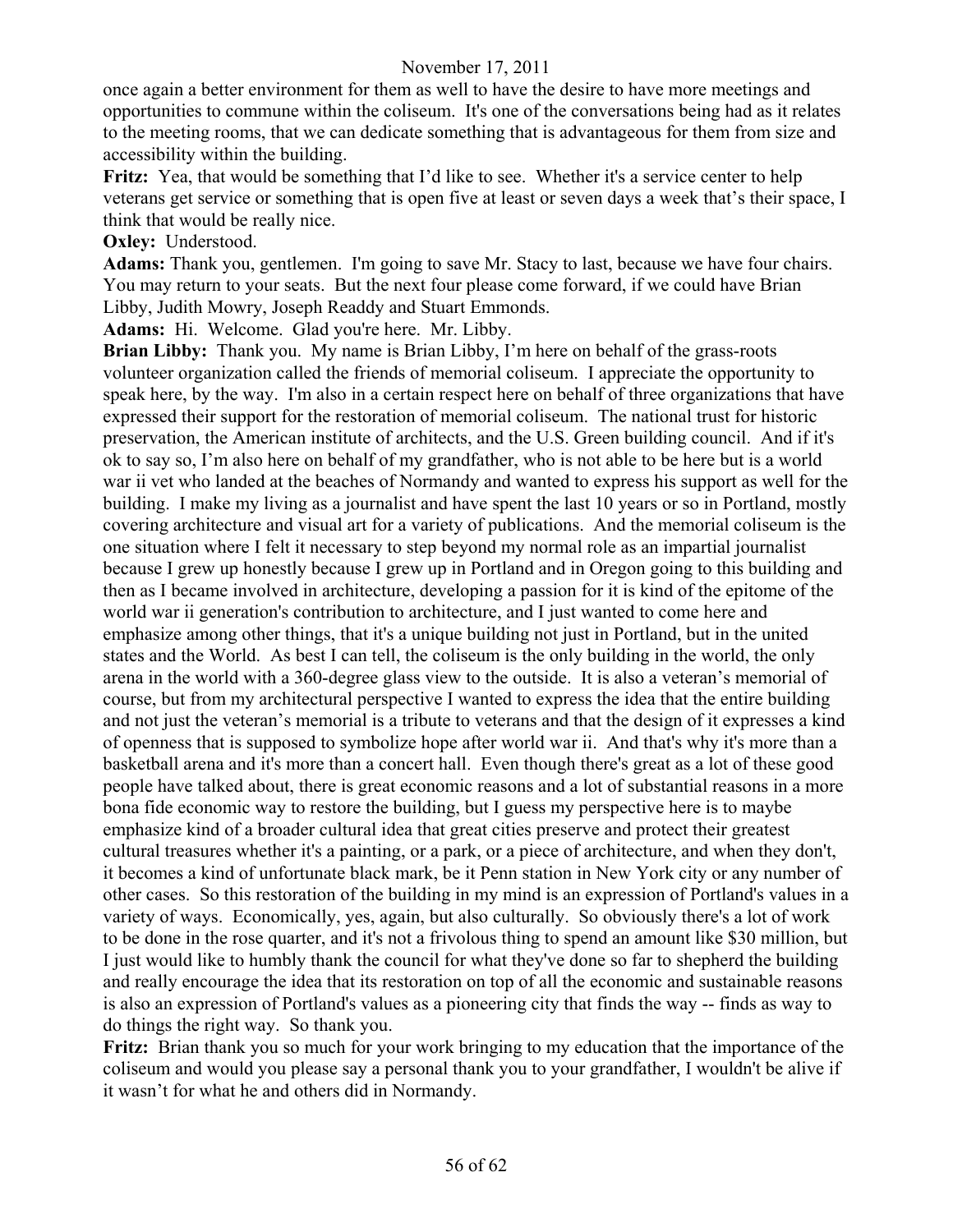**Libby:** Thank you.

**Adams:** Here here. Ms. Mowry.

**Judith Mowry, Office of Neighborhood Involvement:** Thank you, hello commissioners, Mayor my name is Judith Mowry, and I work with the office of neighborhood involvement. And I was asked to talk about a conversation that we've been having for the past two years that I've had the pleasure and honor of facilitating between the Elliott neighborhood association and pam. It began as a conversation about a potential good neighbor agreement between the Elliott neighborhood association and pam looking at issues like litter, parking, and really the impacts from laser games, mostly. Over the last two years we've expanded the conversation to really start talking about it as a partnership agreement. There's so much going on there, in the interest of the Elliot neighborhood association, the interest and sometimes the anxieties, there's so much going on there, and they fear sometimes it's going to be forgotten this is a neighborhood. And -- but we've gone from issues of litter and parking into conversations about connectivity, sustainability, parking, and livability, mitigation, mitigating the impacts on livability, but more than that, enhancing the opportunities to enhance the livability. Talking about things like what the community agreement benefits look like, it's been a really rich conversation and I think pam has been a great partner in this. Angela Kremmer and Mark Warwick have worked very hard from the Elliott neighborhood association, and really looking at community connectors. And I think I was very moved by what you said, and the word restoration really rings with me as most people know, but I think there's really an opportunity to reconnect the community there. That's what I keep hearing from people. So we've been having a conversation that looks at identifying common interests, but even more than that, exploring what may appear to be conflicting interests and I think one of the things that's been great about the conversation is we found that underneath that there are often a lot of common interests and different ways to think about it. I would I also like to thank particularly I have to thank Justin for his work from pam, because he has been very helpful in connecting in a lot of the meetings he has updated the Elliott neighbors on all these other projects. And as I said, there's a feeling that there is just so much going on in that area, and the Elliott neighborhood association feels like a very overstretched volunteer group, and I think this conversation has been very positive around reconnecting people to a sense of history as a neighborhood in that area.

**Adams:** Thanks for your work very much. Appreciate it. And Mr. Readdy, I want to -- before you start I just want to remind folks that the stakeholder advisory committee has worked tirelessly going through details of what has been tried in the past and failed, and really helped me and others understand that past failures to renew and renovate, rejuvenate, and bring to it its full potential for the entire portion of this neighborhood really were blocked by a lack of decision on the future of memorial coliseum. So veteran's memorial coliseum. So I want the council to be reminded that Mr. Readdy is representing a group of 28 or so stakeholders that have done a fantastic job. So thank you.

**Joseph Readdy:** Thank you. Thank you commissioners, thank you Mayor. I have no great sentimental attachment to this building. Before this whole issue arose, my primary memories of this building were five miserable days spent downstairs in the exhibit hall struggling through my architectural registration exams and no Blazer victory or Winterhawks win has ever made up for that. (laughter) But when the issue of demolition came up, it just didn't make sense to me to contemplate demolition without first establishing what the value of the building was. So I spoke up, demanding that, asking for that, and I got my wish. And I got appointed to the stake holder advisory committee. So my participation over the last two year's has demonstrated that this building does have value, it contributes economically, socially, culturally to the exchange and energy of the city, it has a large number of constituents, it has a large number of uses, it has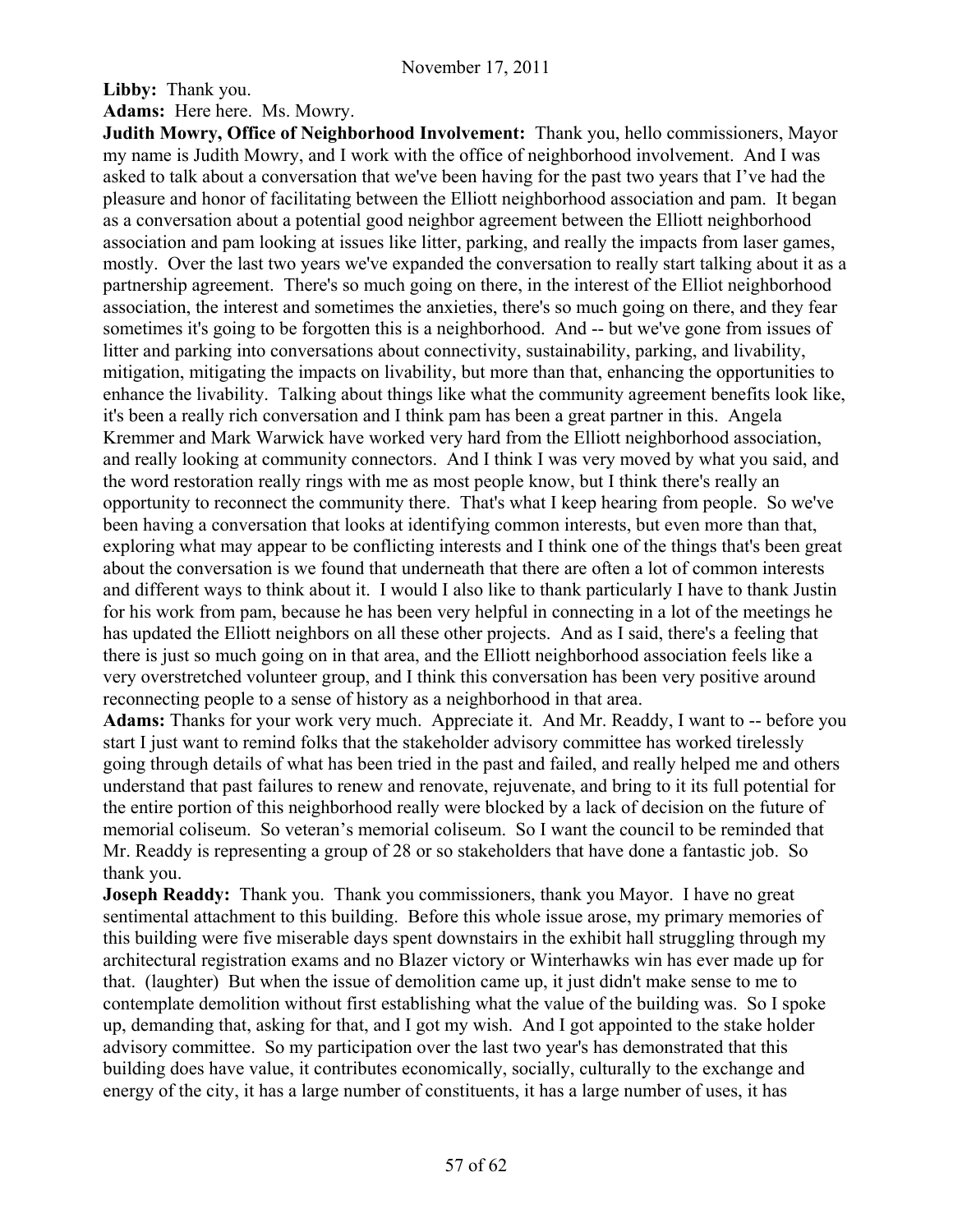tremendous potential, it also has a very long list of deferred maintenance items that this bill before you today represents the first step. So I hope you'll take that first step today. Thank you. **Adams:** Mr. Emmonds.

**Stuart Emmonds:** Thank you mayor and commissioners. I'm Stuart Emmonds, cofounder of Friends of Memorial Coliseum with Brian. And the friends have had much to do with saving the coliseum. We helped get it historically registered and we have been kind of tireless advocates for a restoration of the coliseum. We have a nationally historic landmark now and it embodies a moment in our history where the future was embraced and it's really a key piece of Portland history now. It's just simply an architectural masterpiece on an international scale. And when it gets rejuvenated and lit up, it will become obvious. I'm excited that we're going to create jobs and starting in January and on into, if James will get the drawings done in time, in July, we'll have many new jobs for Portland. I'm excited about 7.5 million dollars going to housing. And I'm also -- I think it's great that money will not be taken out of the mlk and interstate corridors, and it will be really focused on this area. We've always seen a rejuvenated coliseum; this internationally recognized masterpiece as the nucleus for the rebirth of the rose quarter. And I can see articles in national periodicals and I think we're going to be able to really market this building for the benefit of the entire area. I hope when my son graduates in June they open the curtain up, because when the curtain is open in this arena, it is one of the top arenas I've ever been in. It is just extraordinary. The daylight coming in, and the form of the bowl. The concourse has the best view of downtown Portland, and it is a great event space. So I hope mayor and commissioners we can do some parties at the rejuvenated memorial coliseum, because it's really a great place to gather our community. And then third thing. Lets see, the third thing –

# **\*\*\*\*\*:** [inaudible] epa [laughter]

**Emmonds:** EPA The third thing. I remember Mike. I remember my third thing. So hopefully I love trees, but maybe we can take a few of the trees down around the coliseum, because I can see people driving into the city on the banfield or walking on tom mccall park or the river, or whatever, and coming down i-5 or within the neighborhood on the neighborhood streets walking, driving, biking, and seeing this glowing and maybe we have dynamic lighting within the coliseum, there are all sorts of opportunities where we can light the bowl. And this can really be a beacon for our city and for – and we'll say, that is our tribute to our veterans. Thank you.

**Adams:** Thank you all very much. Appreciate it. That is a good segue to introduce our last invited testifier, but the most important, Tony Stacy, who is also a member of the stakeholder advisory committee representing veterans on this, and many other issues.

**Tony Stacy:** Mayor, commissioners, thank you for allowing me to sit here today. I have two different outlooks of the veteran's memorial coliseum. Not first – or most important, but from the sports advocacy end of it, the veteran's memorial coliseum has a very strong tradition and history when it comes to sports in Portland. There's been a championship, there's been many children, many families, many community members that have passed through those doors on the veterans side I speak for the veterans community as part of the other communities when the veterans say they're very appreciative of what you have done so far in the renaming and rededication of the building, but most importantly recognizing the veteran's community as partners in this project has awakened quite a few veteran's that have been sitting on the sidelines waiting to see what happens.

 Because of the Portland Winterhawks, aeg, the Portland trail blazers, and most importantly, the Portland development commission, I have seen a paradigm shift on the thinking of how veteran's look at the veteran's memorial coliseum. When we discussed it two years ago, the veteran's community thought the project was going to go forth. Now it has. We're looking forward to being a financial partner as far as the veteran's memorial gardens, we have commitments from members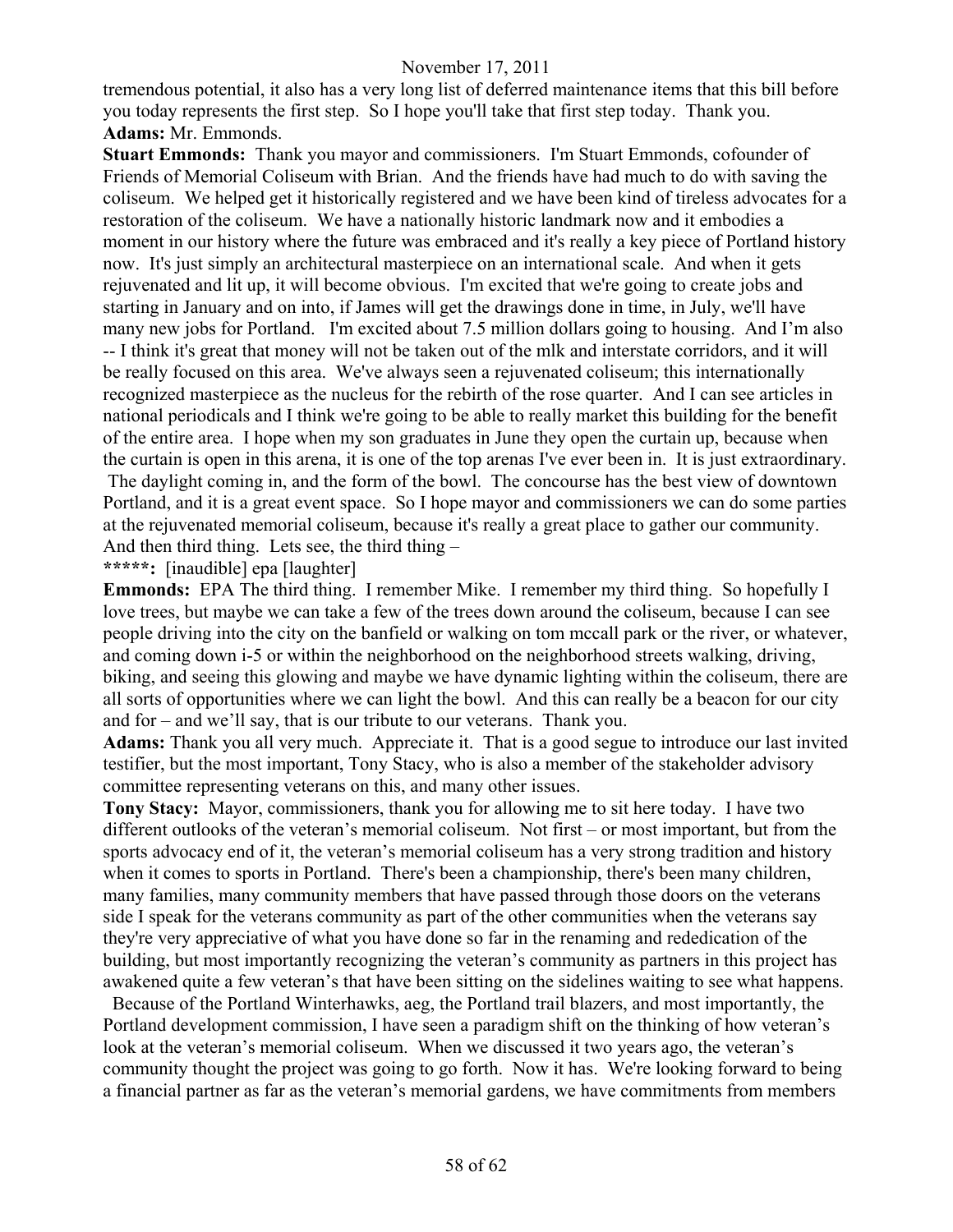of our veteran's community for monies that will be put in for the refurbishing refit of the memorial gardens, and we have some ideas of some events and projects that can take place at the veterans memorial coliseum that will help fund the continual use of the memorial gardens and the veterans memorial coliseum. There's been a lot of hard work that's been done. I'd like to thank all the staff from the mayor and commissioner's offices, I'd like to thank the staff from pdc, particularly Kevin Brake, who always takes my phone calls and emails, and I'd like to thank the staff of aeg and the Winterhawks who have opened their doors and invited the veteran's community in to participate in their events. This is a historical day for many. I'd like to say thank you again on behalf of the veteran's community, they're watching, and they're ready to stand up when you need them. Thank you.

**Adams:** Thank you sir, very much. We really appreciate it. All right, we'll now we'll open it up to public testimony.

#### **Adams:** Mr. Perkins, welcome back.

**Brad Perkins:** O.K. Mayor Adams, and commissioners, thanks for allowing me to speak. I am part of the panel having to do with Sullivan's Gulch trail, for its improvement and vision. But also I'm a part of the urban renewal area committee for occ, Oregon convention center. It seems like this is going to pass and I don't want to cause any rain on the parade, but I just hope that this building is as successful as possible. There are a few questions I have regarding issues of cost versus return on investment, I hope that the Winterhawks increase their crowd numbers so that there's a great more out poring of dough that comes into the building and it becomes a success. I really do, because I used to have a company in preservation myself, I know the importance of historic buildings and preserving them. I just wish our urac committee had more participation in this, because we would have had the opportunity to speak and drain down on the numbers a bit more. One of the ways in which we can make this more successful is to have more critical mass, in other words, more people coming down to that area. During the whole process of review of this building, there wasn't enough in regards to a master plan of the area, especially between Interstate Boulevard and the river. And being on the Sullivan's Gulch corridor trail committee, and also the fact the Willamette greenway people have received money for that improvement as well, it's logical to say that there will be a great need to plan inside that area for both bicycles and new rail. If we're going to have any connection to the river, we've got to move the old tracks, union pacific tracks over and include a possible station for commuter rail to Vancouver, Washington. Vancouver, Washington, which would be part of the same system to Vancouver, bc, part of a high-speed rail system. So we need to look at the possibilities of improving the infrastructure, increasing the possibility of a great hub down there that's already begun with streetcar and light rail. And bikeways hopefully, that it could be a dynamite location to bring in tens of thousands of people per day every day of the year and become a tourism and transportation center for the whole region. And I hope that we are able to delegate some money for that purpose, the north-northeast quadrant study doesn't seem to have that as a high priority. The highest priority for that group is improvements of i-5, widen it for greater access to the garden. Which is fine, but we must also plan for alternative modes of transportation as well in that area. And help improve success of the coliseum as well. Thank you for your time.

**Adams:** Thank you sir. Alright, unless there are additional council questions, Sue, would you please start calling the votes.

**Leonard:** I have appreciated the work mayor Adams has conducted in facilitating the place that we are at, and I think that the project as presented is sound and makes sense. Just for the record, I want to make clear that for me, the memorial coliseum - I grew up in inner northeast Portland, I went to my first concert at the memorial coliseum, I graduated - the Beach Boys 1964, graduated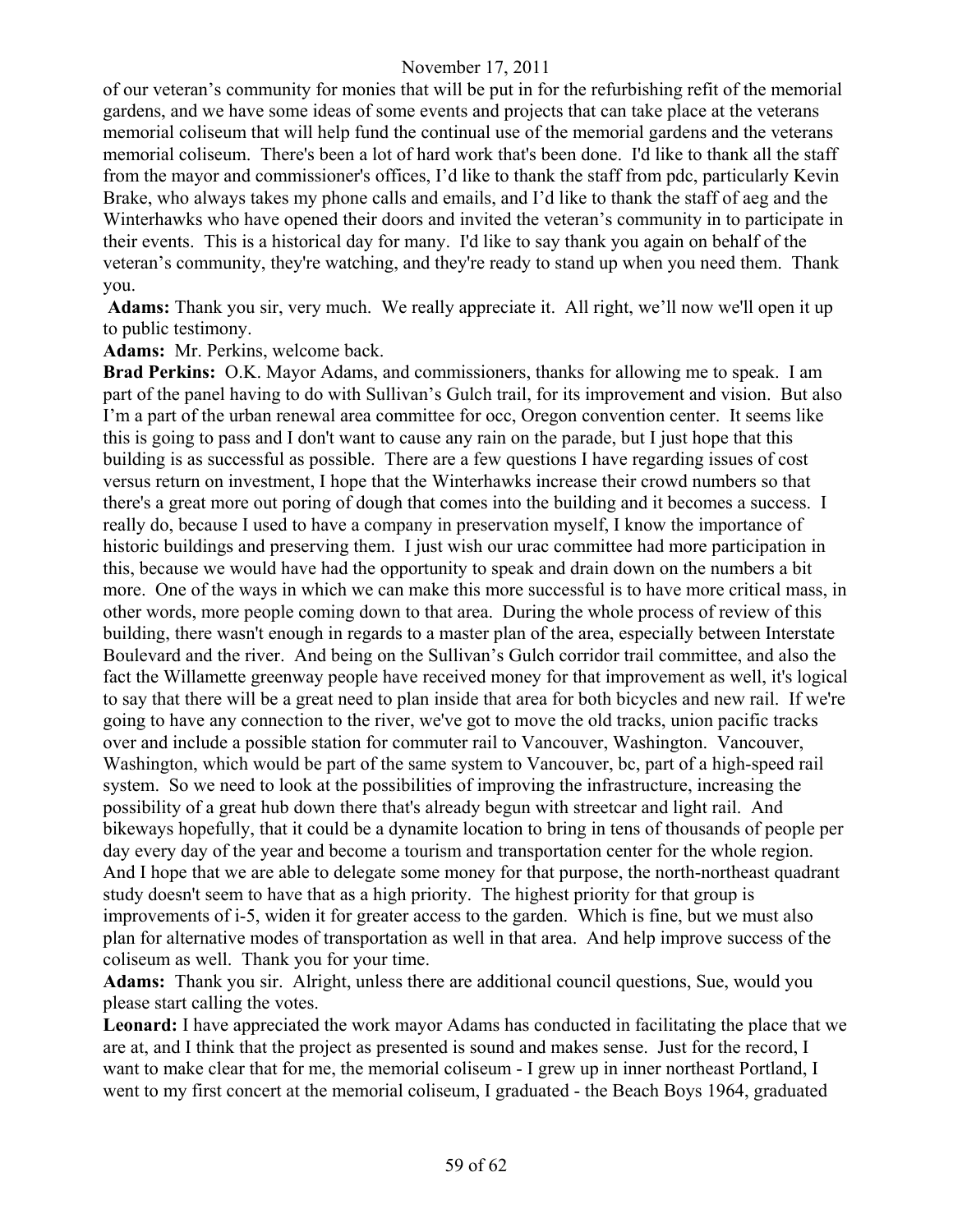from high school there in 1970, I have very many deep connections to the memorial coliseum. With all due respect to my friends in the architectural community, I've also been privileged to travel the world and I've been inside the Sistine chapel, I've been inside Saint Peter's basilica in the Vatican, I have been to and inside Westminster Abby, those are truly architectural masterpieces. In my humble view the coliseum is not an architectural masterpiece. It certainly is a building that is where it's at, and we need to accept that it is where it's at and it needs to be used to its highest and fullest potential and my vote today is for that reason, not that I consider it an example of the highest and best architecture. In many ways I have said in many venues since I've been here and I think in some ways it does a disservice as a memorial to veterans. I was there when the coliseum opened; it's hard to find the memorial. I would have preferred to have it designed where the memorial was out more open to the public so people could look at it and see it for what it is. The example I've always used is if you took somebody such as my grandchildren who is 12 years old and sitting in front of the coliseum and asked him what does that represent, and he'd say, that's where we go see the Winterhawks grandpa, or, that's where the blazers used to play. Not, that it's a memorial to veteran's. So I don't mean to diminish the action that we're taking today, but I do feel compelled for as long as I've been in this debate and as hard as I've tried to make sure that site was used for its highest and best use, with all due respect to all the partners, I don't think happens today. But that's a battle that happened, and I didn't succeed at. But I do think that given that we have the coliseum and it is what is it, it requires to have the investments made that are being made, and it needs to be used in a way that maximizes the utility for Portlanders to interact within it. As I said, my grandson and I do go to Winterhawks games. I enjoy going to the coliseum to watch the games. I really like going and watching them in the rose garden. And I hope the experience that occurs after this investment in the coliseum reflects the experience that happened at the former pge park now jeld-wen field. It is a remarkable transformation that occurred in that venue as well, and I can tell you my experience watching Portland state Vikings games there is exponentially greater for myself and Cole, and my wife than it was prior to the investments. So I can only hope that this approaches that kind of transformation when the project is completed. So it is out of respect to the work that the mayor's done, with what it is that we have to work with that I am pleased to be able to support this resolution. Aye.

**Fritz:** Well, beauty is in the eye of the beholder. And I actually do, having come from a European country with those great historic landmarks, it's a different kind, but I think it's really beautiful. And I appreciate that gracious speech commissioner Leonard, because that is recognizing that we have made the decision to move forward with it and that it now requires an investment of funds to maintain the city's property and to make very good use of it. Since the spectator fund no longer has the funds for the improvements because that fund was used for Jeld-Wen park improvements, this creative financing and this investment of public money for the building is necessary, and I think it is good economic development investment to create a more vibrant coliseum and indeed part of a vibrant rose quarter. The point was well made we need to make the entire quarter work better, and be more in use 24/7. This is one piece of that and I think it will revitalize and give more energy to the coliseum. And indeed bring it to its finest use, which is as a veteran's memorial coliseum. And I think that those who gave their lives in the great wars and others, will be glad to know the community will be coming into this space with their name to enjoy the freedoms that we have here in America. I appreciate that the Winterhawks are dedicating such a huge investment in making sure they remain part of our community, and appreciate that community spirit and the blazers, Portland arena management doing -- continuing to do the management so it is managed in the holistic manner makes sense to me. I appreciate that the 2% for art will be dedicated to enhancing the coliseum and the veteran's memorial, etc., and I also appreciate the renewed commitment to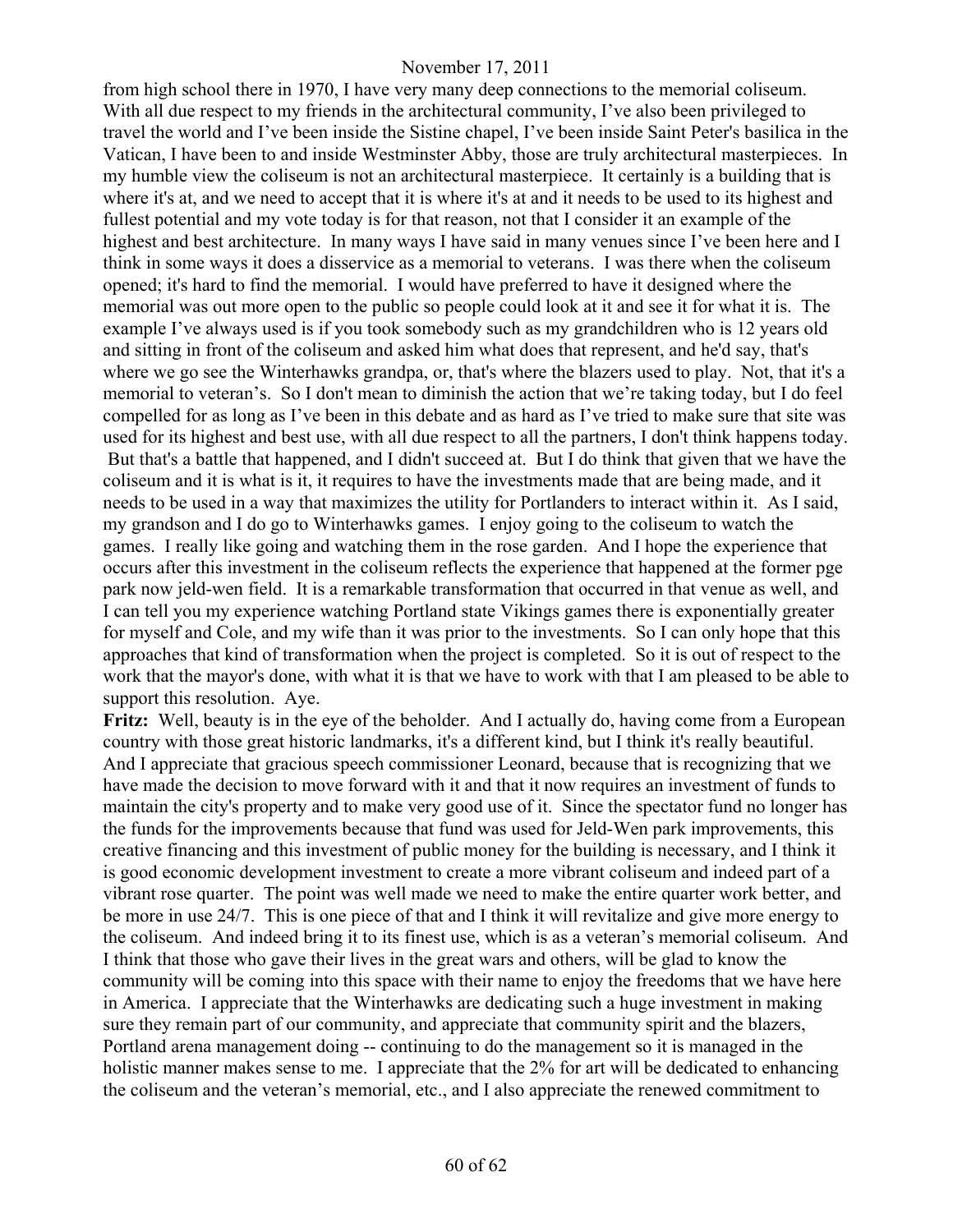work with the Elliott neighborhood association. That was a very commendable and different part of today's discussion that I don't remember having heard in many other projects at this stage, that there's been such an urge to reach out to the neighborhood and recognize that this building sits in a neighborhood which has experienced a lot of changes over the last 100 years. So thank you mayor Adams for leading this. This has been a challenging balance between a lot of community involvement and your leadership in saying which way to move forward, chair Andrews, thank you so much for your leadership on this and your expertise shines in this. And I'm really looking forward to getting done in good order, I am looking forward to those good jobs that are going to be going in for our community right now with the local folks working hard to renovate our beautiful coliseum. Aye.

**Fish:** Originally the only issue I was going to raise was I still have despite all the briefings I still don't understand the icing rule. In light of one of the comments here, I feel a modest rebuttal is required. So the Portland parks and recreation a couple weeks ago received a gold medal as the top park system in the country. And it was an award which recognized 160 years of investment in public spaces. And as we all know, the first public spaces that the city acquired were acquired from two gentlemen named Lonsdale and Chapman in 1852. And 160 years later we have a system that is the envy of the country. And it's been because primarily Portland residents have been willing to invest in great public spaces. And so today we have a forest park, a wildlife corridor on the west side, we have a tom McCall waterfront park. We have a Pittock mansion which we didn't build but we now have the privilege of maintaining. So we have a tradition of investing in great public spaces for the benefit of our community. And as Brian Libby was talking, I just did a quick list of a number of spaces that to me are those cultural treasures which help define our community. I think of the halprin sequence, perhaps the greatest work in the 20th century of landscape design. I think of tom McCall waterfront park, which is unparalleled as a riverfront park. I think of pioneer courthouse square, which once upon a time as Mike Lindberg reminds me, passed on a 3-2 vote of the council. I think of this city hall, which underwent a substantial renovation not long ago and one of the people sitting up here was criticized at the time for aspects of that, but now is a crown jewel of downtown. I think of the train station. I think of bud Clark commons which was recently I believe the mayor was at an event where it received the highest award for architecture in this past year. And those are all public buildings and public spaces, and all of them have either gone through or are in the process of going through substantial renovations to make sure that future generations can enjoy them. As Amanda said, these things are in the eye of the beholder and I've never tried to cast my vote on whether I cared more for baseball or hockey, or whether I thought this building was more beautiful than this building. But I will say personally when Brian said the great cities preserve and protect their cultural treasures; I would have to say that's true of great American cities and great cities of the world. And these are our cultural treasures. These are our equivalent of the great spaces. And long before I came out here, I remember watching the view from a helicopter of the memorial coliseum before a basketball game and I always associated that coliseum with Portland. I think one thing we've learned today is apparently you can be 12 years old and allowed unaccompanied by an adult into a beach boys concert. I would hope that doesn't reflect the current practices of the operators of this facility. [laughter]

**Adams:** He said he wasn't with his parents. I don't know that he said he was unaccompanied. **Fish:** Next time a 12-year-old shows up for an adult concert we should direct them across the street to Disney on ice. But the beauty of a democracy is we can have different views on this, and I have enormous respect for Randy's view on this, and the good fight he waged, and I have great regard for what the mayor is trying to accomplish here, and he's been criticized for not being ambitious enough, or being too limited in the vision, or -- it reminds me of the emails I'm getting on occupy